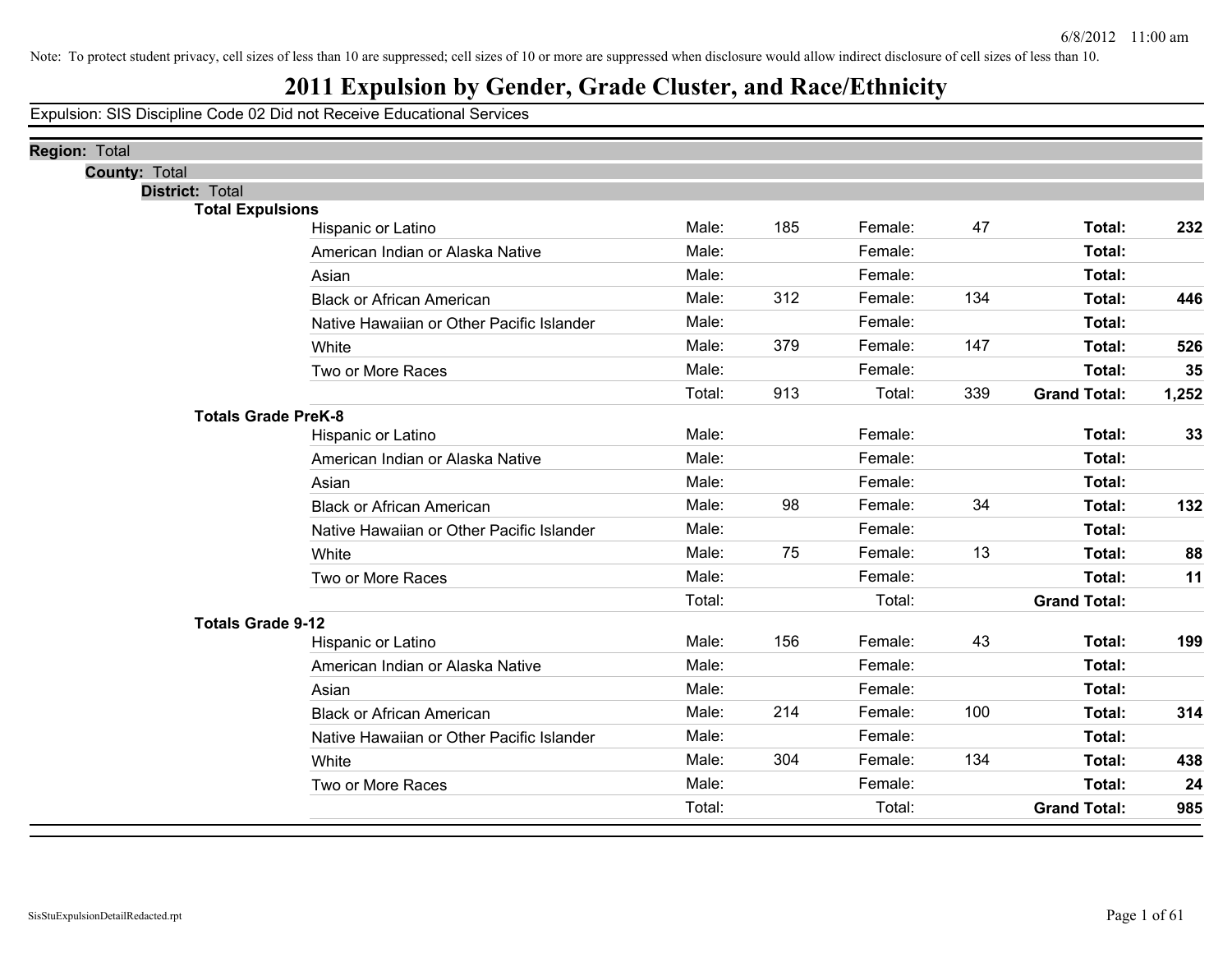## **2011 Expulsion by Gender, Grade Cluster, and Race/Ethnicity**

| Region: Adams/Pike ROE (01)                                                                                                                                                                                                                                                                                                                                                                     |                                           |        |         |                     |
|-------------------------------------------------------------------------------------------------------------------------------------------------------------------------------------------------------------------------------------------------------------------------------------------------------------------------------------------------------------------------------------------------|-------------------------------------------|--------|---------|---------------------|
| County: Adams (001)                                                                                                                                                                                                                                                                                                                                                                             |                                           |        |         |                     |
| <b>District: CUSD 4 (004026)</b><br>Grade 9-12<br>Male:<br>Female:<br>Total:<br>Hispanic or Latino<br>Male:<br>Female:<br>Total:<br>American Indian or Alaska Native<br>Male:<br>Female:<br>Total:<br>Asian<br>Male:<br>Female:<br>Total:<br><b>Black or African American</b><br>Male:<br>Female:<br>Total:<br>Native Hawaiian or Other Pacific Islander<br>Male:<br>Female:<br>White<br>Total: |                                           |        |         |                     |
|                                                                                                                                                                                                                                                                                                                                                                                                 |                                           |        |         |                     |
|                                                                                                                                                                                                                                                                                                                                                                                                 |                                           |        |         |                     |
|                                                                                                                                                                                                                                                                                                                                                                                                 |                                           |        |         |                     |
|                                                                                                                                                                                                                                                                                                                                                                                                 |                                           |        |         |                     |
|                                                                                                                                                                                                                                                                                                                                                                                                 |                                           |        |         |                     |
|                                                                                                                                                                                                                                                                                                                                                                                                 |                                           |        |         |                     |
|                                                                                                                                                                                                                                                                                                                                                                                                 |                                           |        |         |                     |
|                                                                                                                                                                                                                                                                                                                                                                                                 | Two or More Races                         | Male:  | Female: | Total:              |
|                                                                                                                                                                                                                                                                                                                                                                                                 |                                           | Total: | Total:  | <b>Grand Total:</b> |
| Region: Alxndr/John/Masc/Pulski/Unon ROE (02)                                                                                                                                                                                                                                                                                                                                                   |                                           |        |         |                     |
| County: Alexander (002)                                                                                                                                                                                                                                                                                                                                                                         |                                           |        |         |                     |
| District: Egyptian CUSD 5 (005026)                                                                                                                                                                                                                                                                                                                                                              |                                           |        |         |                     |
| <b>Grade PreK-8</b>                                                                                                                                                                                                                                                                                                                                                                             |                                           |        |         |                     |
|                                                                                                                                                                                                                                                                                                                                                                                                 | Hispanic or Latino                        | Male:  | Female: | Total:              |
|                                                                                                                                                                                                                                                                                                                                                                                                 | American Indian or Alaska Native          | Male:  | Female: | Total:              |
|                                                                                                                                                                                                                                                                                                                                                                                                 | Asian                                     | Male:  | Female: | Total:              |
|                                                                                                                                                                                                                                                                                                                                                                                                 | <b>Black or African American</b>          | Male:  | Female: | Total:              |
|                                                                                                                                                                                                                                                                                                                                                                                                 | Native Hawaiian or Other Pacific Islander | Male:  | Female: | Total:              |
|                                                                                                                                                                                                                                                                                                                                                                                                 | White                                     | Male:  | Female: | Total:              |
|                                                                                                                                                                                                                                                                                                                                                                                                 | Two or More Races                         | Male:  | Female: | Total:              |
|                                                                                                                                                                                                                                                                                                                                                                                                 |                                           | Total: | Total:  | <b>Grand Total:</b> |
| Grade 9-12                                                                                                                                                                                                                                                                                                                                                                                      |                                           |        |         |                     |
|                                                                                                                                                                                                                                                                                                                                                                                                 | Hispanic or Latino                        | Male:  | Female: | Total:              |
|                                                                                                                                                                                                                                                                                                                                                                                                 | American Indian or Alaska Native          | Male:  | Female: | Total:              |
|                                                                                                                                                                                                                                                                                                                                                                                                 | Asian                                     | Male:  | Female: | Total:              |
|                                                                                                                                                                                                                                                                                                                                                                                                 | <b>Black or African American</b>          | Male:  | Female: | Total:              |
|                                                                                                                                                                                                                                                                                                                                                                                                 | Native Hawaiian or Other Pacific Islander | Male:  | Female: | Total:              |
|                                                                                                                                                                                                                                                                                                                                                                                                 | White                                     | Male:  | Female: | Total:              |
|                                                                                                                                                                                                                                                                                                                                                                                                 | Two or More Races                         | Male:  | Female: | Total:              |
|                                                                                                                                                                                                                                                                                                                                                                                                 |                                           | Total: | Total:  | <b>Grand Total:</b> |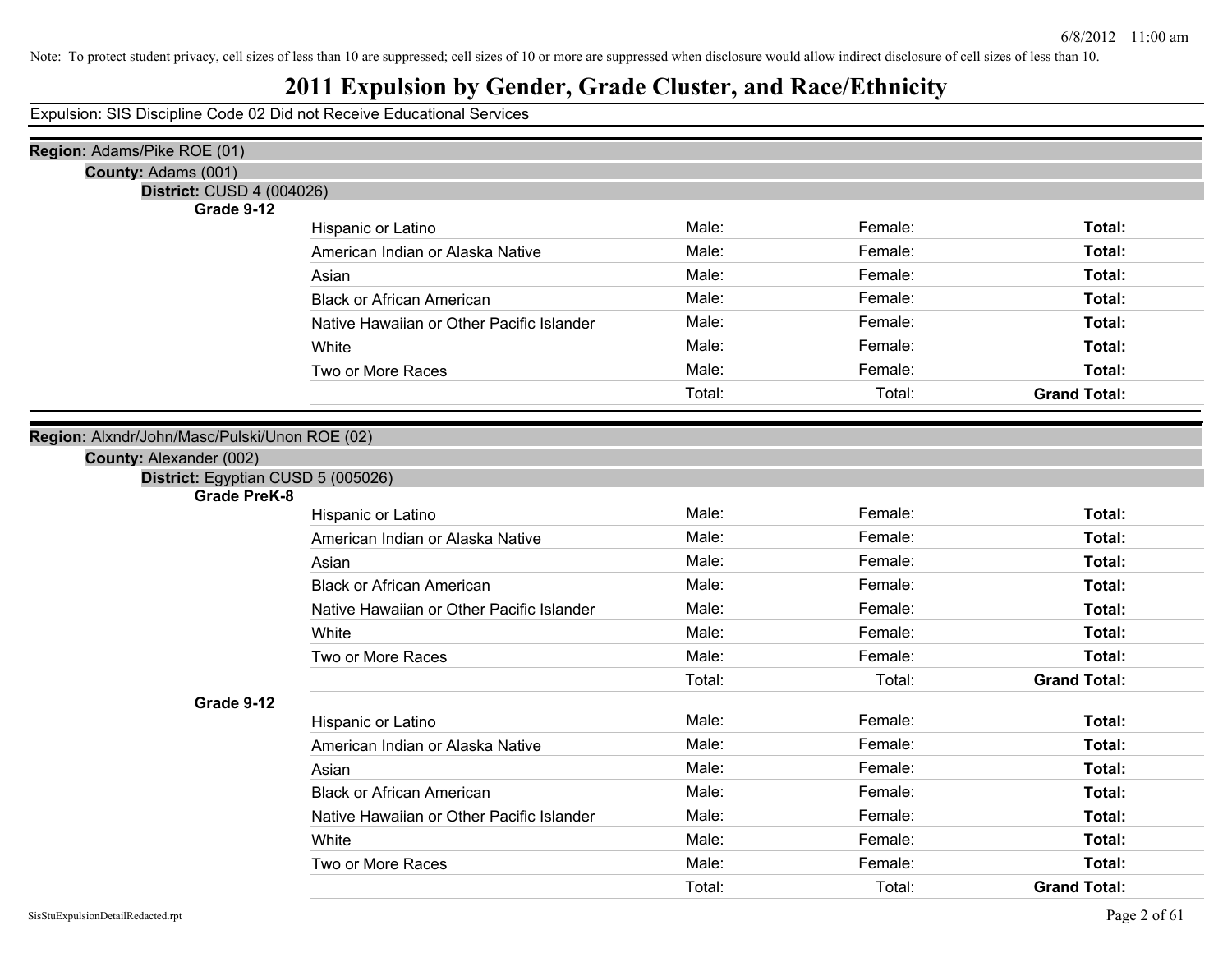## **2011 Expulsion by Gender, Grade Cluster, and Race/Ethnicity**

Expulsion: SIS Discipline Code 02 Did not Receive Educational Services

| Region: Bond/Effingham/Fayette ROE (03) |                                           |        |         |                     |
|-----------------------------------------|-------------------------------------------|--------|---------|---------------------|
| County: Bond (003)                      |                                           |        |         |                     |
| District: Bond County CUSD 2 (002026)   |                                           |        |         |                     |
| Grade 9-12                              |                                           |        |         |                     |
|                                         | Hispanic or Latino                        | Male:  | Female: | Total:              |
|                                         | American Indian or Alaska Native          | Male:  | Female: | Total:              |
|                                         | Asian                                     | Male:  | Female: | Total:              |
|                                         | <b>Black or African American</b>          | Male:  | Female: | Total:              |
|                                         | Native Hawaiian or Other Pacific Islander | Male:  | Female: | Total:              |
|                                         | White                                     | Male:  | Female: | Total:              |
|                                         | Two or More Races                         | Male:  | Female: | Total:              |
|                                         |                                           | Total: | Total:  | <b>Grand Total:</b> |
| County: Effingham (025)                 |                                           |        |         |                     |
| District: Effingham CUSD 40 (040026)    |                                           |        |         |                     |
| <b>Grade PreK-8</b>                     | Hispanic or Latino                        | Male:  | Female: | Total:              |
|                                         | American Indian or Alaska Native          | Male:  | Female: | Total:              |
|                                         |                                           | Male:  |         |                     |
|                                         | Asian                                     |        | Female: | Total:              |
|                                         | <b>Black or African American</b>          | Male:  | Female: | Total:              |
|                                         | Native Hawaiian or Other Pacific Islander | Male:  | Female: | Total:              |
|                                         | White                                     | Male:  | Female: | Total:              |
|                                         | Two or More Races                         | Male:  | Female: | Total:              |
|                                         |                                           | Total: | Total:  | <b>Grand Total:</b> |
| Grade 9-12                              |                                           |        |         |                     |
|                                         | Hispanic or Latino                        | Male:  | Female: | Total:              |
|                                         | American Indian or Alaska Native          | Male:  | Female: | Total:              |
|                                         | Asian                                     | Male:  | Female: | Total:              |
|                                         | <b>Black or African American</b>          | Male:  | Female: | Total:              |
|                                         | Native Hawaiian or Other Pacific Islander | Male:  | Female: | Total:              |
|                                         | White                                     | Male:  | Female: | Total:              |
|                                         | Two or More Races                         | Male:  | Female: | Total:              |
|                                         |                                           | Total: | Total:  | <b>Grand Total:</b> |

**County:** Fayette (026)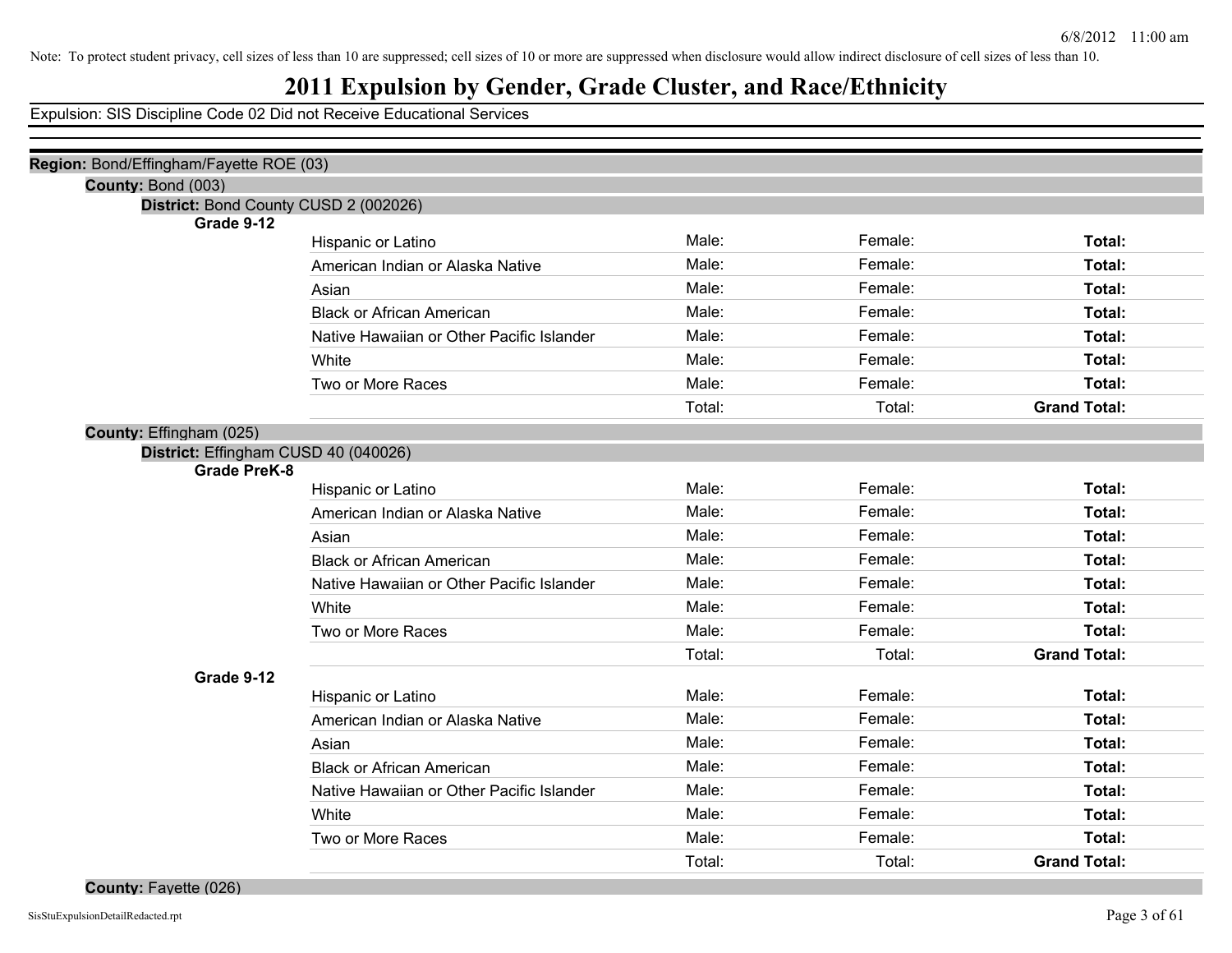#### **2011 Expulsion by Gender, Grade Cluster, and Race/Ethnicity**

Expulsion: SIS Discipline Code 02 Did not Receive Educational Services

| District: Ramsey CUSD 204 (204026)            |                                           |        |         |                     |
|-----------------------------------------------|-------------------------------------------|--------|---------|---------------------|
| <b>Grade PreK-8</b>                           |                                           |        |         |                     |
|                                               | Hispanic or Latino                        | Male:  | Female: | Total:              |
|                                               | American Indian or Alaska Native          | Male:  | Female: | Total:              |
|                                               | Asian                                     | Male:  | Female: | Total:              |
|                                               | <b>Black or African American</b>          | Male:  | Female: | Total:              |
|                                               | Native Hawaiian or Other Pacific Islander | Male:  | Female: | Total:              |
|                                               | White                                     | Male:  | Female: | Total:              |
|                                               | Two or More Races                         | Male:  | Female: | Total:              |
|                                               |                                           | Total: | Total:  | <b>Grand Total:</b> |
| District: Vandalia CUSD 203 (203026)          |                                           |        |         |                     |
| Grade 9-12                                    |                                           |        |         |                     |
|                                               | Hispanic or Latino                        | Male:  | Female: | Total:              |
|                                               | American Indian or Alaska Native          | Male:  | Female: | Total:              |
|                                               | Asian                                     | Male:  | Female: | Total:              |
|                                               | <b>Black or African American</b>          | Male:  | Female: | Total:              |
|                                               | Native Hawaiian or Other Pacific Islander | Male:  | Female: | Total:              |
|                                               | White                                     | Male:  | Female: | Total:              |
|                                               | Two or More Races                         | Male:  | Female: | Total:              |
|                                               |                                           | Total: | Total:  | <b>Grand Total:</b> |
| Region: Boone/Winnebago ROE (04)              |                                           |        |         |                     |
| County: Winnebago (101)                       |                                           |        |         |                     |
| District: County of Winnebago SD 320 (320026) |                                           |        |         |                     |
| <b>Grade PreK-8</b>                           |                                           |        |         |                     |
|                                               | Hispanic or Latino                        | Male:  | Female: | Total:              |
|                                               | American Indian or Alaska Native          | Male:  | Female: | Total:              |
|                                               | Asian                                     | Male:  | Female: | Total:              |
|                                               | <b>Black or African American</b>          | Male:  | Female: | Total:              |
|                                               | Native Hawaiian or Other Pacific Islander | Male:  | Female: | Total:              |
|                                               | White                                     | Male:  | Female: | Total:              |
|                                               | Two or More Races                         | Male:  | Female: | Total:              |
|                                               |                                           |        |         |                     |

**District:** Harlem UD 122 (122022)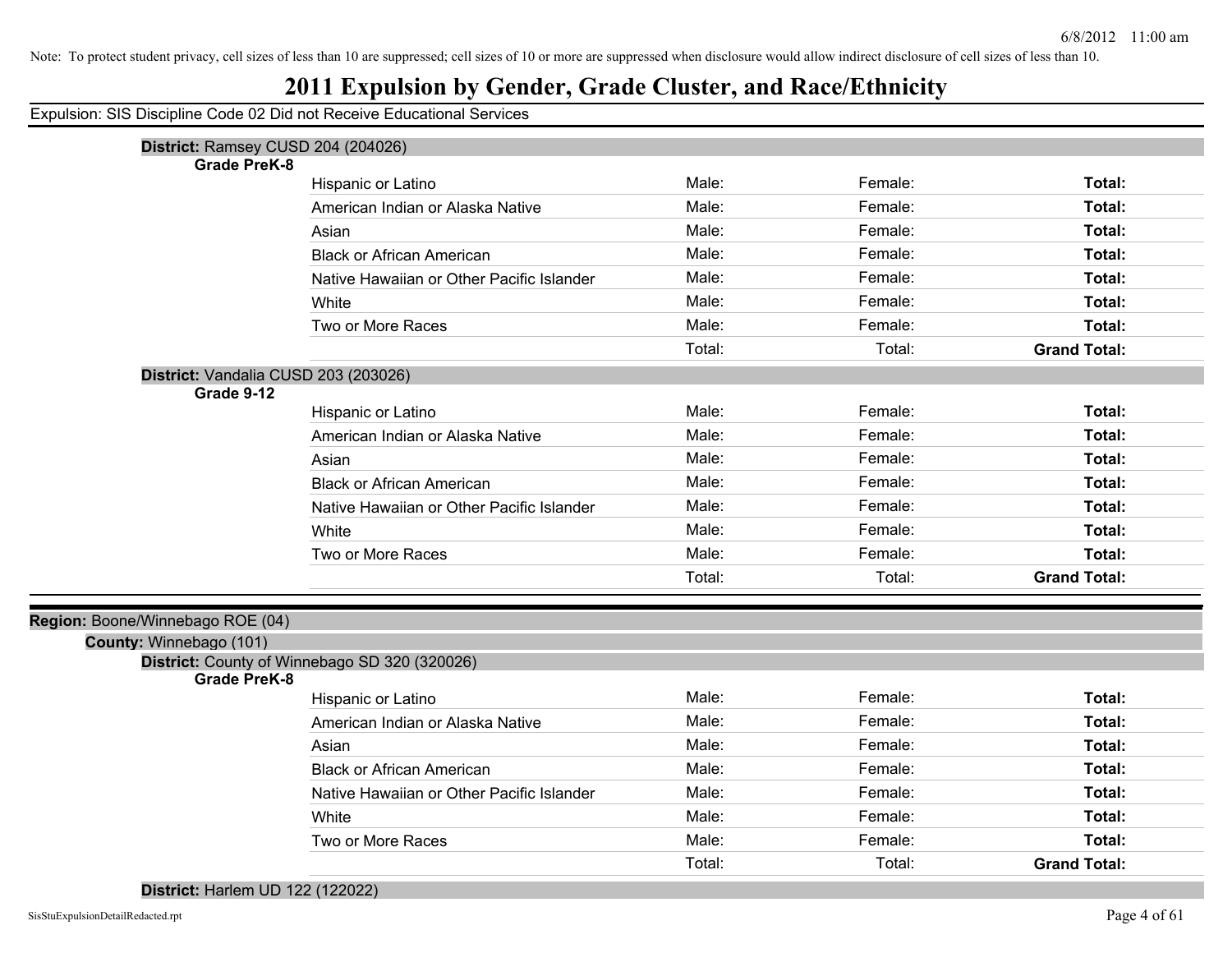## **2011 Expulsion by Gender, Grade Cluster, and Race/Ethnicity**

#### Expulsion: SIS Discipline Code 02 Did not Receive Educational Services

| Grade 9-12 |
|------------|
|------------|

| Grade 9-12                           |                                           |        |         |                     |    |
|--------------------------------------|-------------------------------------------|--------|---------|---------------------|----|
|                                      | Hispanic or Latino                        | Male:  | Female: | Total:              |    |
|                                      | American Indian or Alaska Native          | Male:  | Female: | <b>Total:</b>       |    |
|                                      | Asian                                     | Male:  | Female: | Total:              |    |
|                                      | <b>Black or African American</b>          | Male:  | Female: | <b>Total:</b>       |    |
|                                      | Native Hawaiian or Other Pacific Islander | Male:  | Female: | Total:              |    |
|                                      | White                                     | Male:  | Female: | Total:              |    |
|                                      | Two or More Races                         | Male:  | Female: | Total:              |    |
|                                      |                                           | Total: | Total:  | <b>Grand Total:</b> |    |
| District: Hononegah CHD 207 (207016) |                                           |        |         |                     |    |
| Grade 9-12                           |                                           |        |         |                     |    |
|                                      | Hispanic or Latino                        | Male:  | Female: | Total:              |    |
|                                      | American Indian or Alaska Native          | Male:  | Female: | Total:              |    |
|                                      | Asian                                     | Male:  | Female: | Total:              |    |
|                                      | <b>Black or African American</b>          | Male:  | Female: | Total:              |    |
|                                      | Native Hawaiian or Other Pacific Islander | Male:  | Female: | Total:              |    |
|                                      | White                                     | Male:  | Female: | Total:              | 23 |
|                                      | Two or More Races                         | Male:  | Female: | <b>Total:</b>       |    |
|                                      |                                           | Total: | Total:  | <b>Grand Total:</b> |    |
|                                      | District: Winnebago CUSD 323 (323026)     |        |         |                     |    |
| Grade 9-12                           |                                           |        |         |                     |    |
|                                      | Hispanic or Latino                        | Male:  | Female: | Total:              |    |
|                                      | American Indian or Alaska Native          | Male:  | Female: | Total:              |    |
|                                      | Asian                                     | Male:  | Female: | Total:              |    |
|                                      | <b>Black or African American</b>          | Male:  | Female: | <b>Total:</b>       |    |
|                                      | Native Hawaiian or Other Pacific Islander | Male:  | Female: | <b>Total:</b>       |    |
|                                      | White                                     | Male:  | Female: | Total:              |    |
|                                      | Two or More Races                         | Male:  | Female: | Total:              |    |
|                                      |                                           | Total: | Total:  | <b>Grand Total:</b> |    |
|                                      |                                           |        |         |                     |    |

**Region:** Brown/Cass/Morgan/Scott ROE (46)

**County:** Cass (009)

**District:** Beardstown CUSD 15 (015026)

**Grade PreK-8**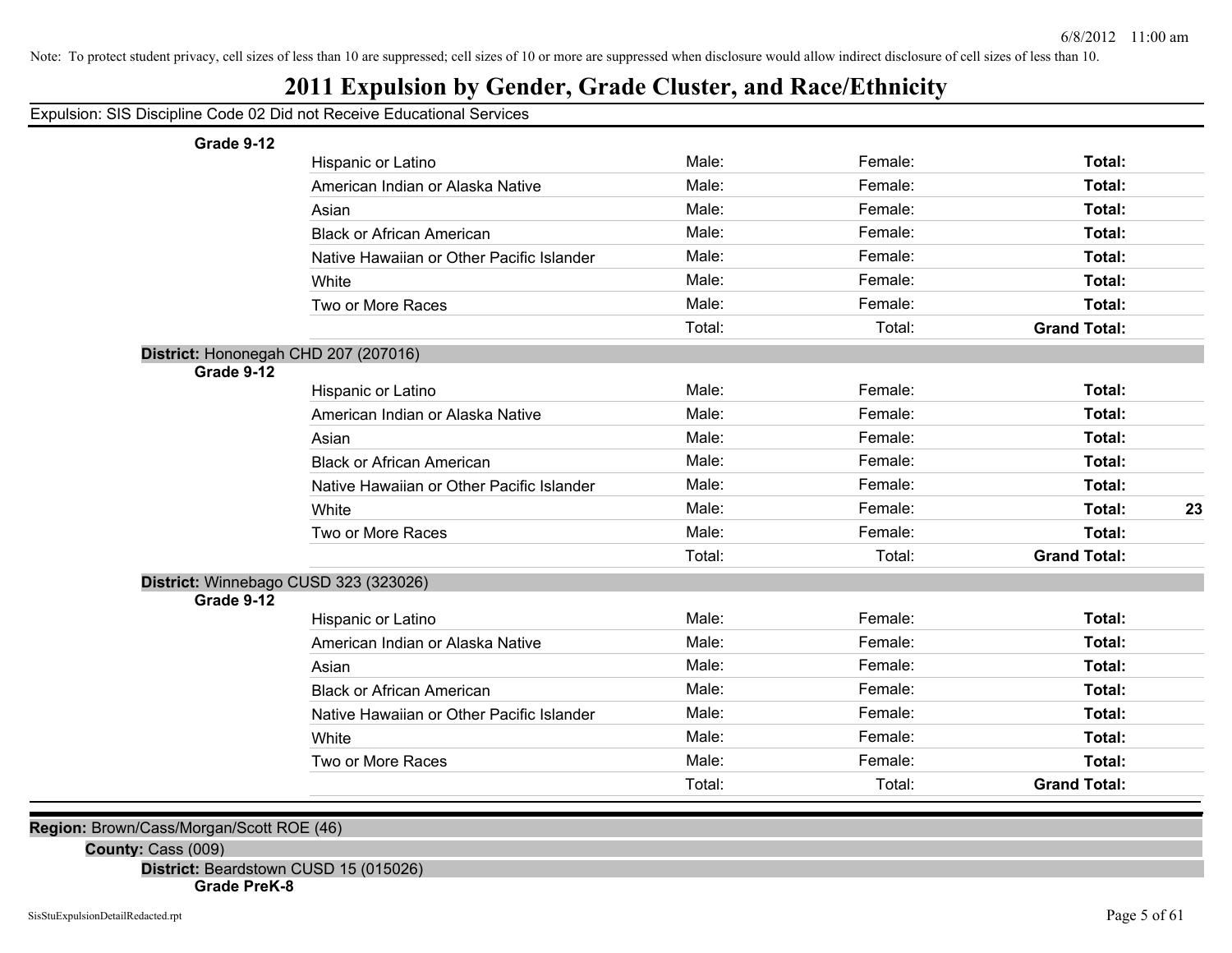## **2011 Expulsion by Gender, Grade Cluster, and Race/Ethnicity**

|                                        | Hispanic or Latino                        | Male:  | Female: | Total:              |
|----------------------------------------|-------------------------------------------|--------|---------|---------------------|
|                                        | American Indian or Alaska Native          | Male:  | Female: | Total:              |
|                                        | Asian                                     | Male:  | Female: | <b>Total:</b>       |
|                                        | <b>Black or African American</b>          | Male:  | Female: | Total:              |
|                                        | Native Hawaiian or Other Pacific Islander | Male:  | Female: | Total:              |
|                                        | White                                     | Male:  | Female: | Total:              |
|                                        | Two or More Races                         | Male:  | Female: | Total:              |
|                                        |                                           | Total: | Total:  | <b>Grand Total:</b> |
| Grade 9-12                             |                                           |        |         |                     |
|                                        | Hispanic or Latino                        | Male:  | Female: | Total:              |
|                                        | American Indian or Alaska Native          | Male:  | Female: | <b>Total:</b>       |
|                                        | Asian                                     | Male:  | Female: | Total:              |
|                                        | <b>Black or African American</b>          | Male:  | Female: | Total:              |
|                                        | Native Hawaiian or Other Pacific Islander | Male:  | Female: | <b>Total:</b>       |
|                                        | White                                     | Male:  | Female: | Total:              |
|                                        | Two or More Races                         | Male:  | Female: | Total:              |
|                                        |                                           | Total: | Total:  | <b>Grand Total:</b> |
| District: Virginia CUSD 64 (064026)    |                                           |        |         |                     |
| Grade 9-12                             |                                           |        |         |                     |
|                                        | Hispanic or Latino                        | Male:  | Female: | <b>Total:</b>       |
|                                        | American Indian or Alaska Native          | Male:  | Female: | Total:              |
|                                        | Asian                                     | Male:  | Female: | Total:              |
|                                        | <b>Black or African American</b>          | Male:  | Female: | Total:              |
|                                        | Native Hawaiian or Other Pacific Islander | Male:  | Female: | Total:              |
|                                        | White                                     | Male:  | Female: | Total:              |
|                                        | Two or More Races                         | Male:  | Female: | Total:              |
|                                        |                                           | Total: | Total:  | <b>Grand Total:</b> |
| County: Scott (086)                    |                                           |        |         |                     |
| District: Scott-Morgan CUSD 2 (002026) |                                           |        |         |                     |
| <b>Grade PreK-8</b>                    | Hispanic or Latino                        | Male:  | Female: | Total:              |
|                                        | American Indian or Alaska Native          | Male:  | Female: | Total:              |
|                                        | Asian                                     | Male:  | Female: | Total:              |
|                                        |                                           |        |         |                     |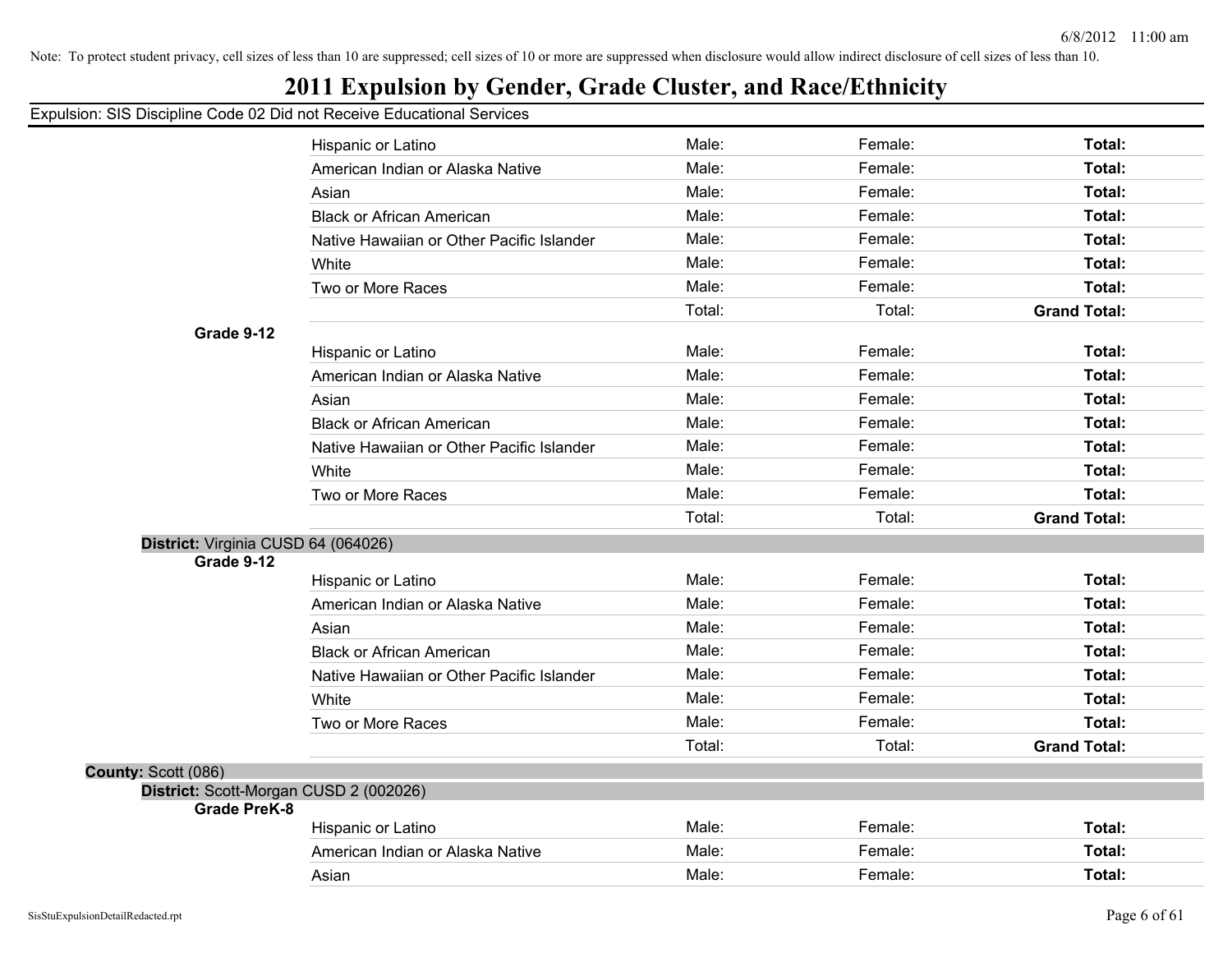|                                                         | Expulsion: SIS Discipline Code 02 Did not Receive Educational Services |        |         |                     |
|---------------------------------------------------------|------------------------------------------------------------------------|--------|---------|---------------------|
|                                                         | <b>Black or African American</b>                                       | Male:  | Female: | Total:              |
|                                                         | Native Hawaiian or Other Pacific Islander                              | Male:  | Female: | Total:              |
|                                                         | White                                                                  | Male:  | Female: | Total:              |
|                                                         | Two or More Races                                                      | Male:  | Female: | Total:              |
|                                                         |                                                                        | Total: | Total:  | <b>Grand Total:</b> |
|                                                         |                                                                        |        |         |                     |
| Region: Bureau/Henry/Stark ROE (28)                     |                                                                        |        |         |                     |
| County: Bureau (006)                                    |                                                                        |        |         |                     |
| District: DePue USD 103 (103022)<br><b>Grade PreK-8</b> |                                                                        |        |         |                     |
|                                                         | Hispanic or Latino                                                     | Male:  | Female: | Total:              |
|                                                         | American Indian or Alaska Native                                       | Male:  | Female: | Total:              |
|                                                         | Asian                                                                  | Male:  | Female: | Total:              |
|                                                         | <b>Black or African American</b>                                       | Male:  | Female: | Total:              |
|                                                         | Native Hawaiian or Other Pacific Islander                              | Male:  | Female: | Total:              |
|                                                         | White                                                                  | Male:  | Female: | Total:              |
|                                                         | Two or More Races                                                      | Male:  | Female: | Total:              |
|                                                         |                                                                        | Total: | Total:  | <b>Grand Total:</b> |
| District: Hall HSD 502 (502017)                         |                                                                        |        |         |                     |
| Grade 9-12                                              |                                                                        |        |         |                     |
|                                                         | Hispanic or Latino                                                     | Male:  | Female: | Total:              |
|                                                         | American Indian or Alaska Native                                       | Male:  | Female: | Total:              |
|                                                         | Asian                                                                  | Male:  | Female: | Total:              |
|                                                         | <b>Black or African American</b>                                       | Male:  | Female: | Total:              |
|                                                         | Native Hawaiian or Other Pacific Islander                              | Male:  | Female: | Total:              |
|                                                         | White                                                                  | Male:  | Female: | Total:              |
|                                                         | Two or More Races                                                      | Male:  | Female: | Total:              |
|                                                         |                                                                        | Total: | Total:  | <b>Grand Total:</b> |
| Grade 9-12                                              | District: Princeton HSD 500 (500015)                                   |        |         |                     |
|                                                         | Hispanic or Latino                                                     | Male:  | Female: | Total:              |
|                                                         | American Indian or Alaska Native                                       | Male:  | Female: | Total:              |
|                                                         | Asian                                                                  | Male:  | Female: | Total:              |
|                                                         | <b>Black or African American</b>                                       | Male:  | Female: | Total:              |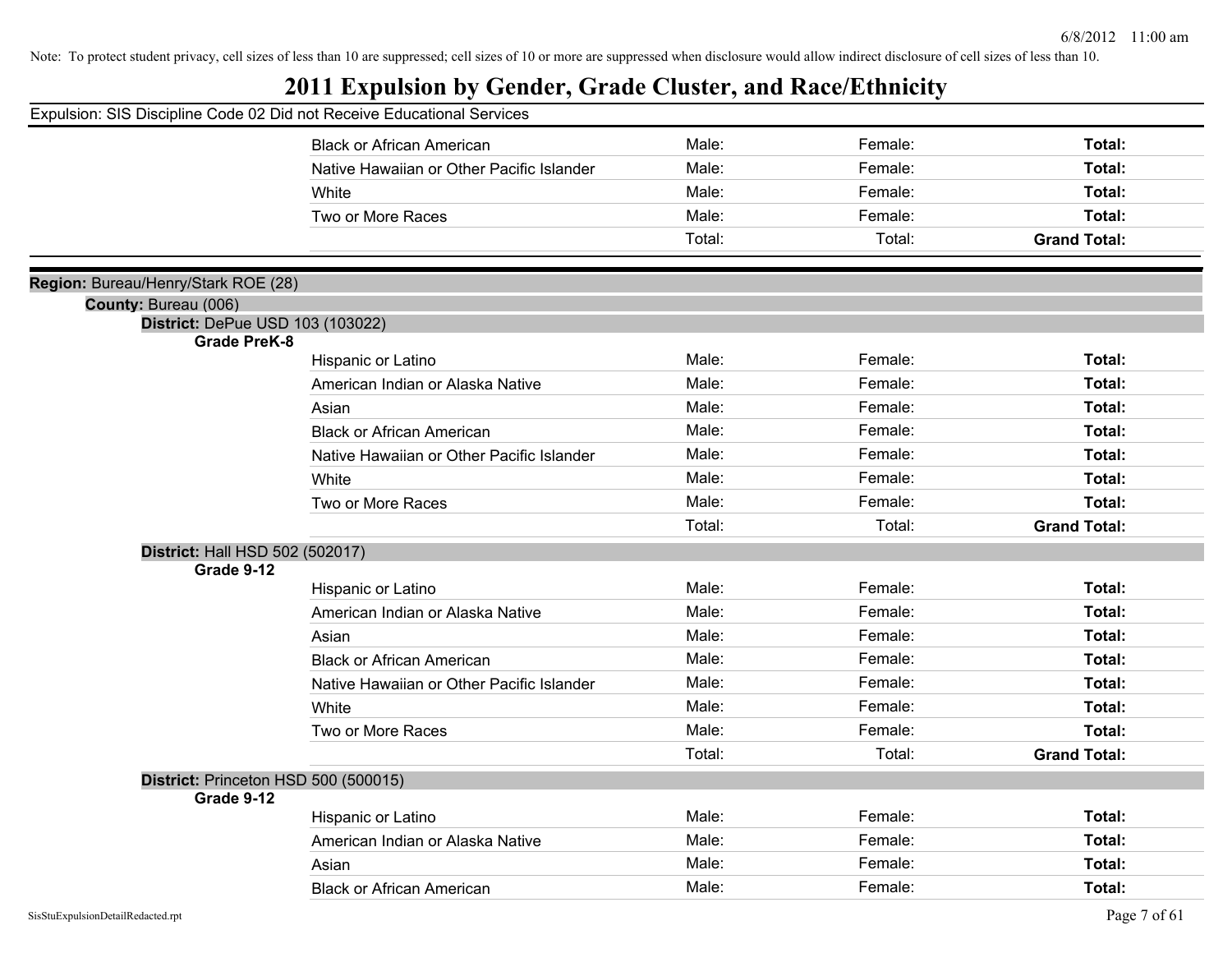| Expulsion: SIS Discipline Code 02 Did not Receive Educational Services |                                           |        |         |                     |
|------------------------------------------------------------------------|-------------------------------------------|--------|---------|---------------------|
|                                                                        | Native Hawaiian or Other Pacific Islander | Male:  | Female: | Total:              |
|                                                                        | White                                     | Male:  | Female: | Total:              |
|                                                                        | Two or More Races                         | Male:  | Female: | Total:              |
|                                                                        |                                           | Total: | Total:  | <b>Grand Total:</b> |
|                                                                        |                                           |        |         |                     |
| Region: Calhoun/Greene/Jersy/Macoupin ROE (40)                         |                                           |        |         |                     |
| County: Macoupin (056)                                                 |                                           |        |         |                     |
| District: Bunker Hill CUSD 8 (008026)<br>Grade 9-12                    |                                           |        |         |                     |
|                                                                        | Hispanic or Latino                        | Male:  | Female: | Total:              |
|                                                                        | American Indian or Alaska Native          | Male:  | Female: | Total:              |
|                                                                        | Asian                                     | Male:  | Female: | Total:              |
|                                                                        | <b>Black or African American</b>          | Male:  | Female: | Total:              |
|                                                                        | Native Hawaiian or Other Pacific Islander | Male:  | Female: | Total:              |
|                                                                        | White                                     | Male:  | Female: | Total:              |
|                                                                        | Two or More Races                         | Male:  | Female: | Total:              |
|                                                                        |                                           | Total: | Total:  | <b>Grand Total:</b> |
|                                                                        |                                           |        |         |                     |
| Region: Carroll/Jo Daviess/Stephenson ROE (08)                         |                                           |        |         |                     |
| County: Stephenson (089)                                               |                                           |        |         |                     |
| District: Freeport SD 145 (145022)<br><b>Grade PreK-8</b>              |                                           |        |         |                     |
|                                                                        | Hispanic or Latino                        | Male:  | Female: | Total:              |
|                                                                        | American Indian or Alaska Native          | Male:  | Female: | Total:              |
|                                                                        | Asian                                     | Male:  | Female: | Total:              |
|                                                                        | <b>Black or African American</b>          | Male:  | Female: | Total:              |
|                                                                        | Native Hawaiian or Other Pacific Islander | Male:  | Female: | Total:              |
|                                                                        | White                                     | Male:  | Female: | Total:              |
|                                                                        | Two or More Races                         | Male:  | Female: | Total:              |
|                                                                        |                                           | Total: | Total:  | <b>Grand Total:</b> |
| Grade 9-12                                                             |                                           |        |         |                     |
|                                                                        | Hispanic or Latino                        | Male:  | Female: | Total:              |
|                                                                        | American Indian or Alaska Native          | Male:  | Female: | Total:              |
|                                                                        | Asian                                     | Male:  | Female: | Total:              |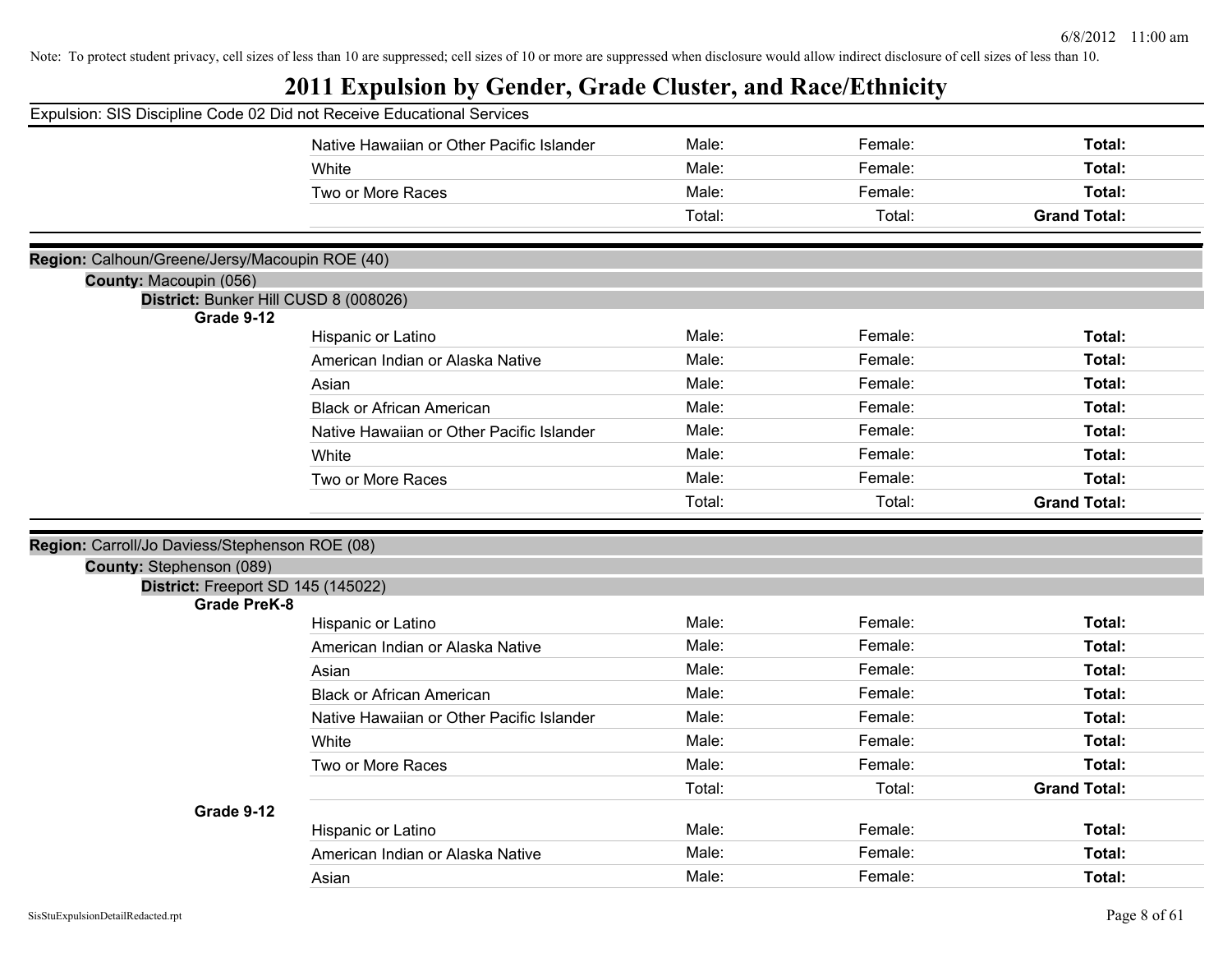## **2011 Expulsion by Gender, Grade Cluster, and Race/Ethnicity**

|                                                                   | <b>Black or African American</b>              | Male:  | Female: | Total:              |
|-------------------------------------------------------------------|-----------------------------------------------|--------|---------|---------------------|
|                                                                   | Native Hawaiian or Other Pacific Islander     | Male:  | Female: | Total:              |
|                                                                   | White                                         | Male:  | Female: | Total:              |
|                                                                   | Two or More Races                             | Male:  | Female: | Total:              |
|                                                                   |                                               | Total: | Total:  | <b>Grand Total:</b> |
| District: Pearl City CUSD 200 (200026)                            |                                               |        |         |                     |
| Grade 9-12                                                        |                                               |        |         |                     |
|                                                                   | Hispanic or Latino                            | Male:  | Female: | Total:              |
|                                                                   | American Indian or Alaska Native              | Male:  | Female: | Total:              |
|                                                                   | Asian                                         | Male:  | Female: | Total:              |
|                                                                   | <b>Black or African American</b>              | Male:  | Female: | Total:              |
|                                                                   | Native Hawaiian or Other Pacific Islander     | Male:  | Female: | Total:              |
|                                                                   | White                                         | Male:  | Female: | Total:              |
|                                                                   | Two or More Races                             | Male:  | Female: | Total:              |
|                                                                   |                                               | Total: | Total:  | <b>Grand Total:</b> |
|                                                                   |                                               |        |         |                     |
| Region: Champaign/Ford ROE (09)                                   |                                               |        |         |                     |
| County: Champaign (010)<br>District: Rantoul City SD 137 (137002) |                                               |        |         |                     |
| <b>Grade PreK-8</b>                                               |                                               |        |         |                     |
|                                                                   | Hispanic or Latino                            | Male:  | Female: | Total:              |
|                                                                   | American Indian or Alaska Native              | Male:  | Female: | Total:              |
|                                                                   | Asian                                         | Male:  | Female: | Total:              |
|                                                                   | <b>Black or African American</b>              | Male:  | Female: | Total:              |
|                                                                   | Native Hawaiian or Other Pacific Islander     | Male:  | Female: | Total:              |
|                                                                   | White                                         | Male:  | Female: | Total:              |
|                                                                   | Two or More Races                             | Male:  | Female: | Total:              |
|                                                                   |                                               | Total: | Total:  | <b>Grand Total:</b> |
| County: Ford (027)                                                |                                               |        |         |                     |
|                                                                   | District: Paxton-Buckley-Loda CUD 10 (010026) |        |         |                     |
| Grade PreK-8                                                      |                                               |        |         |                     |
|                                                                   | Hispanic or Latino                            | Male:  | Female: | Total:              |
|                                                                   |                                               |        |         | Total:              |
|                                                                   | American Indian or Alaska Native              | Male:  | Female: |                     |
|                                                                   | Asian                                         | Male:  | Female: | Total:              |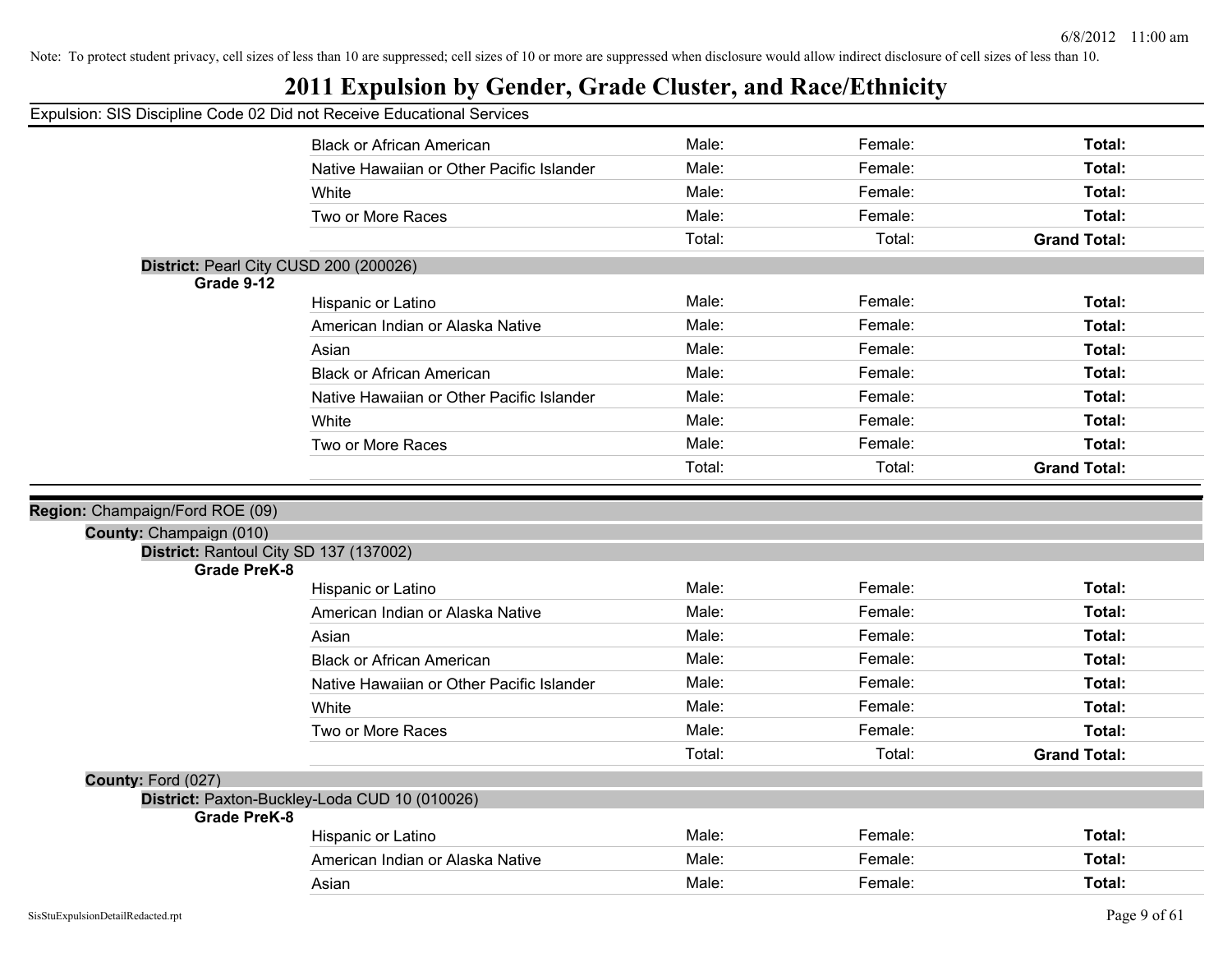| Expulsion: SIS Discipline Code 02 Did not Receive Educational Services |                                           |        |         |                     |
|------------------------------------------------------------------------|-------------------------------------------|--------|---------|---------------------|
|                                                                        | <b>Black or African American</b>          | Male:  | Female: | Total:              |
|                                                                        | Native Hawaiian or Other Pacific Islander | Male:  | Female: | Total:              |
|                                                                        | White                                     | Male:  | Female: | Total:              |
|                                                                        | Two or More Races                         | Male:  | Female: | Total:              |
|                                                                        |                                           | Total: | Total:  | <b>Grand Total:</b> |
|                                                                        |                                           |        |         |                     |
| Region: Christian/Montgomery ROE (10)                                  |                                           |        |         |                     |
| County: Christian (011)                                                |                                           |        |         |                     |
| District: Pana CUSD 8 (008026)<br><b>Grade PreK-8</b>                  |                                           |        |         |                     |
|                                                                        | Hispanic or Latino                        | Male:  | Female: | Total:              |
|                                                                        | American Indian or Alaska Native          | Male:  | Female: | Total:              |
|                                                                        | Asian                                     | Male:  | Female: | Total:              |
|                                                                        | <b>Black or African American</b>          | Male:  | Female: | Total:              |
|                                                                        | Native Hawaiian or Other Pacific Islander | Male:  | Female: | Total:              |
|                                                                        | White                                     | Male:  | Female: | Total:              |
|                                                                        | Two or More Races                         | Male:  | Female: | Total:              |
|                                                                        |                                           | Total: | Total:  | <b>Grand Total:</b> |
| Grade 9-12                                                             |                                           |        |         |                     |
|                                                                        | Hispanic or Latino                        | Male:  | Female: | Total:              |
|                                                                        | American Indian or Alaska Native          | Male:  | Female: | Total:              |
|                                                                        | Asian                                     | Male:  | Female: | Total:              |
|                                                                        | <b>Black or African American</b>          | Male:  | Female: | Total:              |
|                                                                        | Native Hawaiian or Other Pacific Islander | Male:  | Female: | Total:              |
|                                                                        | White                                     | Male:  | Female: | Total:              |
|                                                                        | Two or More Races                         | Male:  | Female: | Total:              |
|                                                                        |                                           | Total: | Total:  | <b>Grand Total:</b> |
| County: Montgomery (068)                                               |                                           |        |         |                     |
| District: Litchfield CUSD 12 (012026)                                  |                                           |        |         |                     |
| <b>Grade PreK-8</b>                                                    |                                           | Male:  | Female: | Total:              |
|                                                                        | Hispanic or Latino                        | Male:  | Female: |                     |
|                                                                        | American Indian or Alaska Native          | Male:  |         | Total:              |
|                                                                        | Asian                                     |        | Female: | Total:              |
|                                                                        | <b>Black or African American</b>          | Male:  | Female: | Total:              |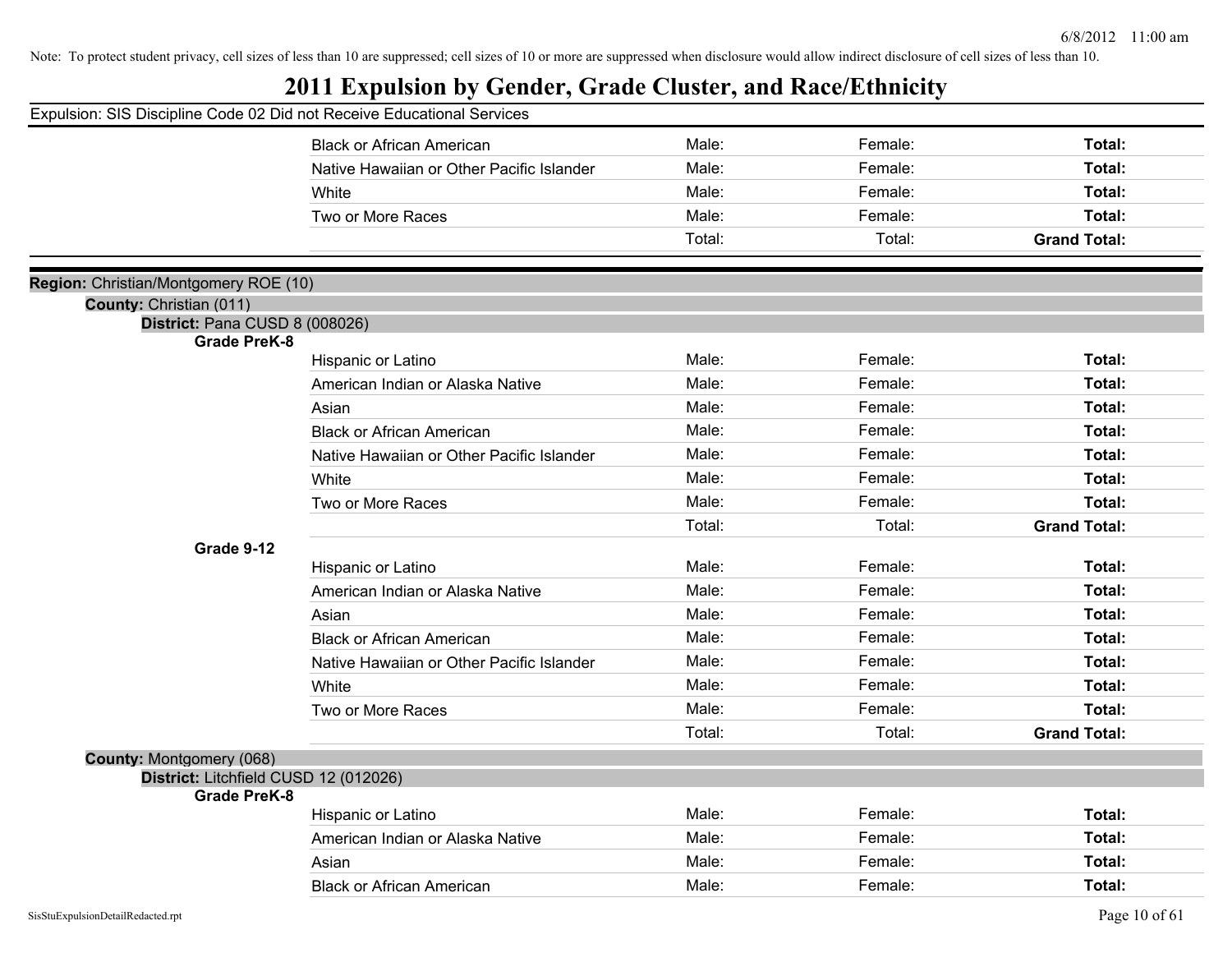|                        | Expulsion: SIS Discipline Code 02 Did not Receive Educational Services |        |         |                     |
|------------------------|------------------------------------------------------------------------|--------|---------|---------------------|
|                        |                                                                        |        |         |                     |
|                        | Native Hawaiian or Other Pacific Islander                              | Male:  | Female: | Total:              |
|                        | White                                                                  | Male:  | Female: | Total:              |
|                        | Two or More Races                                                      | Male:  | Female: | Total:              |
|                        |                                                                        | Total: | Total:  | <b>Grand Total:</b> |
| Grade 9-12             | District: Nokomis CUSD 22 (022026)                                     |        |         |                     |
|                        | Hispanic or Latino                                                     | Male:  | Female: | Total:              |
|                        | American Indian or Alaska Native                                       | Male:  | Female: | Total:              |
|                        | Asian                                                                  | Male:  | Female: | Total:              |
|                        | <b>Black or African American</b>                                       | Male:  | Female: | Total:              |
|                        | Native Hawaiian or Other Pacific Islander                              | Male:  | Female: | Total:              |
|                        | White                                                                  | Male:  | Female: | Total:              |
|                        | Two or More Races                                                      | Male:  | Female: | Total:              |
|                        |                                                                        | Total: | Total:  | <b>Grand Total:</b> |
| Grade 9-12             | District: Jasper County CUD 1 (001026)                                 |        |         |                     |
|                        | Hispanic or Latino                                                     | Male:  | Female: | Total:              |
|                        | American Indian or Alaska Native                                       | Male:  | Female: | Total:              |
|                        | Asian                                                                  | Male:  | Female: | Total:              |
|                        | <b>Black or African American</b>                                       | Male:  | Female: | Total:              |
|                        | Native Hawaiian or Other Pacific Islander                              | Male:  | Female: | Total:              |
|                        | White                                                                  | Male:  | Female: | Total:              |
|                        | Two or More Races                                                      | Male:  | Female: | Total:              |
|                        |                                                                        | Total: | Total:  | <b>Grand Total:</b> |
| County: Lawrence (051) |                                                                        |        |         |                     |
| <b>Grade PreK-8</b>    | District: Red Hill CUSD 10 (010026)                                    |        |         |                     |
|                        | Hispanic or Latino                                                     | Male:  | Female: | Total:              |
|                        | American Indian or Alaska Native                                       | Male:  | Female: | Total:              |
|                        | Asian                                                                  | Male:  | Female: | Total:              |
|                        | <b>Black or African American</b>                                       | Male:  | Female: | Total:              |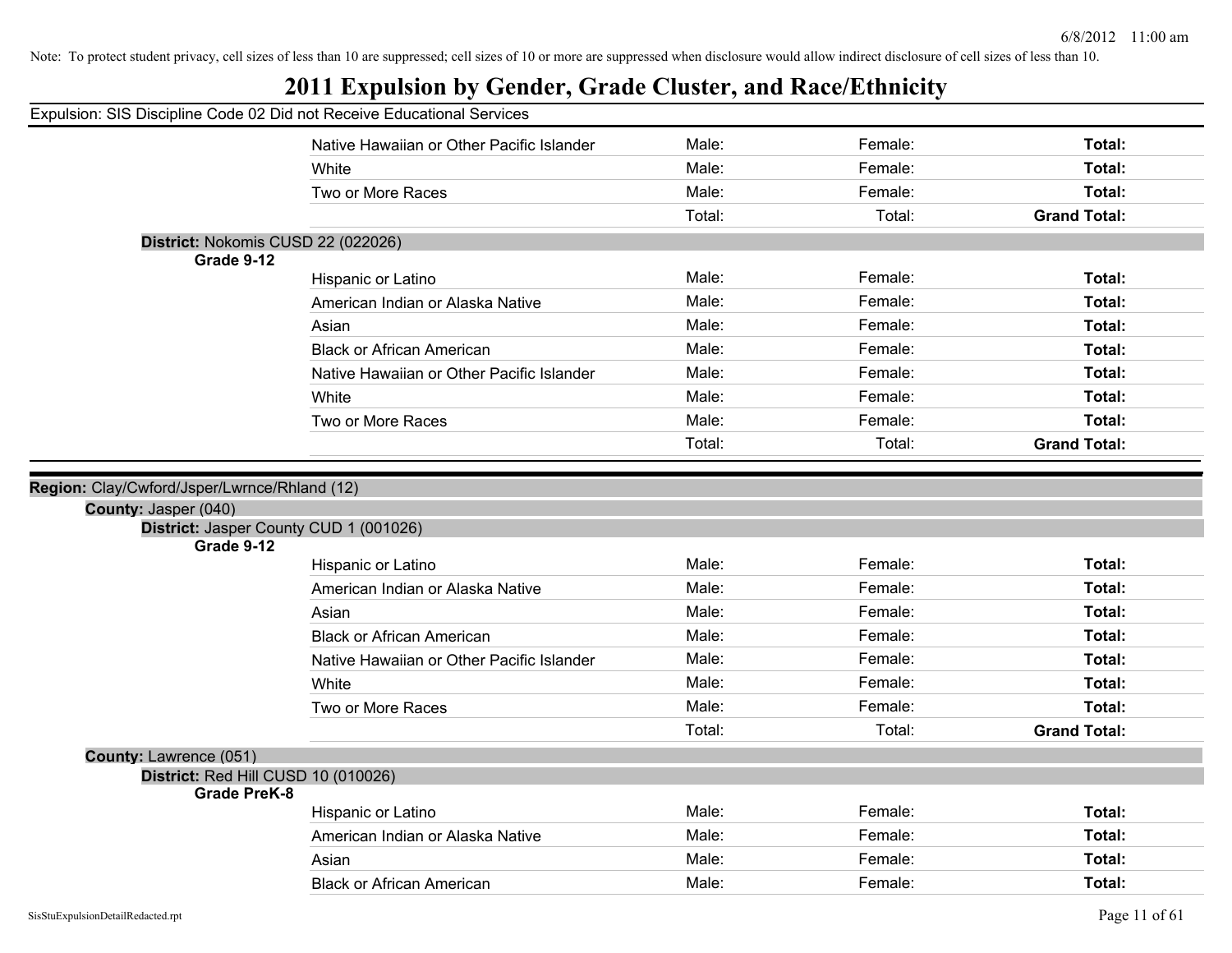|                                            | Expulsion: SIS Discipline Code 02 Did not Receive Educational Services |        |         |                     |
|--------------------------------------------|------------------------------------------------------------------------|--------|---------|---------------------|
|                                            | Native Hawaiian or Other Pacific Islander                              | Male:  | Female: | Total:              |
|                                            | White                                                                  | Male:  | Female: | Total:              |
|                                            | Two or More Races                                                      | Male:  | Female: | Total:              |
|                                            |                                                                        | Total: | Total:  | <b>Grand Total:</b> |
| Region: Clinton/Marion/Washington ROE (13) |                                                                        |        |         |                     |
| County: Clinton (014)                      |                                                                        |        |         |                     |
| District: Central CHSD 71 (071016)         |                                                                        |        |         |                     |
| Grade 9-12                                 |                                                                        |        |         |                     |
|                                            | Hispanic or Latino                                                     | Male:  | Female: | Total:              |
|                                            | American Indian or Alaska Native                                       | Male:  | Female: | Total:              |
|                                            | Asian                                                                  | Male:  | Female: | Total:              |
|                                            | <b>Black or African American</b>                                       | Male:  | Female: | Total:              |
|                                            | Native Hawaiian or Other Pacific Islander                              | Male:  | Female: | Total:              |
|                                            | White                                                                  | Male:  | Female: | Total:              |
|                                            | Two or More Races                                                      | Male:  | Female: | Total:              |
|                                            |                                                                        | Total: | Total:  | <b>Grand Total:</b> |
| County: Marion (058)                       |                                                                        |        |         |                     |
| District: Centralia HSD 200 (200017)       |                                                                        |        |         |                     |
| Grade 9-12                                 |                                                                        | Male:  | Female: | Total:              |
|                                            | Hispanic or Latino                                                     | Male:  | Female: | Total:              |
|                                            | American Indian or Alaska Native                                       |        |         |                     |
|                                            | Asian                                                                  | Male:  | Female: | Total:              |
|                                            | <b>Black or African American</b>                                       | Male:  | Female: | Total:              |
|                                            | Native Hawaiian or Other Pacific Islander                              | Male:  | Female: | Total:              |
|                                            | White                                                                  | Male:  | Female: | Total:              |
|                                            | Two or More Races                                                      | Male:  | Female: | Total:              |
|                                            |                                                                        | Total: | Total:  | <b>Grand Total:</b> |
| District: luka CCSD 7 (007004)             |                                                                        |        |         |                     |
| <b>Grade PreK-8</b>                        |                                                                        |        |         |                     |
|                                            | Hispanic or Latino                                                     | Male:  | Female: | Total:              |
|                                            | American Indian or Alaska Native                                       | Male:  | Female: | Total:              |
|                                            | Asian                                                                  | Male:  | Female: | Total:              |
|                                            | <b>Black or African American</b>                                       | Male:  | Female: | Total:              |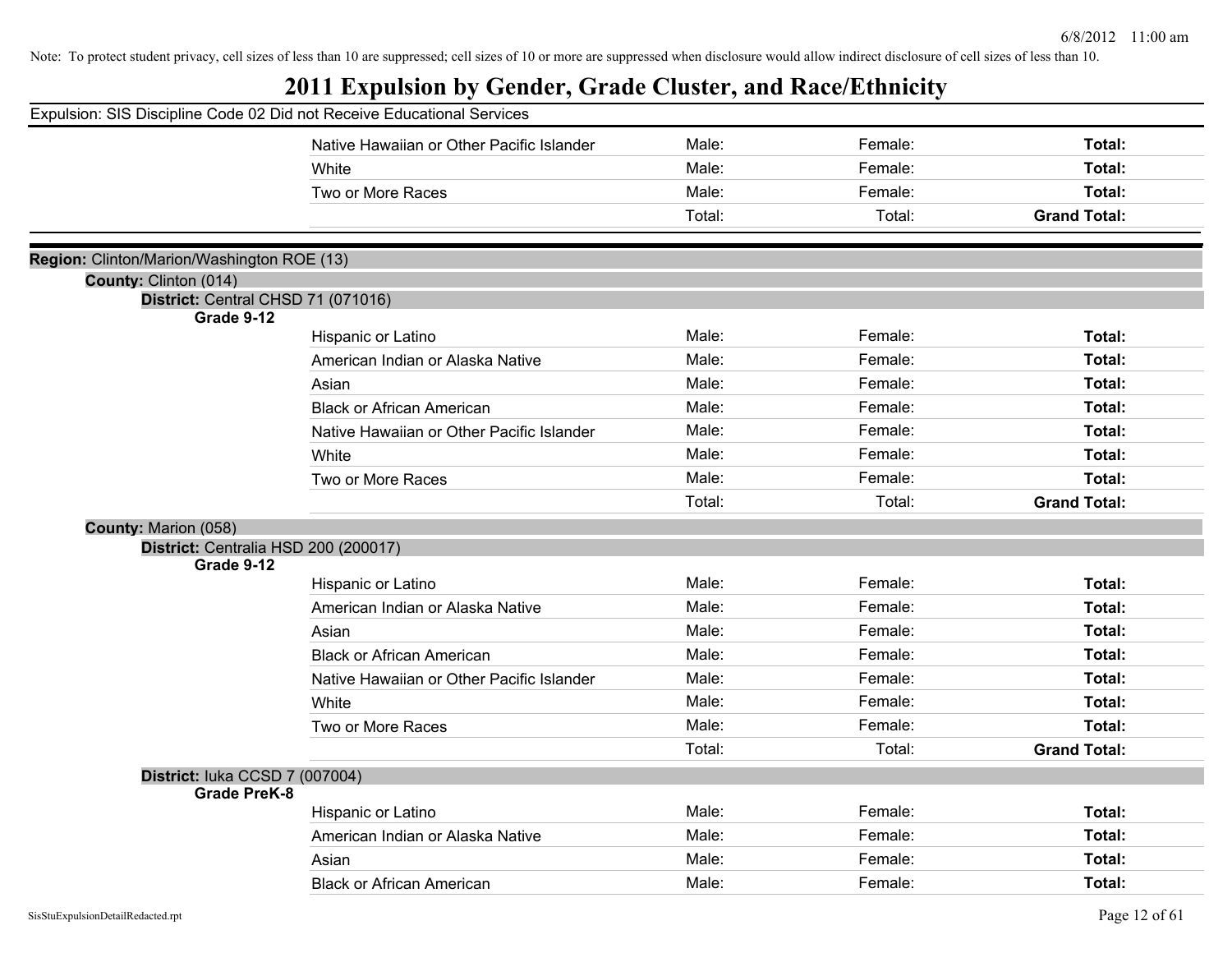| Expulsion: SIS Discipline Code 02 Did not Receive Educational Services<br>Male:<br>Female:<br>Native Hawaiian or Other Pacific Islander<br>Total:<br>Male:<br>Female:<br>Total:<br>White<br>Male:<br>Female:<br>Total:<br>Two or More Races<br>Total:<br>Total:<br><b>Grand Total:</b><br>District: Salem CHSD 600 (600016)<br>Grade 9-12<br>Male:<br>Female:<br>Total:<br>Hispanic or Latino<br>Male:<br>Female:<br>Total:<br>American Indian or Alaska Native<br>Female:<br>Total:<br>Male:<br>Asian<br>Female:<br>Total:<br>Male:<br><b>Black or African American</b><br>Female:<br>Total:<br>Male:<br>Native Hawaiian or Other Pacific Islander<br>Male:<br>Female:<br>Total:<br>White<br>Female:<br>Total:<br>Male:<br>Two or More Races<br><b>Grand Total:</b><br>Total:<br>Total:<br>District: Marshall CUSD 2C (002C26)<br>Grade 9-12<br>Male:<br>Female:<br>Total:<br>Hispanic or Latino<br>Male:<br>Female:<br>Total:<br>American Indian or Alaska Native<br>Total:<br>Male:<br>Female:<br>Asian<br>Male:<br>Female:<br>Total:<br><b>Black or African American</b><br>Male:<br>Female:<br>Total:<br>Native Hawaiian or Other Pacific Islander<br>Total:<br>Male:<br>Female:<br>White<br>Female:<br>Total:<br>Male:<br>Two or More Races<br>Total:<br><b>Grand Total:</b><br>Total:<br>District: Villa Grove CUSD 302 (302026)<br>Grade 9-12<br>Male:<br>Female:<br>Total:<br>Hispanic or Latino<br>Male:<br>Female:<br>Total:<br>American Indian or Alaska Native<br>Female:<br>Total:<br>Male:<br>Asian<br>Male:<br>Female:<br>Total:<br><b>Black or African American</b> |                       |  |  |
|--------------------------------------------------------------------------------------------------------------------------------------------------------------------------------------------------------------------------------------------------------------------------------------------------------------------------------------------------------------------------------------------------------------------------------------------------------------------------------------------------------------------------------------------------------------------------------------------------------------------------------------------------------------------------------------------------------------------------------------------------------------------------------------------------------------------------------------------------------------------------------------------------------------------------------------------------------------------------------------------------------------------------------------------------------------------------------------------------------------------------------------------------------------------------------------------------------------------------------------------------------------------------------------------------------------------------------------------------------------------------------------------------------------------------------------------------------------------------------------------------------------------------------------------------------------------------------------|-----------------------|--|--|
| Region: Clk/Cls/Cmbn/Dglas/Edgr/Mltr/Shlb (11)<br>County: Clark (012)                                                                                                                                                                                                                                                                                                                                                                                                                                                                                                                                                                                                                                                                                                                                                                                                                                                                                                                                                                                                                                                                                                                                                                                                                                                                                                                                                                                                                                                                                                                |                       |  |  |
|                                                                                                                                                                                                                                                                                                                                                                                                                                                                                                                                                                                                                                                                                                                                                                                                                                                                                                                                                                                                                                                                                                                                                                                                                                                                                                                                                                                                                                                                                                                                                                                      |                       |  |  |
|                                                                                                                                                                                                                                                                                                                                                                                                                                                                                                                                                                                                                                                                                                                                                                                                                                                                                                                                                                                                                                                                                                                                                                                                                                                                                                                                                                                                                                                                                                                                                                                      |                       |  |  |
|                                                                                                                                                                                                                                                                                                                                                                                                                                                                                                                                                                                                                                                                                                                                                                                                                                                                                                                                                                                                                                                                                                                                                                                                                                                                                                                                                                                                                                                                                                                                                                                      |                       |  |  |
|                                                                                                                                                                                                                                                                                                                                                                                                                                                                                                                                                                                                                                                                                                                                                                                                                                                                                                                                                                                                                                                                                                                                                                                                                                                                                                                                                                                                                                                                                                                                                                                      |                       |  |  |
|                                                                                                                                                                                                                                                                                                                                                                                                                                                                                                                                                                                                                                                                                                                                                                                                                                                                                                                                                                                                                                                                                                                                                                                                                                                                                                                                                                                                                                                                                                                                                                                      |                       |  |  |
|                                                                                                                                                                                                                                                                                                                                                                                                                                                                                                                                                                                                                                                                                                                                                                                                                                                                                                                                                                                                                                                                                                                                                                                                                                                                                                                                                                                                                                                                                                                                                                                      |                       |  |  |
|                                                                                                                                                                                                                                                                                                                                                                                                                                                                                                                                                                                                                                                                                                                                                                                                                                                                                                                                                                                                                                                                                                                                                                                                                                                                                                                                                                                                                                                                                                                                                                                      |                       |  |  |
|                                                                                                                                                                                                                                                                                                                                                                                                                                                                                                                                                                                                                                                                                                                                                                                                                                                                                                                                                                                                                                                                                                                                                                                                                                                                                                                                                                                                                                                                                                                                                                                      |                       |  |  |
|                                                                                                                                                                                                                                                                                                                                                                                                                                                                                                                                                                                                                                                                                                                                                                                                                                                                                                                                                                                                                                                                                                                                                                                                                                                                                                                                                                                                                                                                                                                                                                                      |                       |  |  |
|                                                                                                                                                                                                                                                                                                                                                                                                                                                                                                                                                                                                                                                                                                                                                                                                                                                                                                                                                                                                                                                                                                                                                                                                                                                                                                                                                                                                                                                                                                                                                                                      |                       |  |  |
|                                                                                                                                                                                                                                                                                                                                                                                                                                                                                                                                                                                                                                                                                                                                                                                                                                                                                                                                                                                                                                                                                                                                                                                                                                                                                                                                                                                                                                                                                                                                                                                      |                       |  |  |
|                                                                                                                                                                                                                                                                                                                                                                                                                                                                                                                                                                                                                                                                                                                                                                                                                                                                                                                                                                                                                                                                                                                                                                                                                                                                                                                                                                                                                                                                                                                                                                                      |                       |  |  |
|                                                                                                                                                                                                                                                                                                                                                                                                                                                                                                                                                                                                                                                                                                                                                                                                                                                                                                                                                                                                                                                                                                                                                                                                                                                                                                                                                                                                                                                                                                                                                                                      |                       |  |  |
|                                                                                                                                                                                                                                                                                                                                                                                                                                                                                                                                                                                                                                                                                                                                                                                                                                                                                                                                                                                                                                                                                                                                                                                                                                                                                                                                                                                                                                                                                                                                                                                      |                       |  |  |
|                                                                                                                                                                                                                                                                                                                                                                                                                                                                                                                                                                                                                                                                                                                                                                                                                                                                                                                                                                                                                                                                                                                                                                                                                                                                                                                                                                                                                                                                                                                                                                                      |                       |  |  |
|                                                                                                                                                                                                                                                                                                                                                                                                                                                                                                                                                                                                                                                                                                                                                                                                                                                                                                                                                                                                                                                                                                                                                                                                                                                                                                                                                                                                                                                                                                                                                                                      |                       |  |  |
|                                                                                                                                                                                                                                                                                                                                                                                                                                                                                                                                                                                                                                                                                                                                                                                                                                                                                                                                                                                                                                                                                                                                                                                                                                                                                                                                                                                                                                                                                                                                                                                      |                       |  |  |
|                                                                                                                                                                                                                                                                                                                                                                                                                                                                                                                                                                                                                                                                                                                                                                                                                                                                                                                                                                                                                                                                                                                                                                                                                                                                                                                                                                                                                                                                                                                                                                                      |                       |  |  |
|                                                                                                                                                                                                                                                                                                                                                                                                                                                                                                                                                                                                                                                                                                                                                                                                                                                                                                                                                                                                                                                                                                                                                                                                                                                                                                                                                                                                                                                                                                                                                                                      |                       |  |  |
|                                                                                                                                                                                                                                                                                                                                                                                                                                                                                                                                                                                                                                                                                                                                                                                                                                                                                                                                                                                                                                                                                                                                                                                                                                                                                                                                                                                                                                                                                                                                                                                      |                       |  |  |
|                                                                                                                                                                                                                                                                                                                                                                                                                                                                                                                                                                                                                                                                                                                                                                                                                                                                                                                                                                                                                                                                                                                                                                                                                                                                                                                                                                                                                                                                                                                                                                                      |                       |  |  |
|                                                                                                                                                                                                                                                                                                                                                                                                                                                                                                                                                                                                                                                                                                                                                                                                                                                                                                                                                                                                                                                                                                                                                                                                                                                                                                                                                                                                                                                                                                                                                                                      |                       |  |  |
|                                                                                                                                                                                                                                                                                                                                                                                                                                                                                                                                                                                                                                                                                                                                                                                                                                                                                                                                                                                                                                                                                                                                                                                                                                                                                                                                                                                                                                                                                                                                                                                      |                       |  |  |
|                                                                                                                                                                                                                                                                                                                                                                                                                                                                                                                                                                                                                                                                                                                                                                                                                                                                                                                                                                                                                                                                                                                                                                                                                                                                                                                                                                                                                                                                                                                                                                                      | County: Douglas (021) |  |  |
|                                                                                                                                                                                                                                                                                                                                                                                                                                                                                                                                                                                                                                                                                                                                                                                                                                                                                                                                                                                                                                                                                                                                                                                                                                                                                                                                                                                                                                                                                                                                                                                      |                       |  |  |
|                                                                                                                                                                                                                                                                                                                                                                                                                                                                                                                                                                                                                                                                                                                                                                                                                                                                                                                                                                                                                                                                                                                                                                                                                                                                                                                                                                                                                                                                                                                                                                                      |                       |  |  |
|                                                                                                                                                                                                                                                                                                                                                                                                                                                                                                                                                                                                                                                                                                                                                                                                                                                                                                                                                                                                                                                                                                                                                                                                                                                                                                                                                                                                                                                                                                                                                                                      |                       |  |  |
|                                                                                                                                                                                                                                                                                                                                                                                                                                                                                                                                                                                                                                                                                                                                                                                                                                                                                                                                                                                                                                                                                                                                                                                                                                                                                                                                                                                                                                                                                                                                                                                      |                       |  |  |
|                                                                                                                                                                                                                                                                                                                                                                                                                                                                                                                                                                                                                                                                                                                                                                                                                                                                                                                                                                                                                                                                                                                                                                                                                                                                                                                                                                                                                                                                                                                                                                                      |                       |  |  |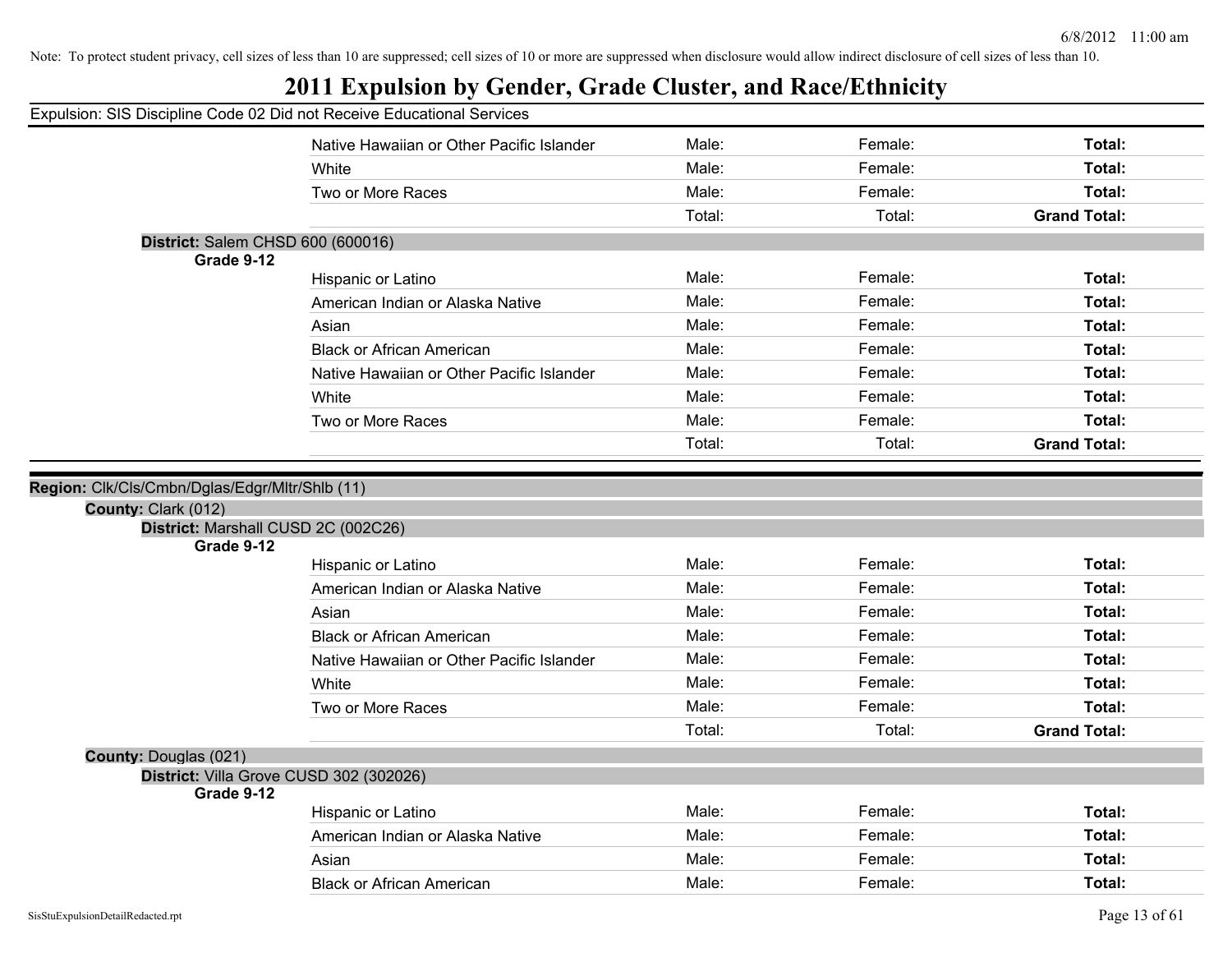|                                              | Expulsion: SIS Discipline Code 02 Did not Receive Educational Services |        |    |         |    |                     |     |
|----------------------------------------------|------------------------------------------------------------------------|--------|----|---------|----|---------------------|-----|
|                                              | Native Hawaiian or Other Pacific Islander                              | Male:  |    | Female: |    | Total:              |     |
|                                              | White                                                                  | Male:  |    | Female: |    | Total:              |     |
|                                              | Two or More Races                                                      | Male:  |    | Female: |    | Total:              |     |
|                                              |                                                                        | Total: |    | Total:  |    | <b>Grand Total:</b> |     |
| County: Edgar (023)                          |                                                                        |        |    |         |    |                     |     |
| District: Shiloh CUSD 1 (001026)             |                                                                        |        |    |         |    |                     |     |
| Grade 9-12                                   | Hispanic or Latino                                                     | Male:  |    | Female: |    | Total:              |     |
|                                              | American Indian or Alaska Native                                       | Male:  |    | Female: |    | Total:              |     |
|                                              | Asian                                                                  | Male:  |    | Female: |    | Total:              |     |
|                                              | <b>Black or African American</b>                                       | Male:  |    | Female: |    | Total:              |     |
|                                              | Native Hawaiian or Other Pacific Islander                              | Male:  |    | Female: |    | Total:              |     |
|                                              | White                                                                  | Male:  |    | Female: |    | Total:              |     |
|                                              |                                                                        | Male:  |    | Female: |    |                     |     |
|                                              | Two or More Races                                                      |        |    |         |    | Total:              |     |
|                                              |                                                                        | Total: |    | Total:  |    | <b>Grand Total:</b> |     |
| Region: Crawford-Lawrence Educ Serv Reg (15) |                                                                        |        |    |         |    |                     |     |
| County: Cook (016)                           |                                                                        |        |    |         |    |                     |     |
| District: City of Chicago SD 299 (299025)    |                                                                        |        |    |         |    |                     |     |
| <b>Grade PreK-8</b>                          |                                                                        |        |    |         |    |                     |     |
|                                              | Hispanic or Latino                                                     | Male:  |    | Female: |    | Total:              | 10  |
|                                              | American Indian or Alaska Native                                       | Male:  |    | Female: |    | Total:              |     |
|                                              | Asian                                                                  | Male:  |    | Female: |    | Total:              |     |
|                                              | <b>Black or African American</b>                                       | Male:  | 23 | Female: | 11 | Total:              | 34  |
|                                              | Native Hawaiian or Other Pacific Islander                              | Male:  |    | Female: |    | Total:              |     |
|                                              | White                                                                  | Male:  |    | Female: |    | Total:              |     |
|                                              | Two or More Races                                                      | Male:  |    | Female: |    | Total:              |     |
|                                              |                                                                        | Total: |    | Total:  |    | <b>Grand Total:</b> |     |
| Grade 9-12                                   |                                                                        |        |    |         |    |                     |     |
|                                              | Hispanic or Latino                                                     | Male:  |    | Female: |    | Total:              | 20  |
|                                              | American Indian or Alaska Native                                       | Male:  |    | Female: |    | Total:              |     |
|                                              | Asian                                                                  | Male:  |    | Female: |    | Total:              |     |
|                                              | <b>Black or African American</b>                                       | Male:  | 81 | Female: | 31 | Total:              | 112 |
|                                              | Native Hawaiian or Other Pacific Islander                              | Male:  |    | Female: |    | Total:              |     |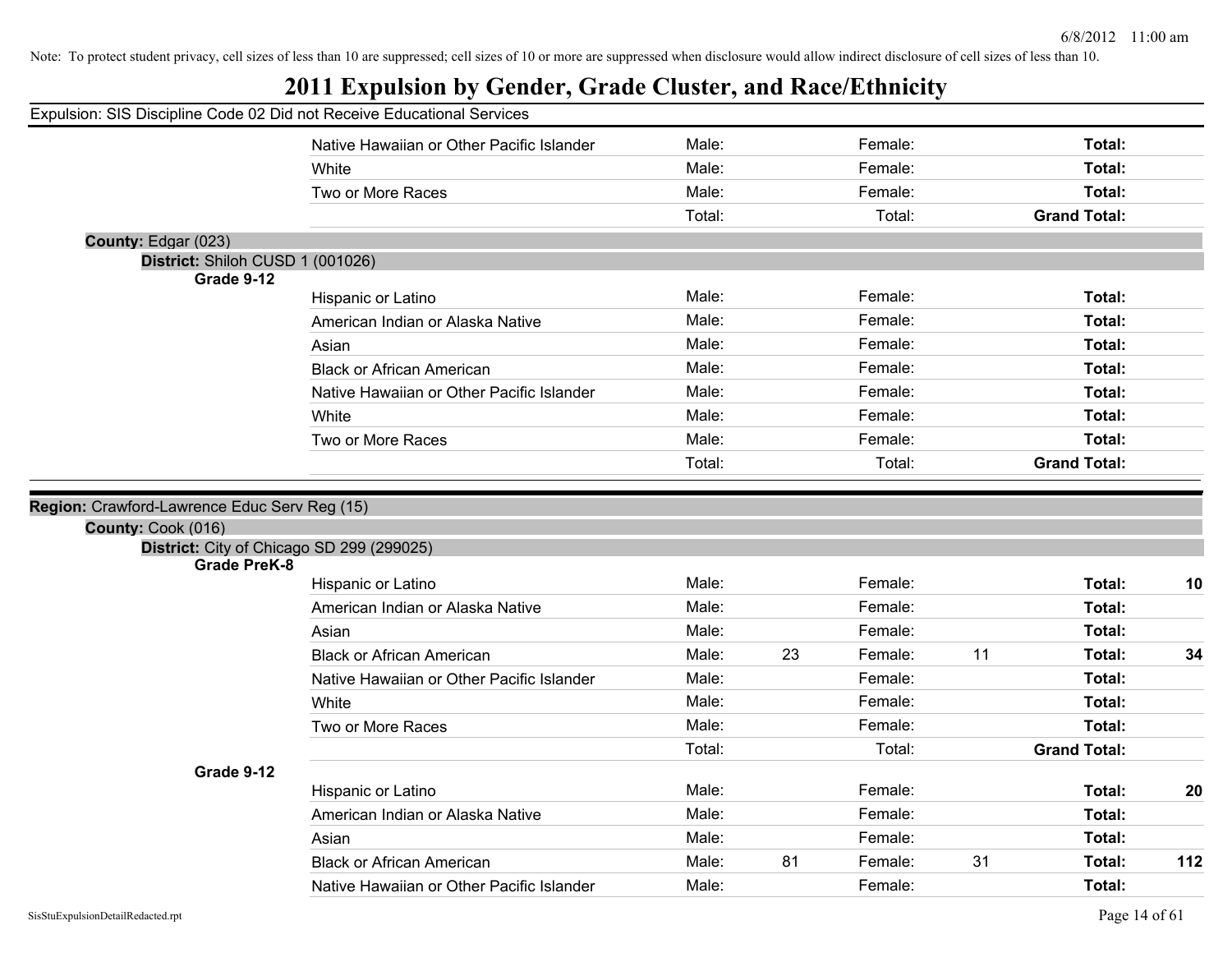| Expulsion: SIS Discipline Code 02 Did not Receive Educational Services |                                            |        |         |                     |
|------------------------------------------------------------------------|--------------------------------------------|--------|---------|---------------------|
|                                                                        | White                                      | Male:  | Female: | Total:              |
|                                                                        | Two or More Races                          | Male:  | Female: | Total:              |
|                                                                        |                                            | Total: | Total:  | <b>Grand Total:</b> |
|                                                                        |                                            |        |         |                     |
| Region: De Kalb ROE (16)                                               |                                            |        |         |                     |
| County: Dekalb (019)                                                   |                                            |        |         |                     |
| District: DeKalb CUSD 428 (428026)<br>Grade 9-12                       |                                            |        |         |                     |
|                                                                        | Hispanic or Latino                         | Male:  | Female: | Total:              |
|                                                                        | American Indian or Alaska Native           | Male:  | Female: | Total:              |
|                                                                        | Asian                                      | Male:  | Female: | Total:              |
|                                                                        | <b>Black or African American</b>           | Male:  | Female: | Total:              |
|                                                                        | Native Hawaiian or Other Pacific Islander  | Male:  | Female: | Total:              |
|                                                                        | White                                      | Male:  | Female: | Total:              |
|                                                                        | Two or More Races                          | Male:  | Female: | Total:              |
|                                                                        |                                            | Total: | Total:  | <b>Grand Total:</b> |
|                                                                        | District: Genoa Kingston CUSD 424 (424026) |        |         |                     |
| Grade 9-12                                                             |                                            |        |         |                     |
|                                                                        | Hispanic or Latino                         | Male:  | Female: | Total:              |
|                                                                        | American Indian or Alaska Native           | Male:  | Female: | Total:              |
|                                                                        | Asian                                      | Male:  | Female: | Total:              |
|                                                                        | <b>Black or African American</b>           | Male:  | Female: | Total:              |
|                                                                        | Native Hawaiian or Other Pacific Islander  | Male:  | Female: | Total:              |
|                                                                        | White                                      | Male:  | Female: | Total:              |
|                                                                        | Two or More Races                          | Male:  | Female: | Total:              |
|                                                                        |                                            | Total: | Total:  | <b>Grand Total:</b> |
| Region: De Witt/Livingston/McLean ROE (17)                             |                                            |        |         |                     |
| County: Dewitt (020)                                                   |                                            |        |         |                     |
| District: Clinton CUSD 15 (015026)                                     |                                            |        |         |                     |
| Grade 9-12                                                             |                                            |        |         |                     |
|                                                                        | Hispanic or Latino                         | Male:  | Female: | Total:              |
|                                                                        | American Indian or Alaska Native           | Male:  | Female: | Total:              |
|                                                                        | Asian                                      | Male:  | Female: | Total:              |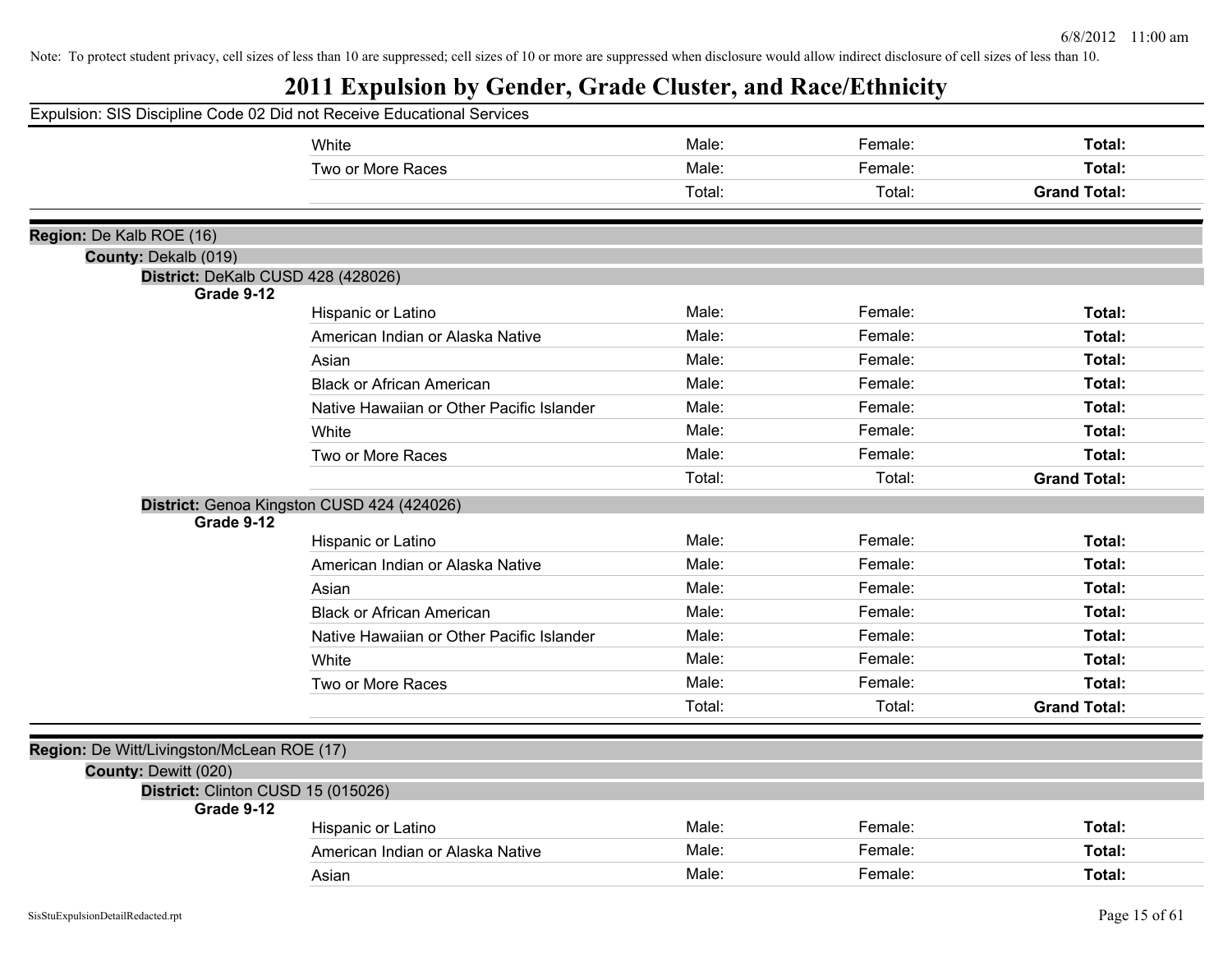## **2011 Expulsion by Gender, Grade Cluster, and Race/Ethnicity**

|                                      | <b>Black or African American</b>          | Male:  | Female: | Total:              |
|--------------------------------------|-------------------------------------------|--------|---------|---------------------|
|                                      | Native Hawaiian or Other Pacific Islander | Male:  | Female: | Total:              |
|                                      | White                                     | Male:  | Female: | Total:              |
|                                      | Two or More Races                         | Male:  | Female: | Total:              |
|                                      |                                           | Total: | Total:  | <b>Grand Total:</b> |
| County: Mclean (064)                 |                                           |        |         |                     |
| District: Bloomington SD 87 (087025) |                                           |        |         |                     |
| Grade 9-12                           |                                           | Male:  |         |                     |
|                                      | Hispanic or Latino                        |        | Female: | Total:              |
|                                      | American Indian or Alaska Native          | Male:  | Female: | <b>Total:</b>       |
|                                      | Asian                                     | Male:  | Female: | Total:              |
|                                      | <b>Black or African American</b>          | Male:  | Female: | <b>Total:</b>       |
|                                      | Native Hawaiian or Other Pacific Islander | Male:  | Female: | Total:              |
|                                      | White                                     | Male:  | Female: | <b>Total:</b>       |
|                                      | Two or More Races                         | Male:  | Female: | Total:              |
|                                      |                                           | Total: | Total:  | <b>Grand Total:</b> |
|                                      | District: McLean County USD 5 (005026)    |        |         |                     |
| <b>Grade PreK-8</b>                  |                                           |        |         |                     |
|                                      | Hispanic or Latino                        | Male:  | Female: | <b>Total:</b>       |
|                                      | American Indian or Alaska Native          | Male:  | Female: | <b>Total:</b>       |
|                                      | Asian                                     | Male:  | Female: | <b>Total:</b>       |
|                                      | <b>Black or African American</b>          | Male:  | Female: | <b>Total:</b>       |
|                                      | Native Hawaiian or Other Pacific Islander | Male:  | Female: | <b>Total:</b>       |
|                                      | White                                     | Male:  | Female: | <b>Total:</b>       |
|                                      | Two or More Races                         | Male:  | Female: | Total:              |
|                                      |                                           | Total: | Total:  | <b>Grand Total:</b> |
| District: Olympia CUSD 16 (016026)   |                                           |        |         |                     |
| Grade 9-12                           |                                           |        |         |                     |
|                                      | Hispanic or Latino                        | Male:  | Female: | <b>Total:</b>       |
|                                      | American Indian or Alaska Native          | Male:  | Female: | Total:              |
|                                      | Asian                                     | Male:  | Female: | <b>Total:</b>       |
|                                      | <b>Black or African American</b>          | Male:  | Female: | <b>Total:</b>       |
|                                      |                                           |        |         |                     |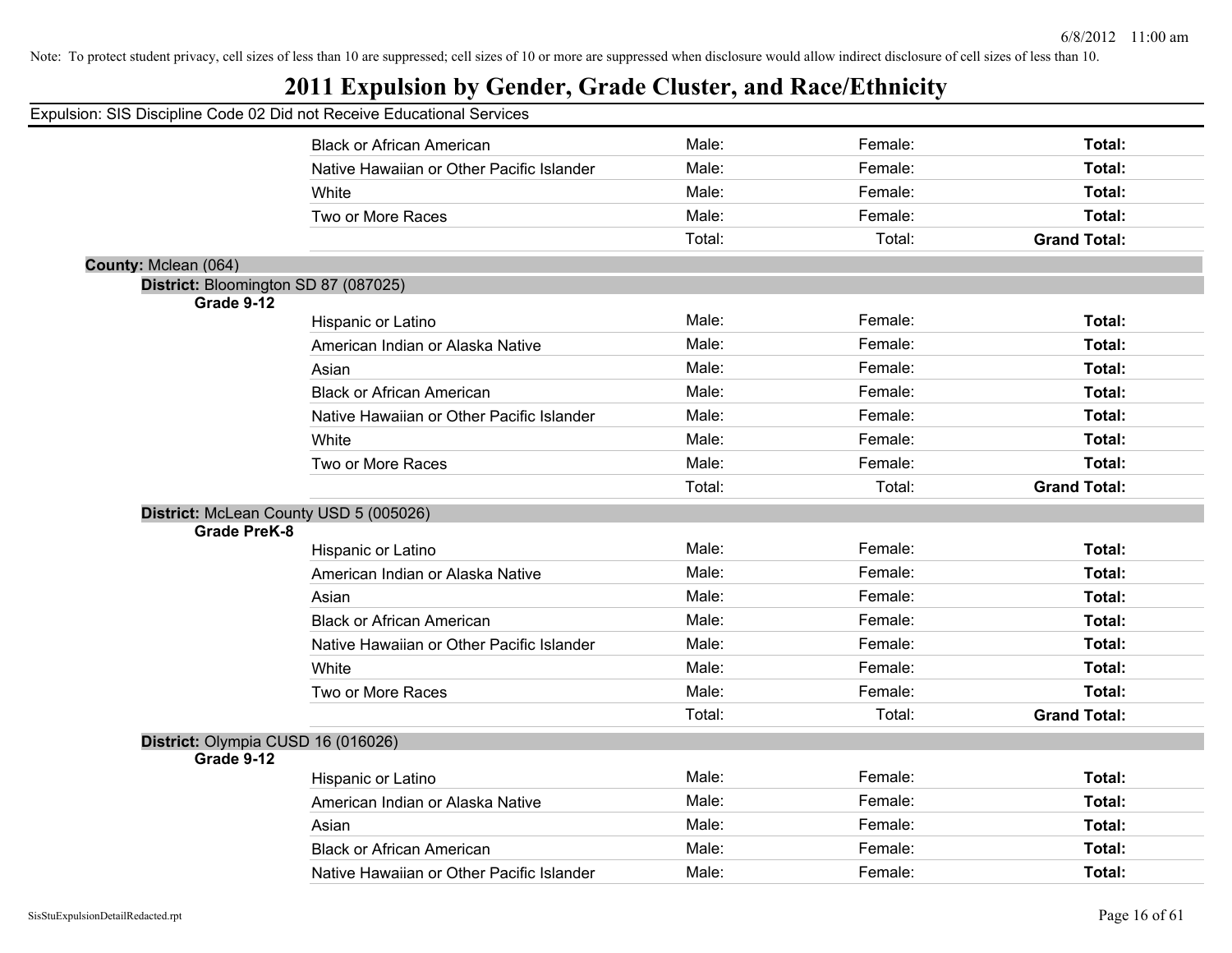| Expulsion: SIS Discipline Code 02 Did not Receive Educational Services |                                           |        |         |                     |
|------------------------------------------------------------------------|-------------------------------------------|--------|---------|---------------------|
|                                                                        | White                                     | Male:  | Female: | Total:              |
|                                                                        | Two or More Races                         | Male:  | Female: | Total:              |
|                                                                        |                                           | Total: | Total:  | <b>Grand Total:</b> |
|                                                                        |                                           |        |         |                     |
| Region: DuPage ROE (19)                                                |                                           |        |         |                     |
| County: Dupage (022)                                                   |                                           |        |         |                     |
| District: CHSD 99 (099016)<br>Grade 9-12                               |                                           |        |         |                     |
|                                                                        | Hispanic or Latino                        | Male:  | Female: | Total:              |
|                                                                        | American Indian or Alaska Native          | Male:  | Female: | Total:              |
|                                                                        | Asian                                     | Male:  | Female: | Total:              |
|                                                                        | <b>Black or African American</b>          | Male:  | Female: | Total:              |
|                                                                        | Native Hawaiian or Other Pacific Islander | Male:  | Female: | Total:              |
|                                                                        | White                                     | Male:  | Female: | Total:              |
|                                                                        | Two or More Races                         | Male:  | Female: | Total:              |
|                                                                        |                                           | Total: | Total:  | <b>Grand Total:</b> |
| District: CUSD 200 (200026)                                            |                                           |        |         |                     |
| Grade 9-12                                                             |                                           |        |         |                     |
|                                                                        | Hispanic or Latino                        | Male:  | Female: | Total:              |
|                                                                        | American Indian or Alaska Native          | Male:  | Female: | Total:              |
|                                                                        | Asian                                     | Male:  | Female: | Total:              |
|                                                                        | <b>Black or African American</b>          | Male:  | Female: | Total:              |
|                                                                        | Native Hawaiian or Other Pacific Islander | Male:  | Female: | Total:              |
|                                                                        | White                                     | Male:  | Female: | Total:              |
|                                                                        | Two or More Races                         | Male:  | Female: | Total:              |
|                                                                        |                                           | Total: | Total:  | <b>Grand Total:</b> |
| District: Fenton CHSD 100 (100016)                                     |                                           |        |         |                     |
| Grade 9-12                                                             |                                           |        |         |                     |
|                                                                        | Hispanic or Latino                        | Male:  | Female: | Total:              |
|                                                                        | American Indian or Alaska Native          | Male:  | Female: | Total:              |
|                                                                        | Asian                                     | Male:  | Female: | Total:              |
|                                                                        | <b>Black or African American</b>          | Male:  | Female: | Total:              |
|                                                                        | Native Hawaiian or Other Pacific Islander | Male:  | Female: | Total:              |
|                                                                        | White                                     | Male:  | Female: | Total:              |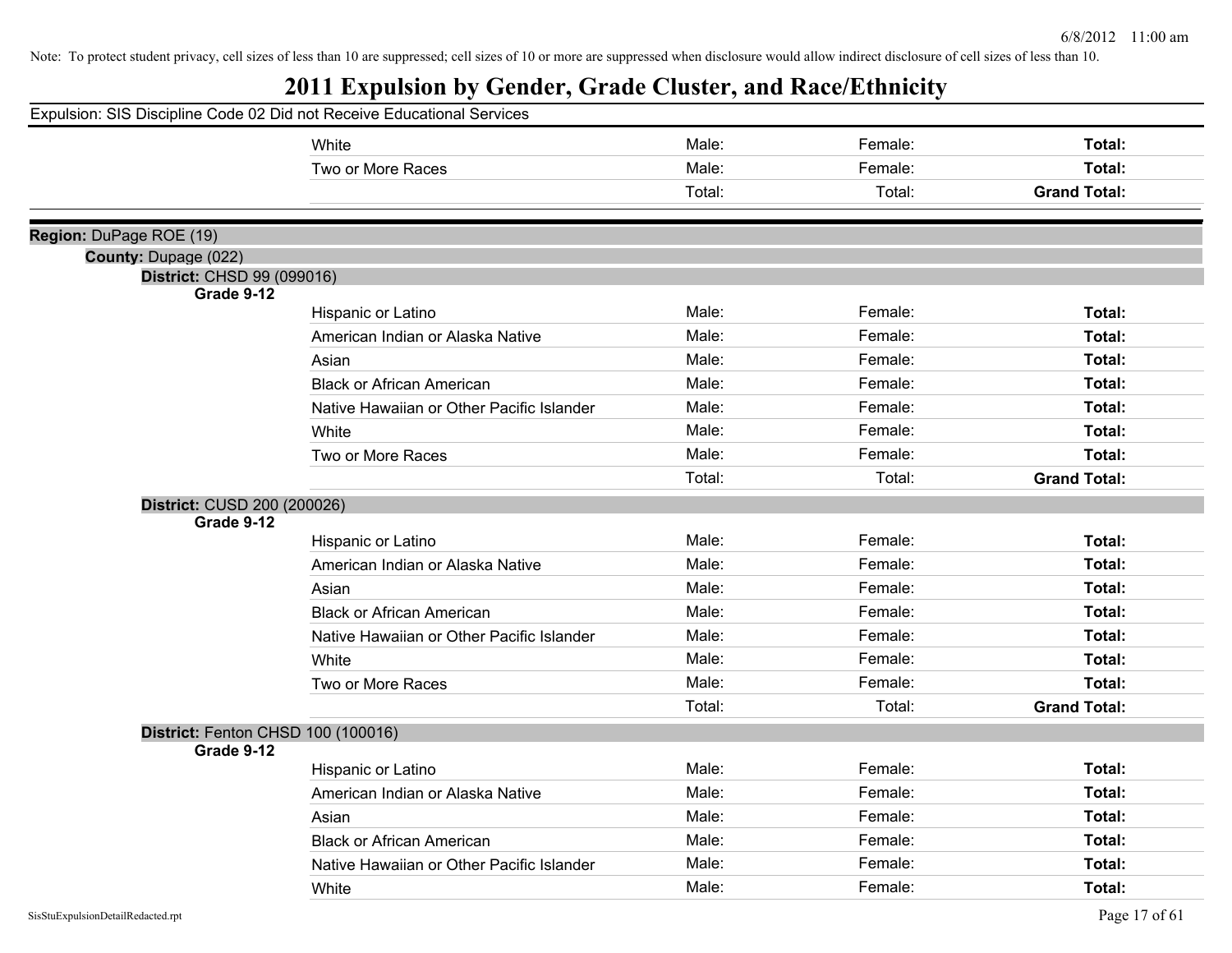## **2011 Expulsion by Gender, Grade Cluster, and Race/Ethnicity**

| District: Glen Ellyn SD 41 (041002)<br><b>Grade PreK-8</b> | Two or More Races<br>Hispanic or Latino<br>American Indian or Alaska Native<br>Asian<br><b>Black or African American</b><br>Native Hawaiian or Other Pacific Islander | Male:<br>Total:<br>Male:<br>Male:<br>Male:<br>Male:<br>Male: | Female:<br>Total:<br>Female:<br>Female:<br>Female:<br>Female: | Total:<br><b>Grand Total:</b><br>Total:<br>Total:<br>Total: |
|------------------------------------------------------------|-----------------------------------------------------------------------------------------------------------------------------------------------------------------------|--------------------------------------------------------------|---------------------------------------------------------------|-------------------------------------------------------------|
|                                                            |                                                                                                                                                                       |                                                              |                                                               |                                                             |
|                                                            |                                                                                                                                                                       |                                                              |                                                               |                                                             |
|                                                            |                                                                                                                                                                       |                                                              |                                                               |                                                             |
|                                                            |                                                                                                                                                                       |                                                              |                                                               |                                                             |
|                                                            |                                                                                                                                                                       |                                                              |                                                               |                                                             |
|                                                            |                                                                                                                                                                       |                                                              |                                                               |                                                             |
|                                                            |                                                                                                                                                                       |                                                              |                                                               |                                                             |
|                                                            |                                                                                                                                                                       |                                                              |                                                               | Total:                                                      |
|                                                            |                                                                                                                                                                       |                                                              | Female:                                                       | Total:                                                      |
|                                                            | White                                                                                                                                                                 | Male:                                                        | Female:                                                       | Total:                                                      |
|                                                            | Two or More Races                                                                                                                                                     | Male:                                                        | Female:                                                       | Total:                                                      |
|                                                            |                                                                                                                                                                       | Total:                                                       | Total:                                                        | <b>Grand Total:</b>                                         |
| District: Glenbard Twp HSD 87 (087017)                     |                                                                                                                                                                       |                                                              |                                                               |                                                             |
| Grade 9-12                                                 |                                                                                                                                                                       |                                                              |                                                               |                                                             |
|                                                            | Hispanic or Latino                                                                                                                                                    | Male:                                                        | Female:                                                       | Total:                                                      |
|                                                            | American Indian or Alaska Native                                                                                                                                      | Male:                                                        | Female:                                                       | Total:                                                      |
|                                                            | Asian                                                                                                                                                                 | Male:                                                        | Female:                                                       | Total:                                                      |
|                                                            | <b>Black or African American</b>                                                                                                                                      | Male:                                                        | Female:                                                       | Total:                                                      |
|                                                            | Native Hawaiian or Other Pacific Islander                                                                                                                             | Male:                                                        | Female:                                                       | Total:                                                      |
|                                                            | White                                                                                                                                                                 | Male:                                                        | Female:                                                       | Total:                                                      |
|                                                            | Two or More Races                                                                                                                                                     | Male:                                                        | Female:                                                       | Total:                                                      |
|                                                            |                                                                                                                                                                       | Total:                                                       | Total:                                                        | <b>Grand Total:</b>                                         |
| District: Marquardt SD 15 (015002)                         |                                                                                                                                                                       |                                                              |                                                               |                                                             |
| <b>Grade PreK-8</b>                                        |                                                                                                                                                                       |                                                              |                                                               |                                                             |
|                                                            | Hispanic or Latino                                                                                                                                                    | Male:                                                        | Female:                                                       | Total:                                                      |
|                                                            | American Indian or Alaska Native                                                                                                                                      | Male:                                                        | Female:                                                       | Total:                                                      |
|                                                            | Asian                                                                                                                                                                 | Male:                                                        | Female:                                                       | Total:                                                      |
|                                                            | <b>Black or African American</b>                                                                                                                                      | Male:                                                        | Female:                                                       | Total:                                                      |
|                                                            | Native Hawaiian or Other Pacific Islander                                                                                                                             | Male:                                                        | Female:                                                       | Total:                                                      |
|                                                            | White                                                                                                                                                                 | Male:                                                        | Female:                                                       | Total:                                                      |
|                                                            | Two or More Races                                                                                                                                                     | Male:                                                        | Female:                                                       | Total:                                                      |
|                                                            |                                                                                                                                                                       | Total:                                                       | Total:                                                        | <b>Grand Total:</b>                                         |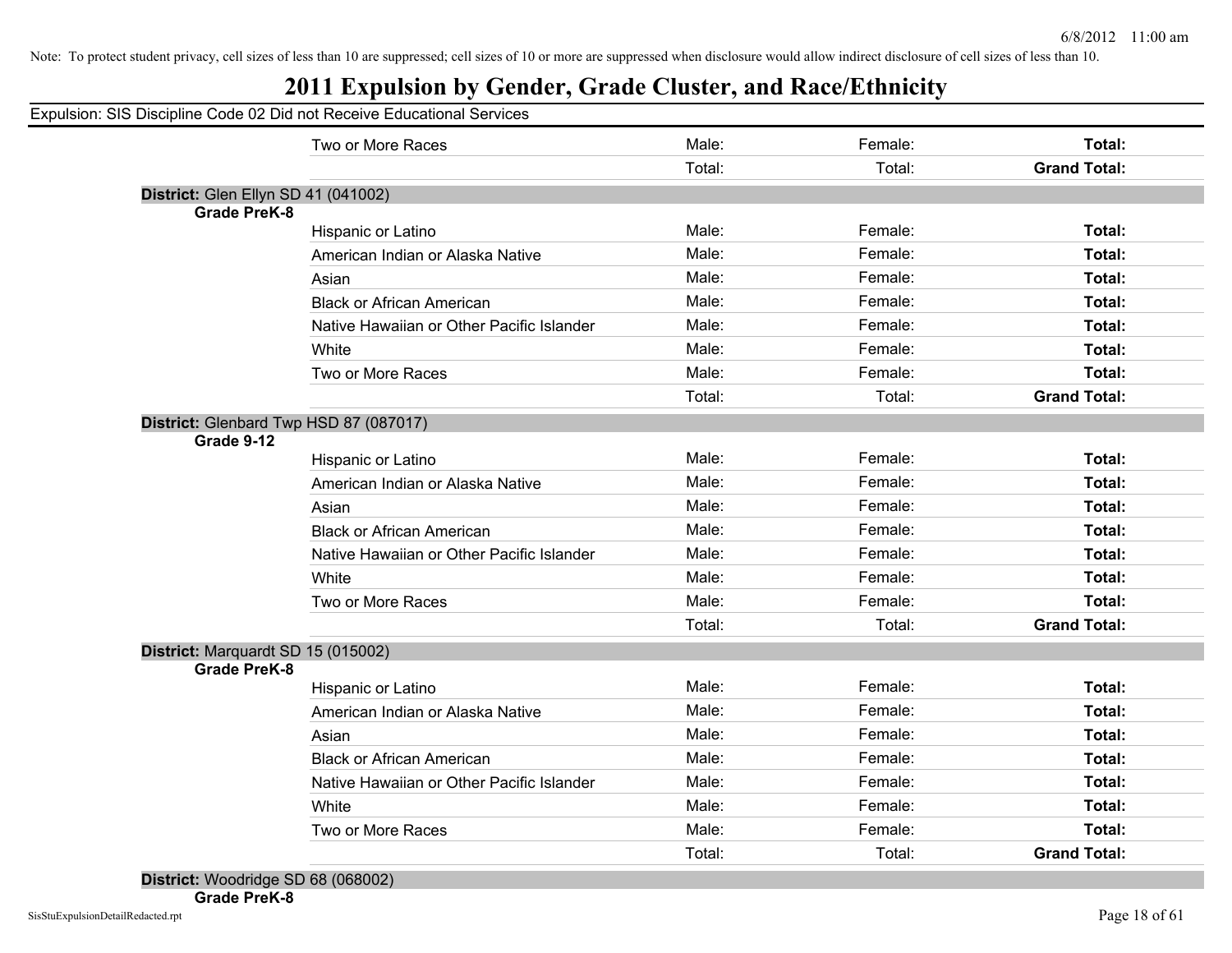## **2011 Expulsion by Gender, Grade Cluster, and Race/Ethnicity**

|                                                    | Hispanic or Latino                        | Male:  | Female: | Total:              |
|----------------------------------------------------|-------------------------------------------|--------|---------|---------------------|
|                                                    | American Indian or Alaska Native          | Male:  | Female: | Total:              |
|                                                    | Asian                                     | Male:  | Female: | Total:              |
|                                                    | <b>Black or African American</b>          | Male:  | Female: | Total:              |
|                                                    | Native Hawaiian or Other Pacific Islander | Male:  | Female: | Total:              |
|                                                    | White                                     | Male:  | Female: | Total:              |
|                                                    | Two or More Races                         | Male:  | Female: | Total:              |
|                                                    |                                           | Total: | Total:  | <b>Grand Total:</b> |
|                                                    |                                           |        |         |                     |
| Region: Edwd/Gltn/Hdin/Pop/Slne/Wbh/Wn/Wh (20)     |                                           |        |         |                     |
| County: Saline (083)                               |                                           |        |         |                     |
| District: Harrisburg CUSD 3 (003026)<br>Grade 9-12 |                                           |        |         |                     |
|                                                    | Hispanic or Latino                        | Male:  | Female: | Total:              |
|                                                    | American Indian or Alaska Native          | Male:  | Female: | Total:              |
|                                                    | Asian                                     | Male:  | Female: | Total:              |
|                                                    | <b>Black or African American</b>          | Male:  | Female: | Total:              |
|                                                    | Native Hawaiian or Other Pacific Islander | Male:  | Female: | Total:              |
|                                                    | White                                     | Male:  | Female: | Total:              |
|                                                    | Two or More Races                         | Male:  | Female: | Total:              |
|                                                    |                                           | Total: | Total:  | <b>Grand Total:</b> |
| County: Wabash (093)                               |                                           |        |         |                     |
| District: Wabash CUSD 348 (348026)                 |                                           |        |         |                     |
| <b>Grade PreK-8</b>                                | Hispanic or Latino                        | Male:  | Female: | Total:              |
|                                                    | American Indian or Alaska Native          | Male:  | Female: | Total:              |
|                                                    | Asian                                     | Male:  | Female: | Total:              |
|                                                    | <b>Black or African American</b>          | Male:  | Female: | Total:              |
|                                                    | Native Hawaiian or Other Pacific Islander | Male:  | Female: | Total:              |
|                                                    | White                                     | Male:  | Female: | Total:<br>13        |
|                                                    | Two or More Races                         | Male:  | Female: | Total:              |
|                                                    |                                           | Total: | Total:  | <b>Grand Total:</b> |
| Grade 9-12                                         |                                           |        |         |                     |
|                                                    | Hispanic or Latino                        | Male:  | Female: | Total:              |
|                                                    |                                           |        |         |                     |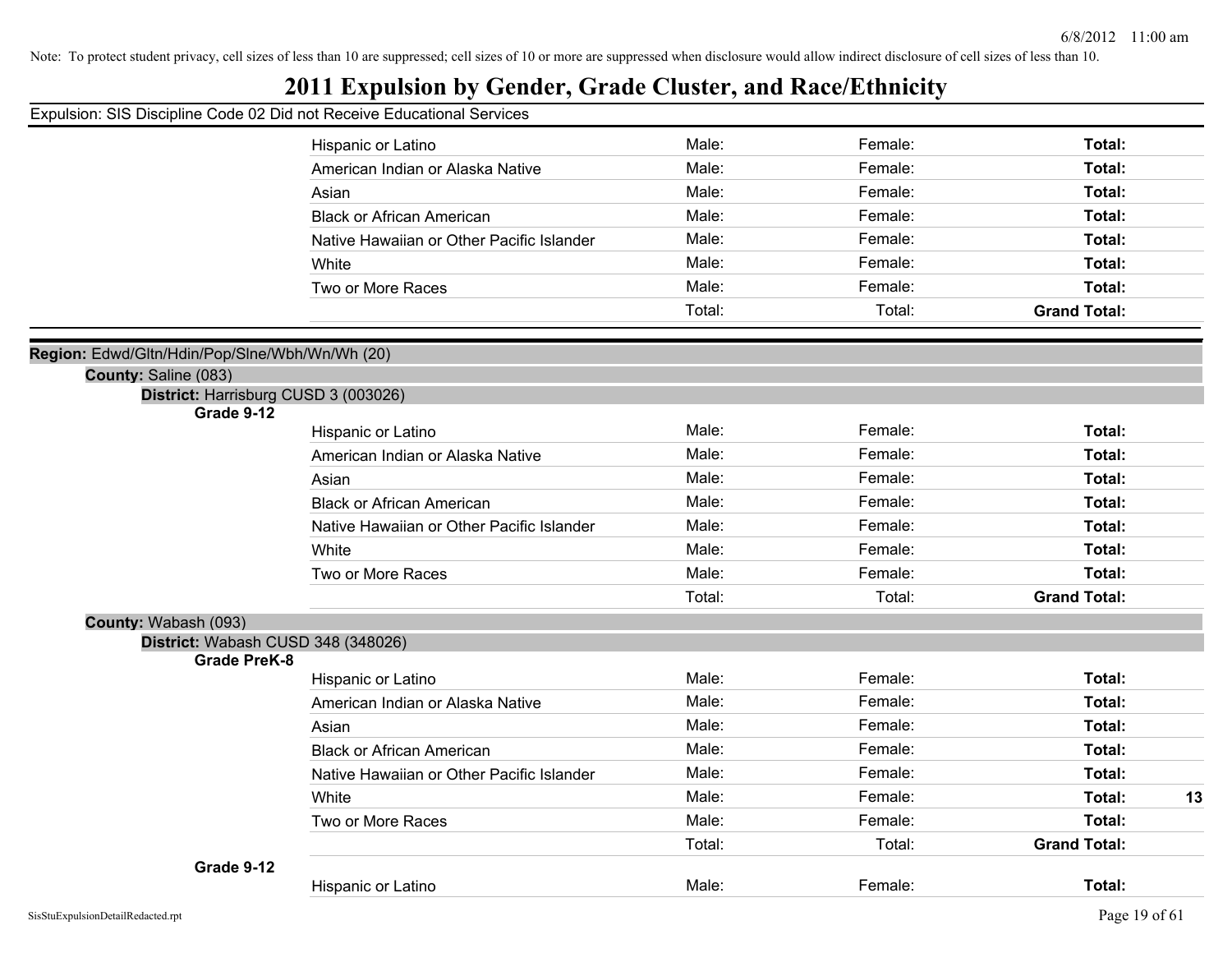## **2011 Expulsion by Gender, Grade Cluster, and Race/Ethnicity**

|                                    | American Indian or Alaska Native               | Male:  | Female: | Total:              |
|------------------------------------|------------------------------------------------|--------|---------|---------------------|
|                                    | Asian                                          | Male:  | Female: | Total:              |
|                                    | <b>Black or African American</b>               | Male:  | Female: | Total:              |
|                                    | Native Hawaiian or Other Pacific Islander      | Male:  | Female: | Total:              |
|                                    | White                                          | Male:  | Female: | Total:              |
|                                    | Two or More Races                              | Male:  | Female: | Total:              |
|                                    |                                                | Total: | Total:  | <b>Grand Total:</b> |
| County: Wayne (096)                |                                                |        |         |                     |
| Grade 9-12                         | District: Fairfield Comm H S Dist 225 (225016) |        |         |                     |
|                                    | Hispanic or Latino                             | Male:  | Female: | Total:              |
|                                    | American Indian or Alaska Native               | Male:  | Female: | Total:              |
|                                    | Asian                                          | Male:  | Female: | Total:              |
|                                    | <b>Black or African American</b>               | Male:  | Female: | Total:              |
|                                    | Native Hawaiian or Other Pacific Islander      | Male:  | Female: | Total:              |
|                                    | White                                          | Male:  | Female: | Total:              |
|                                    | Two or More Races                              | Male:  | Female: | Total:              |
|                                    |                                                | Total: | Total:  | <b>Grand Total:</b> |
| District: New Hope CCSD 6 (006004) |                                                |        |         |                     |
| <b>Grade PreK-8</b>                |                                                |        |         |                     |
|                                    | Hispanic or Latino                             | Male:  | Female: | Total:              |
|                                    | American Indian or Alaska Native               | Male:  | Female: | Total:              |
|                                    | Asian                                          | Male:  | Female: | Total:              |
|                                    | <b>Black or African American</b>               | Male:  | Female: | Total:              |
|                                    | Native Hawaiian or Other Pacific Islander      | Male:  | Female: | Total:              |
|                                    | White                                          | Male:  | Female: | Total:              |
|                                    | Two or More Races                              | Male:  | Female: | Total:              |
|                                    |                                                | Total: | Total:  | <b>Grand Total:</b> |
| Grade 9-12                         | District: North Wayne CUSD 200 (200026)        |        |         |                     |
|                                    | Hispanic or Latino                             | Male:  | Female: | Total:              |
|                                    | American Indian or Alaska Native               | Male:  | Female: | Total:              |
|                                    | Asian                                          | Male:  | Female: | Total:              |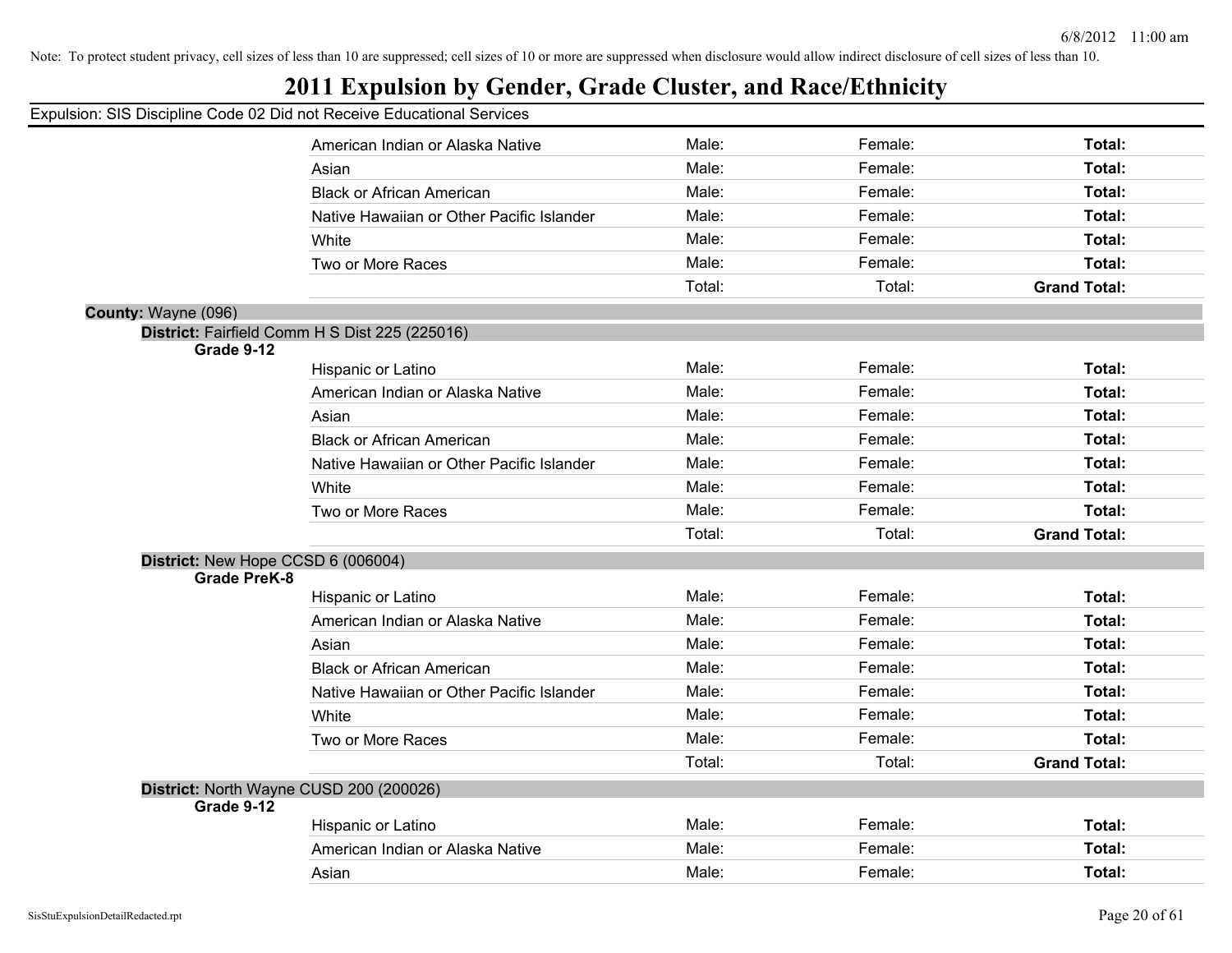| Expulsion: SIS Discipline Code 02 Did not Receive Educational Services |                                           |        |         |                     |
|------------------------------------------------------------------------|-------------------------------------------|--------|---------|---------------------|
|                                                                        | <b>Black or African American</b>          | Male:  | Female: | Total:              |
|                                                                        | Native Hawaiian or Other Pacific Islander | Male:  | Female: | Total:              |
|                                                                        | White                                     | Male:  | Female: | Total:              |
|                                                                        | Two or More Races                         | Male:  | Female: | Total:              |
|                                                                        |                                           | Total: | Total:  | <b>Grand Total:</b> |
| Region: Fulton/Schuyler ROE (22)                                       |                                           |        |         |                     |
| County: Fulton (029)                                                   |                                           |        |         |                     |
| District: Canton Union SD 66 (066025)                                  |                                           |        |         |                     |
| <b>Grade PreK-8</b>                                                    | Hispanic or Latino                        | Male:  | Female: | Total:              |
|                                                                        | American Indian or Alaska Native          | Male:  | Female: | Total:              |
|                                                                        | Asian                                     | Male:  | Female: | Total:              |
|                                                                        | <b>Black or African American</b>          | Male:  | Female: | Total:              |
|                                                                        | Native Hawaiian or Other Pacific Islander | Male:  | Female: | Total:              |
|                                                                        | White                                     | Male:  | Female: | Total:              |
|                                                                        | Two or More Races                         | Male:  | Female: | Total:              |
|                                                                        |                                           | Total: | Total:  | <b>Grand Total:</b> |
| Grade 9-12                                                             |                                           |        |         |                     |
|                                                                        | Hispanic or Latino                        | Male:  | Female: | Total:              |
|                                                                        | American Indian or Alaska Native          | Male:  | Female: | Total:              |
|                                                                        | Asian                                     | Male:  | Female: | Total:              |
|                                                                        | <b>Black or African American</b>          | Male:  | Female: | Total:              |
|                                                                        | Native Hawaiian or Other Pacific Islander | Male:  | Female: | Total:              |
|                                                                        | White                                     | Male:  | Female: | Total:              |
|                                                                        | Two or More Races                         | Male:  | Female: | Total:              |
|                                                                        |                                           | Total: | Total:  | <b>Grand Total:</b> |
| Region: Grundy/Kendall ROE (24)                                        |                                           |        |         |                     |
| County: Grundy (032)                                                   |                                           |        |         |                     |
| District: Minooka CHSD 111 (111016)                                    |                                           |        |         |                     |
| Grade 9-12                                                             |                                           | Male:  | Female: | Total:              |
|                                                                        | Hispanic or Latino                        |        |         | 24                  |
|                                                                        | American Indian or Alaska Native          | Male:  | Female: | Total:              |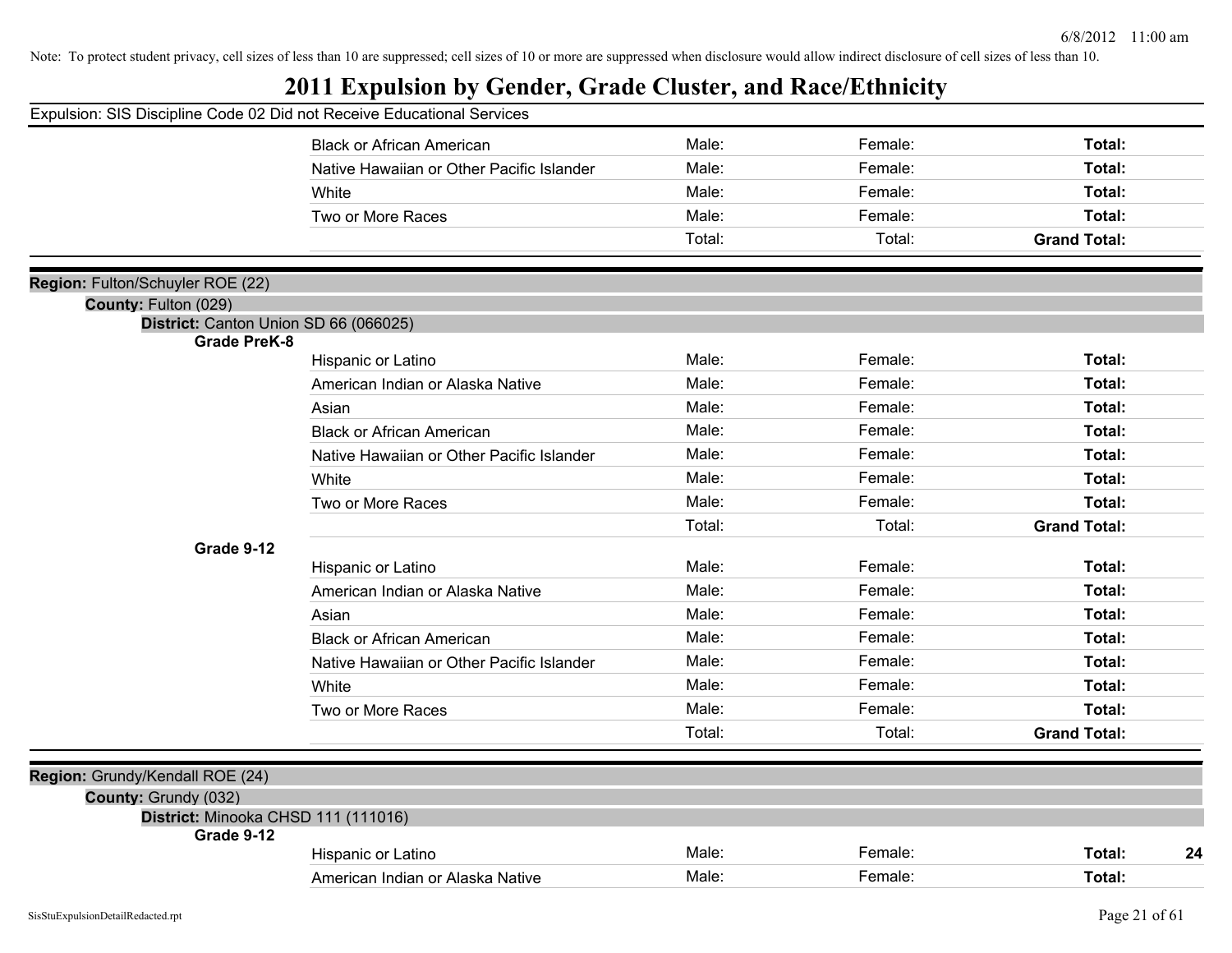|  |  |  |  |  |  |  |  |  | Expulsion: SIS Discipline Code 02 Did not Receive Educational Services |  |  |  |  |
|--|--|--|--|--|--|--|--|--|------------------------------------------------------------------------|--|--|--|--|
|--|--|--|--|--|--|--|--|--|------------------------------------------------------------------------|--|--|--|--|

|                                                                  | Asian                                     | Male:  |    | Female: |    | Total:              |     |
|------------------------------------------------------------------|-------------------------------------------|--------|----|---------|----|---------------------|-----|
|                                                                  | <b>Black or African American</b>          | Male:  |    | Female: |    | Total:              |     |
|                                                                  | Native Hawaiian or Other Pacific Islander | Male:  |    | Female: |    | Total:              |     |
|                                                                  | White                                     | Male:  | 69 | Female: | 34 | Total:              | 103 |
|                                                                  | Two or More Races                         | Male:  |    | Female: |    | Total:              |     |
|                                                                  |                                           | Total: |    | Total:  |    | <b>Grand Total:</b> |     |
|                                                                  |                                           |        |    |         |    |                     |     |
| Region: Hamilton/Jefferson ROE (25)                              |                                           |        |    |         |    |                     |     |
| County: Hamilton (033)<br>District: Hamilton Co CUSD 10 (010026) |                                           |        |    |         |    |                     |     |
| Grade 9-12                                                       |                                           |        |    |         |    |                     |     |
|                                                                  | Hispanic or Latino                        | Male:  |    | Female: |    | Total:              |     |
|                                                                  | American Indian or Alaska Native          | Male:  |    | Female: |    | Total:              |     |
|                                                                  | Asian                                     | Male:  |    | Female: |    | Total:              |     |
|                                                                  | <b>Black or African American</b>          | Male:  |    | Female: |    | Total:              |     |
|                                                                  | Native Hawaiian or Other Pacific Islander | Male:  |    | Female: |    | Total:              |     |
|                                                                  | White                                     | Male:  |    | Female: |    | Total:              |     |
|                                                                  | Two or More Races                         | Male:  |    | Female: |    | Total:              |     |
|                                                                  |                                           | Total: |    | Total:  |    | <b>Grand Total:</b> |     |
|                                                                  |                                           |        |    |         |    |                     |     |
| Region: Hancock/McDonough ROE (26)<br>County: Hancock (034)      |                                           |        |    |         |    |                     |     |
| District: Hamilton CCSD 328 (328024)                             |                                           |        |    |         |    |                     |     |
| <b>Grade PreK-8</b>                                              |                                           |        |    |         |    |                     |     |
|                                                                  | Hispanic or Latino                        | Male:  |    | Female: |    | Total:              |     |
|                                                                  | American Indian or Alaska Native          | Male:  |    | Female: |    | Total:              |     |
|                                                                  | Asian                                     | Male:  |    | Female: |    | Total:              |     |
|                                                                  | <b>Black or African American</b>          | Male:  |    | Female: |    | Total:              |     |
|                                                                  | Native Hawaiian or Other Pacific Islander | Male:  |    | Female: |    | Total:              |     |
|                                                                  | White                                     | Male:  |    | Female: |    | Total:              |     |
|                                                                  | Two or More Races                         | Male:  |    | Female: |    | Total:              |     |
|                                                                  |                                           | Total: |    | Total:  |    | <b>Grand Total:</b> |     |
| Grade 9-12                                                       |                                           |        |    |         |    |                     |     |
|                                                                  | Hispanic or Latino                        | Male:  |    | Female: |    | Total:              |     |
|                                                                  |                                           |        |    |         |    |                     |     |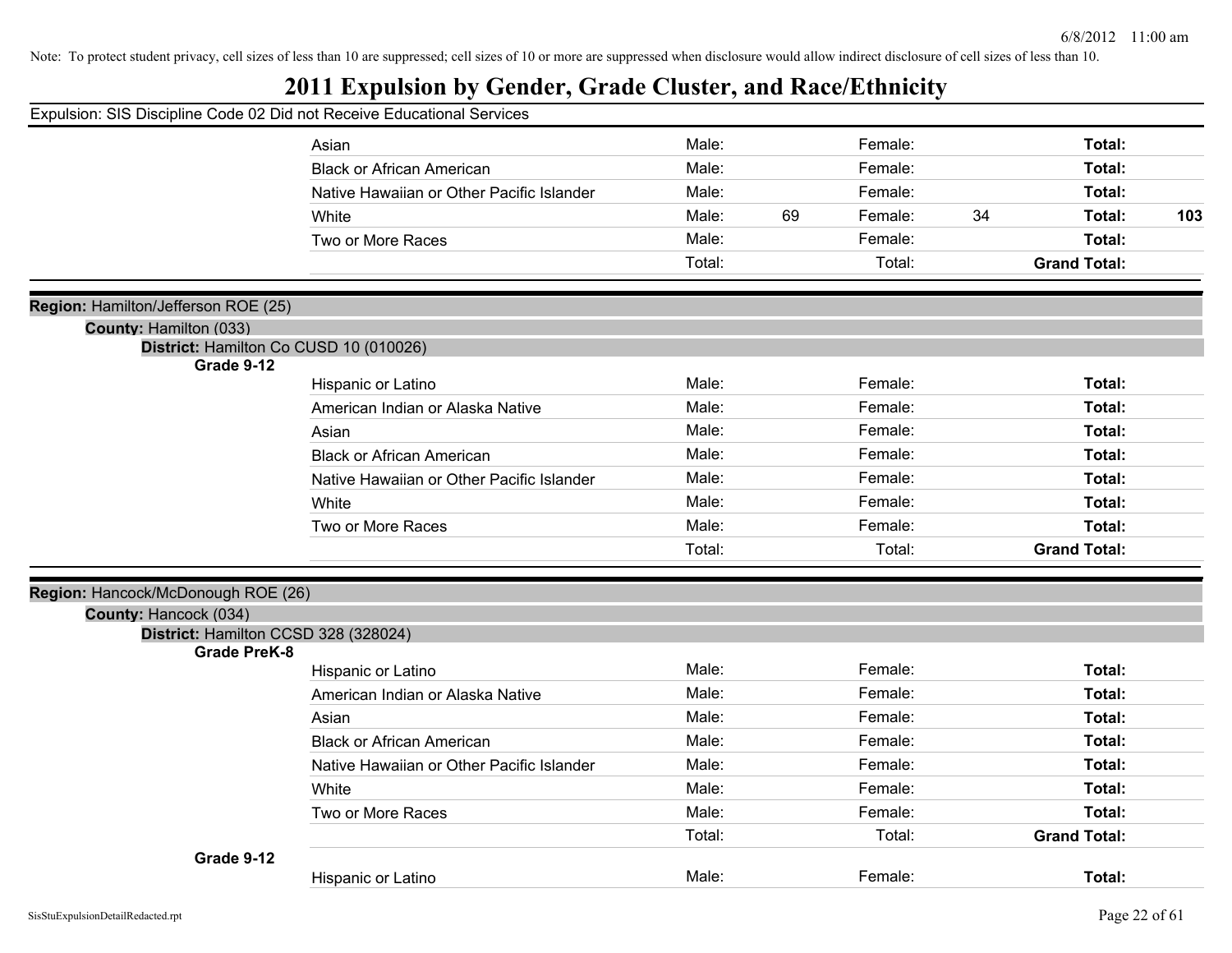## **2011 Expulsion by Gender, Grade Cluster, and Race/Ethnicity**

|                                    | on. Old Discipling Oodd oz Did not Keedive Eddedlional Ochvices |        |         |                     |    |
|------------------------------------|-----------------------------------------------------------------|--------|---------|---------------------|----|
|                                    | American Indian or Alaska Native                                | Male:  | Female: | Total:              |    |
|                                    | Asian                                                           | Male:  | Female: | Total:              |    |
|                                    | <b>Black or African American</b>                                | Male:  | Female: | Total:              |    |
|                                    | Native Hawaiian or Other Pacific Islander                       | Male:  | Female: | <b>Total:</b>       |    |
|                                    | White                                                           | Male:  | Female: | <b>Total:</b>       | 13 |
|                                    | Two or More Races                                               | Male:  | Female: | Total:              |    |
|                                    |                                                                 | Total: | Total:  | <b>Grand Total:</b> |    |
| District: Warsaw CUSD 316 (316026) |                                                                 |        |         |                     |    |
| Grade 9-12                         |                                                                 |        |         |                     |    |
|                                    | Hispanic or Latino                                              | Male:  | Female: | <b>Total:</b>       |    |
|                                    | American Indian or Alaska Native                                | Male:  | Female: | Total:              |    |
|                                    | Asian                                                           | Male:  | Female: | Total:              |    |
|                                    | <b>Black or African American</b>                                | Male:  | Female: | Total:              |    |
|                                    | Native Hawaiian or Other Pacific Islander                       | Male:  | Female: | Total:              |    |
|                                    | White                                                           | Male:  | Female: | Total:              |    |
|                                    | Two or More Races                                               | Male:  | Female: | Total:              |    |
|                                    |                                                                 | Total: | Total:  | <b>Grand Total:</b> |    |
| County: Mcdonough (062)            |                                                                 |        |         |                     |    |
|                                    | District: Bushnell Prairie City CUSD 170 (170026)               |        |         |                     |    |
| <b>Grade PreK-8</b>                |                                                                 |        |         |                     |    |
|                                    | Hispanic or Latino                                              | Male:  | Female: | <b>Total:</b>       |    |
|                                    | American Indian or Alaska Native                                | Male:  | Female: | Total:              |    |
|                                    | Asian                                                           | Male:  | Female: | Total:              |    |
|                                    | <b>Black or African American</b>                                | Male:  | Female: | Total:              |    |
|                                    | Native Hawaiian or Other Pacific Islander                       | Male:  | Female: | <b>Total:</b>       |    |
|                                    | White                                                           | Male:  | Female: | Total:              |    |
|                                    | Two or More Races                                               | Male:  | Female: | Total:              |    |
|                                    |                                                                 | Total: | Total:  | <b>Grand Total:</b> |    |
| District: Macomb CUSD 185 (185026) |                                                                 |        |         |                     |    |
| <b>Grade PreK-8</b>                |                                                                 |        |         |                     |    |
|                                    | Hispanic or Latino                                              | Male:  | Female: | Total:              |    |
|                                    | American Indian or Alaska Native                                | Male:  | Female: | Total:              |    |
|                                    | Asian                                                           | Male:  | Female: | Total:              |    |
|                                    |                                                                 |        |         |                     |    |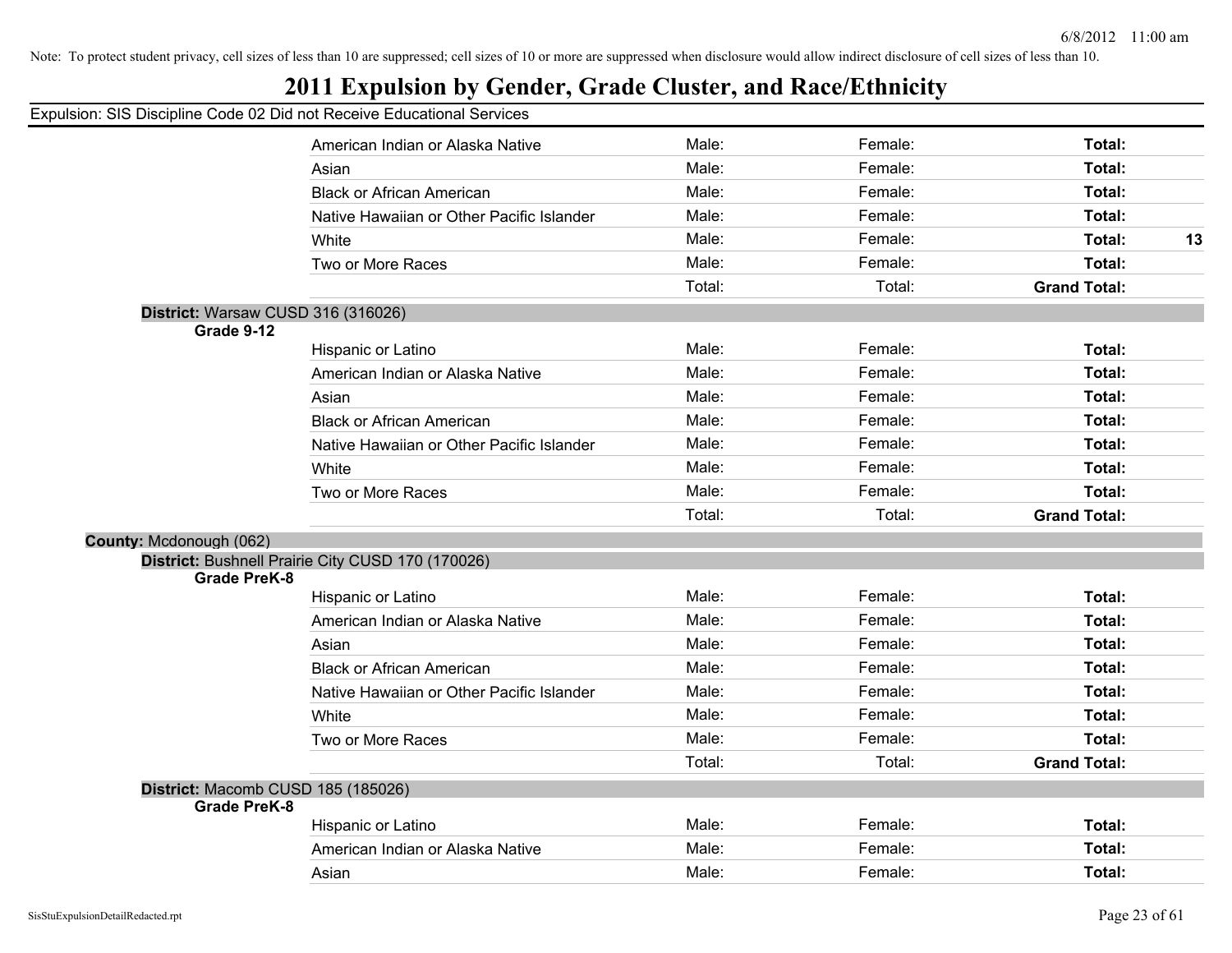| Expulsion: SIS Discipline Code 02 Did not Receive Educational Services |                                                 |        |         |                     |
|------------------------------------------------------------------------|-------------------------------------------------|--------|---------|---------------------|
|                                                                        | <b>Black or African American</b>                | Male:  | Female: | Total:              |
|                                                                        | Native Hawaiian or Other Pacific Islander       | Male:  | Female: | Total:              |
|                                                                        | White                                           | Male:  | Female: | Total:              |
|                                                                        | Two or More Races                               | Male:  | Female: | Total:              |
|                                                                        |                                                 | Total: | Total:  | <b>Grand Total:</b> |
|                                                                        |                                                 |        |         |                     |
| Region: Henderson/Mercer/Warren ROE (27)<br>County: Warren (094)       |                                                 |        |         |                     |
|                                                                        | District: Monmouth-Roseville CUSD 238 (238026)  |        |         |                     |
| <b>Grade PreK-8</b>                                                    |                                                 |        |         |                     |
|                                                                        | Hispanic or Latino                              | Male:  | Female: | Total:              |
|                                                                        | American Indian or Alaska Native                | Male:  | Female: | Total:              |
|                                                                        | Asian                                           | Male:  | Female: | Total:              |
|                                                                        | <b>Black or African American</b>                | Male:  | Female: | Total:              |
|                                                                        | Native Hawaiian or Other Pacific Islander       | Male:  | Female: | Total:              |
|                                                                        | White                                           | Male:  | Female: | Total:              |
|                                                                        | Two or More Races                               | Male:  | Female: | Total:              |
|                                                                        |                                                 | Total: | Total:  | <b>Grand Total:</b> |
|                                                                        |                                                 |        |         |                     |
| Region: Iroquois/Kankakee ROE (32)                                     |                                                 |        |         |                     |
| County: Kankakee (046)<br>District: Bourbonnais SD 53 (053002)         |                                                 |        |         |                     |
| <b>Grade PreK-8</b>                                                    |                                                 |        |         |                     |
|                                                                        | Hispanic or Latino                              | Male:  | Female: | Total:              |
|                                                                        | American Indian or Alaska Native                | Male:  | Female: | Total:              |
|                                                                        | Asian                                           | Male:  | Female: | Total:              |
|                                                                        | <b>Black or African American</b>                | Male:  | Female: | Total:              |
|                                                                        | Native Hawaiian or Other Pacific Islander       | Male:  | Female: | Total:              |
|                                                                        | White                                           | Male:  | Female: | Total:              |
|                                                                        | Two or More Races                               | Male:  | Female: | Total:              |
|                                                                        |                                                 | Total: | Total:  | <b>Grand Total:</b> |
|                                                                        | District: Bradley Bourbonnais CHSD 307 (307016) |        |         |                     |
| Grade 9-12                                                             |                                                 |        |         |                     |
|                                                                        | Hispanic or Latino                              | Male:  | Female: | Total:              |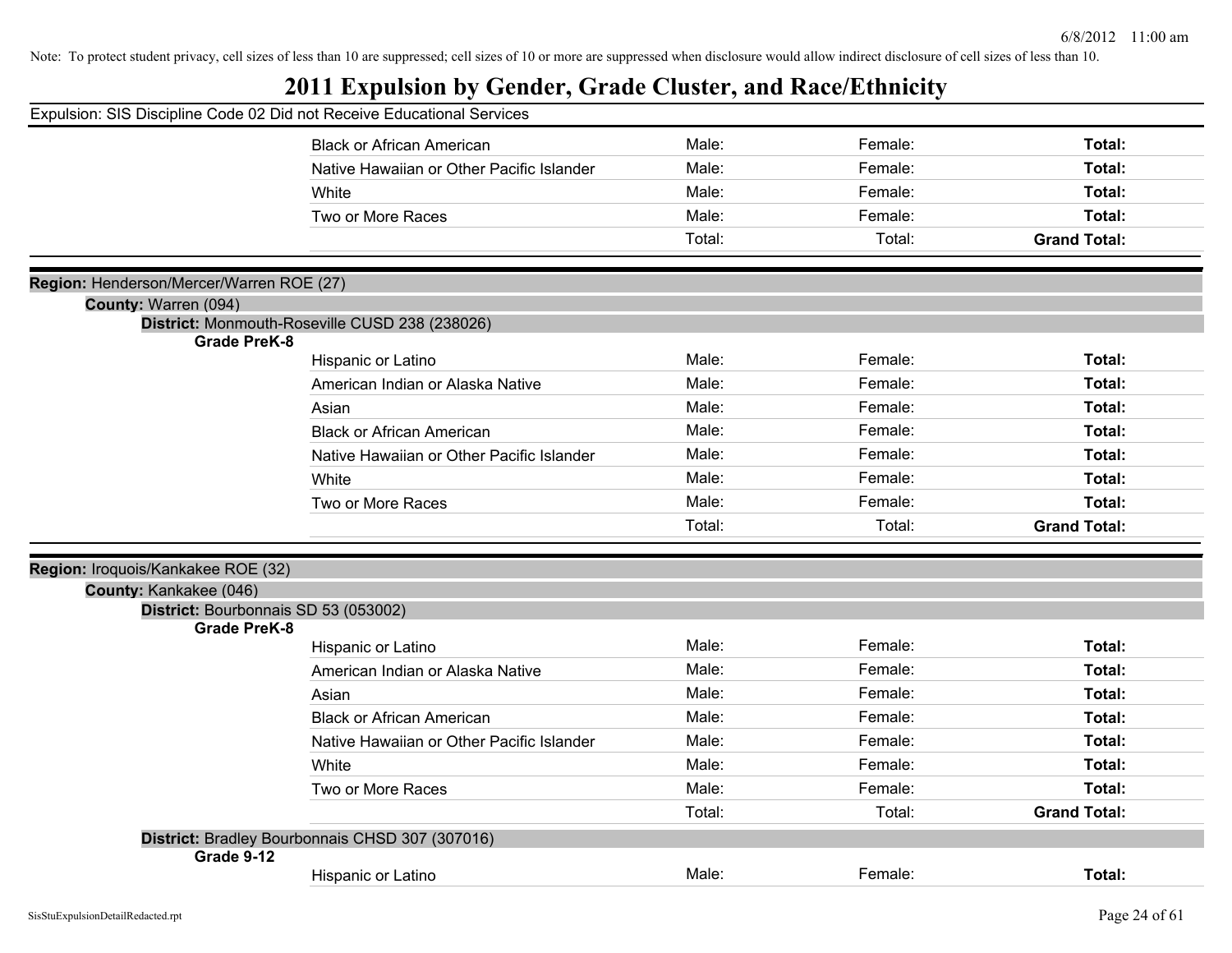## **2011 Expulsion by Gender, Grade Cluster, and Race/Ethnicity**

|                                    | American Indian or Alaska Native          | Male:  | Female: | Total:              |    |
|------------------------------------|-------------------------------------------|--------|---------|---------------------|----|
|                                    | Asian                                     | Male:  | Female: | Total:              |    |
|                                    | <b>Black or African American</b>          | Male:  | Female: | Total:              |    |
|                                    | Native Hawaiian or Other Pacific Islander | Male:  | Female: | Total:              |    |
|                                    | White                                     | Male:  | Female: | Total:              |    |
|                                    | Two or More Races                         | Male:  | Female: | Total:              |    |
|                                    |                                           | Total: | Total:  | <b>Grand Total:</b> |    |
| District: Kankakee SD 111 (111025) |                                           |        |         |                     |    |
| <b>Grade PreK-8</b>                |                                           |        |         |                     |    |
|                                    | Hispanic or Latino                        | Male:  | Female: | Total:              |    |
|                                    | American Indian or Alaska Native          | Male:  | Female: | Total:              |    |
|                                    | Asian                                     | Male:  | Female: | Total:              |    |
|                                    | <b>Black or African American</b>          | Male:  | Female: | Total:              |    |
|                                    | Native Hawaiian or Other Pacific Islander | Male:  | Female: | Total:              |    |
|                                    | White                                     | Male:  | Female: | Total:              |    |
|                                    | Two or More Races                         | Male:  | Female: | Total:              |    |
|                                    |                                           | Total: | Total:  | <b>Grand Total:</b> |    |
| Grade 9-12                         |                                           |        |         |                     |    |
|                                    | Hispanic or Latino                        | Male:  | Female: | Total:              |    |
|                                    | American Indian or Alaska Native          | Male:  | Female: | Total:              |    |
|                                    | Asian                                     | Male:  | Female: | Total:              |    |
|                                    | <b>Black or African American</b>          | Male:  | Female: | Total:              |    |
|                                    | Native Hawaiian or Other Pacific Islander | Male:  | Female: | Total:              |    |
|                                    | White                                     | Male:  | Female: | Total:              |    |
|                                    | Two or More Races                         | Male:  | Female: | Total:              |    |
|                                    |                                           | Total: | Total:  | <b>Grand Total:</b> | 11 |
| District: Manteno CUSD 5 (005026)  |                                           |        |         |                     |    |
| Grade 9-12                         |                                           |        |         |                     |    |
|                                    | Hispanic or Latino                        | Male:  | Female: | Total:              |    |
|                                    | American Indian or Alaska Native          | Male:  | Female: | Total:              |    |
|                                    | Asian                                     | Male:  | Female: | Total:              |    |
|                                    | <b>Black or African American</b>          | Male:  | Female: | Total:              |    |
|                                    | Native Hawaiian or Other Pacific Islander | Male:  | Female: | Total:              |    |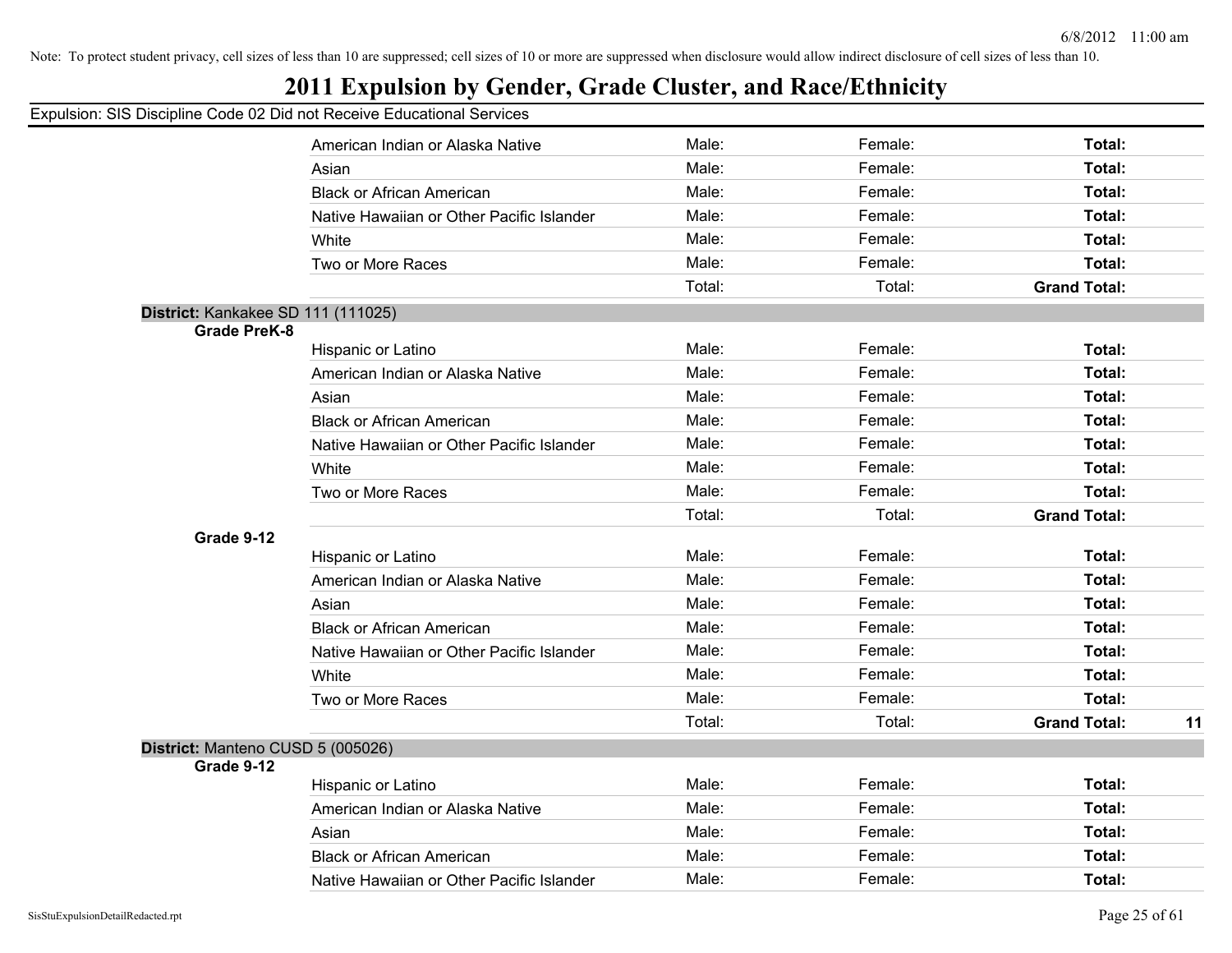| Expulsion: SIS Discipline Code 02 Did not Receive Educational Services |                                           |        |         |                     |    |
|------------------------------------------------------------------------|-------------------------------------------|--------|---------|---------------------|----|
|                                                                        | White                                     | Male:  | Female: | Total:              |    |
|                                                                        | Two or More Races                         | Male:  | Female: | Total:              |    |
|                                                                        |                                           | Total: | Total:  | <b>Grand Total:</b> |    |
|                                                                        |                                           |        |         |                     |    |
| Region: Kane ROE (31)                                                  |                                           |        |         |                     |    |
| County: Kane (045)                                                     | District: Aurora West USD 129 (129022)    |        |         |                     |    |
| <b>Grade PreK-8</b>                                                    |                                           |        |         |                     |    |
|                                                                        | Hispanic or Latino                        | Male:  | Female: | Total:              |    |
|                                                                        | American Indian or Alaska Native          | Male:  | Female: | Total:              |    |
|                                                                        | Asian                                     | Male:  | Female: | Total:              |    |
|                                                                        | <b>Black or African American</b>          | Male:  | Female: | Total:              |    |
|                                                                        | Native Hawaiian or Other Pacific Islander | Male:  | Female: | Total:              |    |
|                                                                        | White                                     | Male:  | Female: | Total:              |    |
|                                                                        | Two or More Races                         | Male:  | Female: | Total:              |    |
|                                                                        |                                           | Total: | Total:  | <b>Grand Total:</b> | 11 |
| Grade 9-12                                                             |                                           |        |         |                     |    |
|                                                                        | Hispanic or Latino                        | Male:  | Female: | Total:              |    |
|                                                                        | American Indian or Alaska Native          | Male:  | Female: | Total:              |    |
|                                                                        | Asian                                     | Male:  | Female: | Total:              |    |
|                                                                        | <b>Black or African American</b>          | Male:  | Female: | Total:              |    |
|                                                                        | Native Hawaiian or Other Pacific Islander | Male:  | Female: | Total:              |    |
|                                                                        | White                                     | Male:  | Female: | Total:              |    |
|                                                                        | Two or More Races                         | Male:  | Female: | Total:              |    |
|                                                                        |                                           | Total: | Total:  | <b>Grand Total:</b> | 14 |
| District: CUSD 300 (300026)                                            |                                           |        |         |                     |    |
| Grade 9-12                                                             |                                           |        |         |                     |    |
|                                                                        | Hispanic or Latino                        | Male:  | Female: | Total:              |    |
|                                                                        | American Indian or Alaska Native          | Male:  | Female: | Total:              |    |
|                                                                        | Asian                                     | Male:  | Female: | Total:              |    |
|                                                                        | <b>Black or African American</b>          | Male:  | Female: | Total:              |    |
|                                                                        | Native Hawaiian or Other Pacific Islander | Male:  | Female: | Total:              |    |
|                                                                        | White                                     | Male:  | Female: | Total:              |    |
|                                                                        | Two or More Races                         | Male:  | Female: | Total:              |    |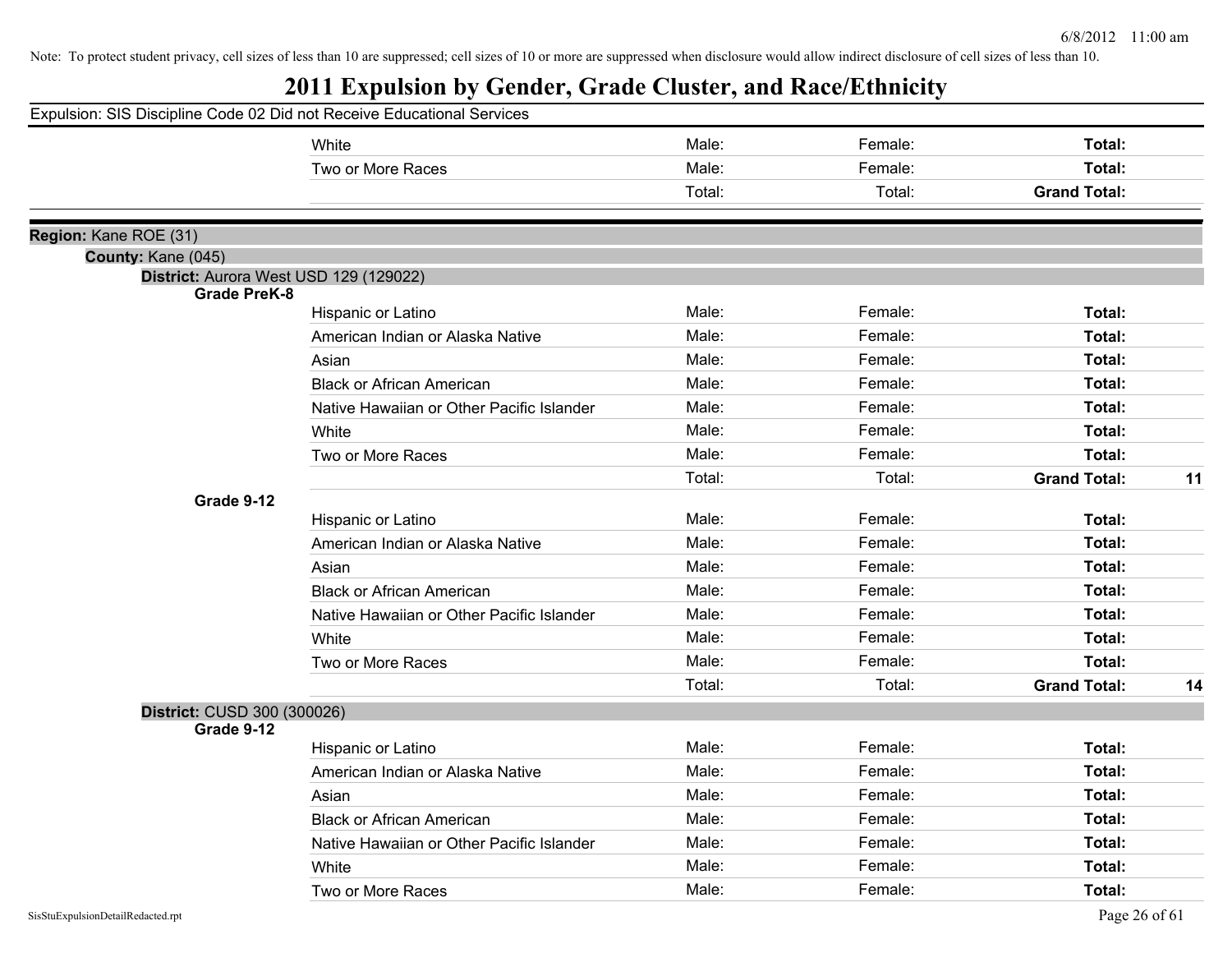## **2011 Expulsion by Gender, Grade Cluster, and Race/Ethnicity**

|                                   |                                           | Total: | Total:  | <b>Grand Total:</b><br>10 |
|-----------------------------------|-------------------------------------------|--------|---------|---------------------------|
| <b>District: SD U-46 (046022)</b> |                                           |        |         |                           |
| Grade 9-12                        |                                           |        |         |                           |
|                                   | Hispanic or Latino                        | Male:  | Female: | Total:<br>16              |
|                                   | American Indian or Alaska Native          | Male:  | Female: | Total:                    |
|                                   | Asian                                     | Male:  | Female: | Total:                    |
|                                   | <b>Black or African American</b>          | Male:  | Female: | Total:                    |
|                                   | Native Hawaiian or Other Pacific Islander | Male:  | Female: | Total:                    |
|                                   | White                                     | Male:  | Female: | Total:                    |
|                                   | Two or More Races                         | Male:  | Female: | Total:                    |
|                                   |                                           | Total: | Total:  | <b>Grand Total:</b>       |
| Region: Knox ROE (33)             |                                           |        |         |                           |
| County: Knox (048)                |                                           |        |         |                           |
| Grade 9-12                        | District: Abingdon CUSD 217 (217026)      |        |         |                           |
|                                   | Hispanic or Latino                        | Male:  | Female: | Total:                    |
|                                   | American Indian or Alaska Native          | Male:  | Female: | Total:                    |
|                                   | Asian                                     | Male:  | Female: | Total:                    |
|                                   | <b>Black or African American</b>          | Male:  | Female: | Total:                    |
|                                   | Native Hawaiian or Other Pacific Islander | Male:  | Female: | Total:                    |
|                                   | White                                     | Male:  | Female: | Total:                    |
|                                   | Two or More Races                         | Male:  | Female: | Total:                    |
|                                   |                                           | Total: | Total:  | <b>Grand Total:</b>       |
| <b>Grade PreK-8</b>               | District: Galesburg CUSD 205 (205026)     |        |         |                           |
|                                   | Hispanic or Latino                        | Male:  | Female: | Total:                    |
|                                   | American Indian or Alaska Native          | Male:  | Female: | Total:                    |
|                                   | Asian                                     | Male:  | Female: | Total:                    |
|                                   | <b>Black or African American</b>          | Male:  | Female: | Total:                    |
|                                   | Native Hawaiian or Other Pacific Islander | Male:  | Female: | Total:                    |
|                                   | White                                     | Male:  | Female: | Total:                    |
|                                   | Two or More Races                         | Male:  | Female: | Total:                    |
|                                   |                                           | Total: | Total:  | <b>Grand Total:</b>       |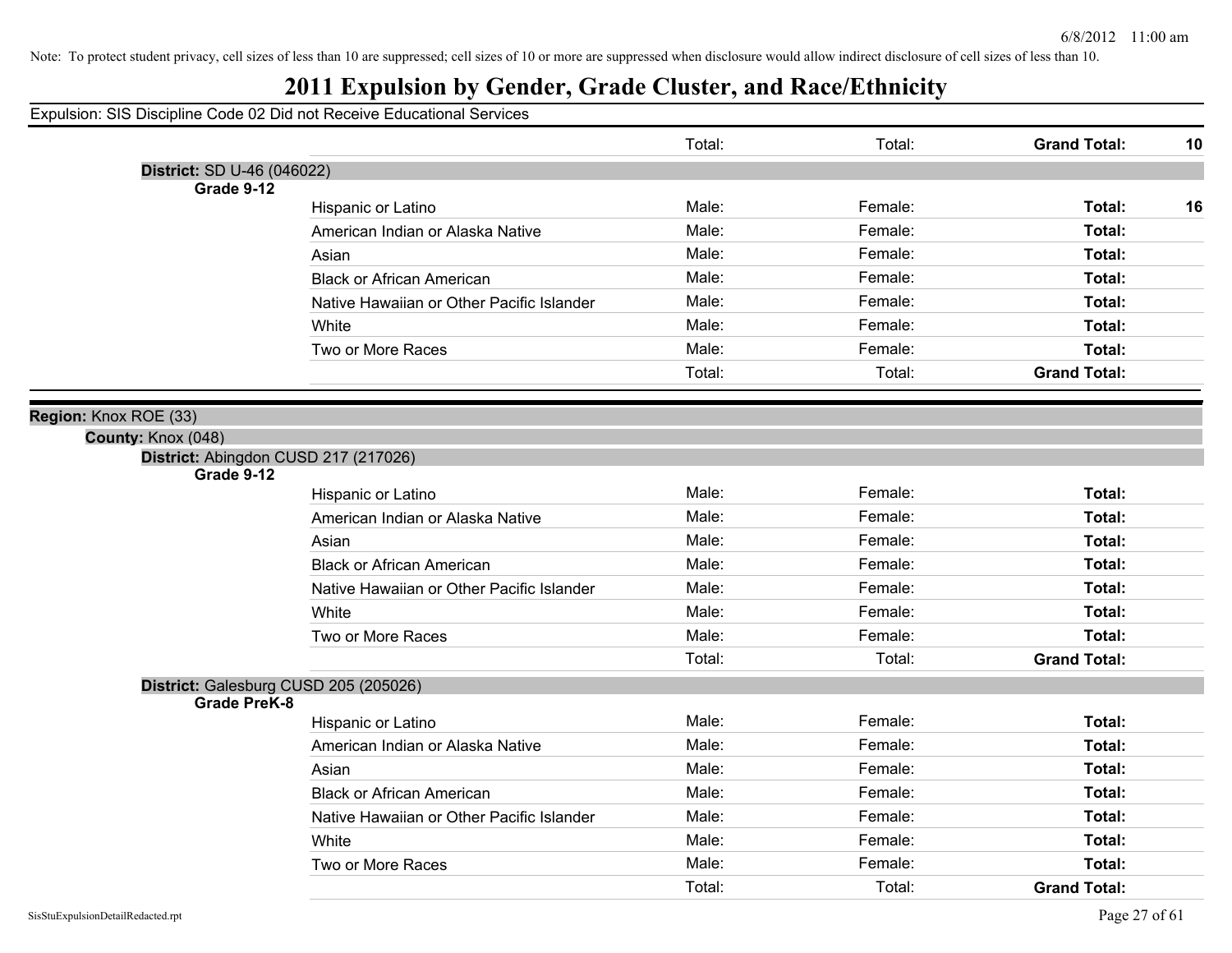#### **2011 Expulsion by Gender, Grade Cluster, and Race/Ethnicity**

#### Expulsion: SIS Discipline Code 02 Did not Receive Educational Services

#### **Grade 9-12**

| Hispanic or Latino                        | Male:  | Female: | Total:              |
|-------------------------------------------|--------|---------|---------------------|
| American Indian or Alaska Native          | Male:  | Female: | Total:              |
| Asian                                     | Male:  | Female: | Total:              |
| <b>Black or African American</b>          | Male:  | Female: | Total:              |
| Native Hawaiian or Other Pacific Islander | Male:  | Female: | Total:              |
| White                                     | Male:  | Female: | Total:              |
| Two or More Races                         | Male:  | Female: | Total:              |
|                                           | Total: | Total:  | <b>Grand Total:</b> |

#### **Region:** La Salle ROE (35)

**County:** Lasalle (050)

**District:** La Salle-Peru Twp HSD 120 (120017)

**Grade 9-12**

| OI QUE J-IZ                        |                                           |        |         |                     |
|------------------------------------|-------------------------------------------|--------|---------|---------------------|
|                                    | Hispanic or Latino                        | Male:  | Female: | Total:              |
|                                    | American Indian or Alaska Native          | Male:  | Female: | Total:              |
|                                    | Asian                                     | Male:  | Female: | Total:              |
|                                    | <b>Black or African American</b>          | Male:  | Female: | Total:              |
|                                    | Native Hawaiian or Other Pacific Islander | Male:  | Female: | Total:              |
|                                    | White                                     | Male:  | Female: | Total:              |
|                                    | Two or More Races                         | Male:  | Female: | Total:              |
|                                    |                                           | Total: | Total:  | <b>Grand Total:</b> |
| District: Streator ESD 44 (044002) |                                           |        |         |                     |
| Grade PreK-8                       |                                           |        |         |                     |
|                                    | Hispanic or Latino                        | Male:  | Female: | Total:              |
|                                    | American Indian or Alaska Native          | Male:  | Female: | Total:              |
|                                    | Asian                                     | Male:  | Female: | Total:              |
|                                    | <b>Black or African American</b>          | Male:  | Female: | Total:              |
|                                    | Native Hawaiian or Other Pacific Islander | Male:  | Female: | Total:              |

White **Male:** Female: **Total:** Female: **Total:** Female: **Total:** Two or More Races **Total: Total: Male: Total: Total: Total: Total: Total: Total: Total: Total: Total: Total: Total: Total: Total: Total: Total: Total: Total: Total: Total: Total:** 

Total: Total: **Grand Total:**

**Grade 9-12**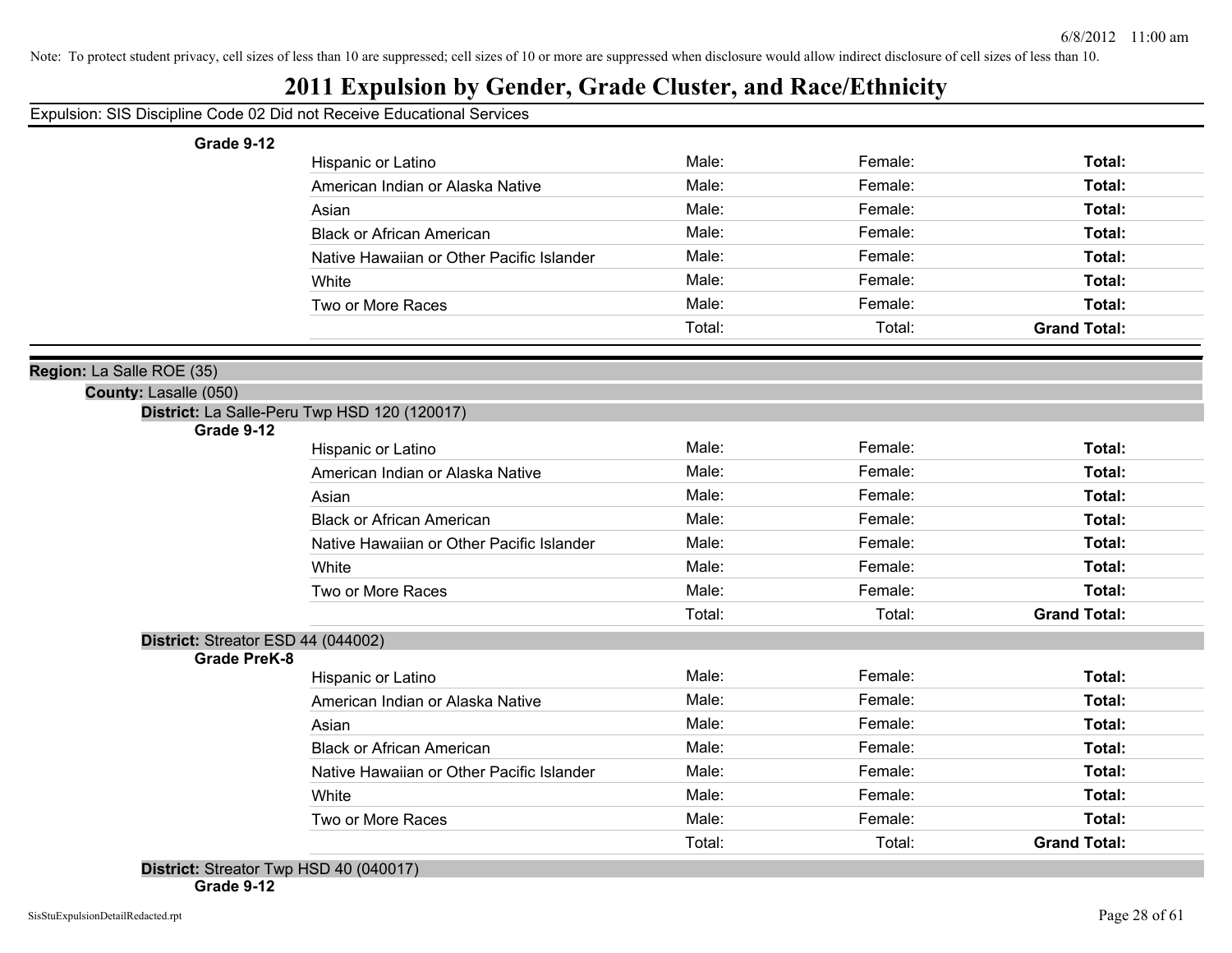## **2011 Expulsion by Gender, Grade Cluster, and Race/Ethnicity**

#### Expulsion: SIS Discipline Code 02 Did not Receive Educational Services

|                                                      | Hispanic or Latino                        | Male:  | Female: | Total:              |
|------------------------------------------------------|-------------------------------------------|--------|---------|---------------------|
|                                                      | American Indian or Alaska Native          | Male:  | Female: | Total:              |
|                                                      | Asian                                     | Male:  | Female: | Total:              |
|                                                      | <b>Black or African American</b>          | Male:  | Female: | Total:              |
|                                                      | Native Hawaiian or Other Pacific Islander | Male:  | Female: | Total:              |
|                                                      | White                                     | Male:  | Female: | Total:              |
|                                                      | Two or More Races                         | Male:  | Female: | Total:              |
|                                                      |                                           | Total: | Total:  | <b>Grand Total:</b> |
|                                                      |                                           |        |         |                     |
| ion: Lake ROE (34)                                   |                                           |        |         |                     |
| County: Lake (049)                                   |                                           |        |         |                     |
| District: Barrington CUSD 220 (220026)<br>Grade 9-12 |                                           |        |         |                     |
|                                                      | Hispanic or Latino                        | Male:  | Female: | Total:              |
|                                                      | American Indian or Alaska Native          | Male:  | Female: | Total:              |
|                                                      | Asian                                     | Male:  | Female: | Total:              |
|                                                      | <b>Black or African American</b>          | Male:  | Female: | Total:              |
|                                                      | Native Hawaiian or Other Pacific Islander | Male:  | Female: | Total:              |
|                                                      | White                                     | Male:  | Female: | Total:              |
|                                                      | Two or More Races                         | Male:  | Female: | Total:              |
|                                                      |                                           | Total: | Total:  | <b>Grand Total:</b> |
| District: CHSD 117 (117016)                          |                                           |        |         |                     |
| Grade 9-12                                           |                                           |        |         |                     |
|                                                      | Hispanic or Latino                        | Male:  | Female: | Total:              |
|                                                      | American Indian or Alaska Native          | Male:  | Female: | Total:              |
|                                                      | Asian                                     | Male:  | Female: | Total:              |
|                                                      | <b>Black or African American</b>          | Male:  | Female: | Total:              |
|                                                      | Native Hawaiian or Other Pacific Islander | Male:  | Female: | Total:              |
|                                                      | White                                     | Male:  | Female: | Total:              |
|                                                      | Two or More Races                         | Male:  | Female: | Total:              |
|                                                      |                                           | Total: | Total:  | <b>Grand Total:</b> |
| District: Grayslake CCSD 46 (046004)                 |                                           |        |         |                     |
| <b>Grade PreK-8</b>                                  | Hispanic or Latino                        | Male:  | Female: | Total:              |
|                                                      |                                           |        |         |                     |

Reg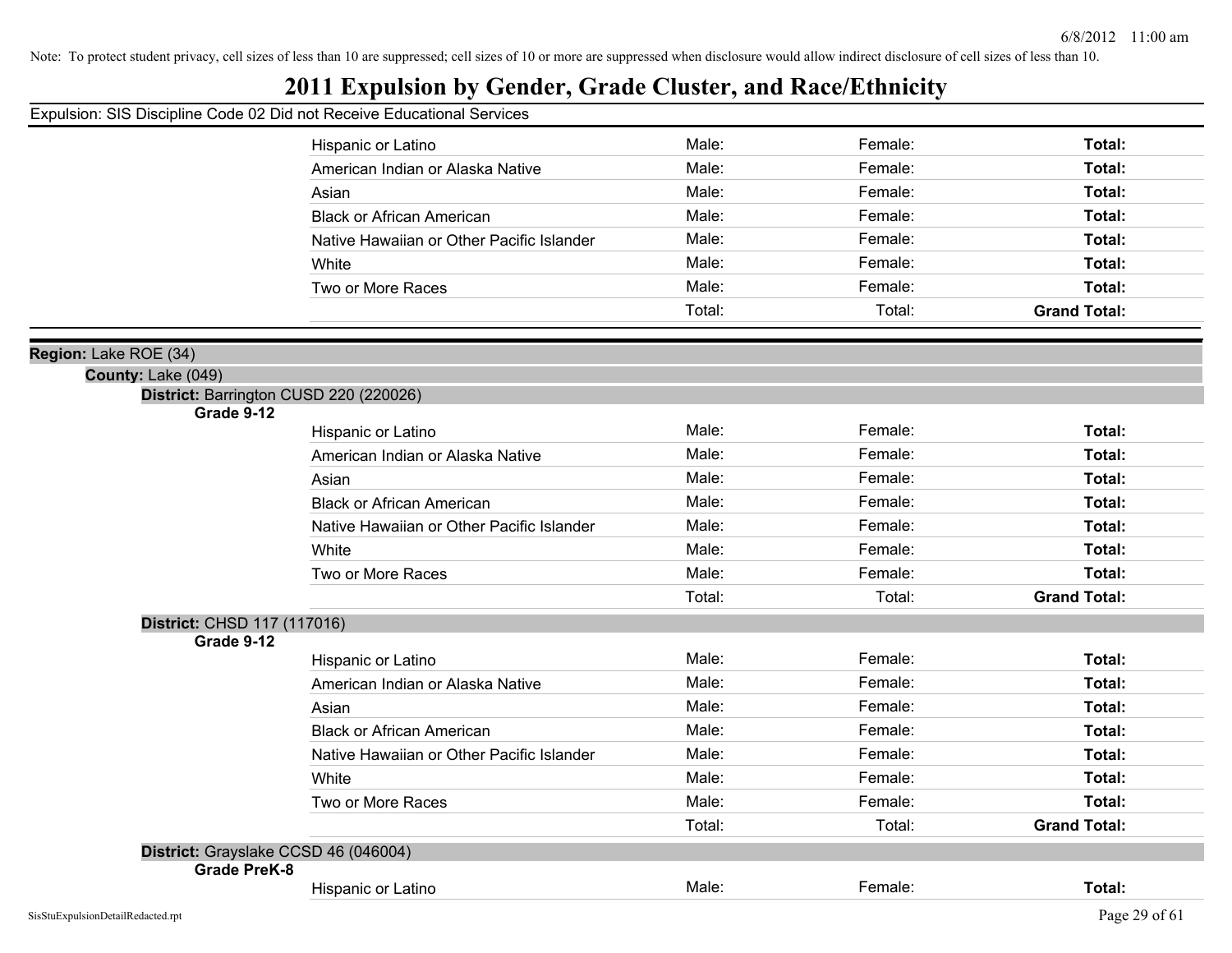## **2011 Expulsion by Gender, Grade Cluster, and Race/Ethnicity**

|                                       | American Indian or Alaska Native          | Male:  | Female: | Total:              |
|---------------------------------------|-------------------------------------------|--------|---------|---------------------|
|                                       | Asian                                     | Male:  | Female: | <b>Total:</b>       |
|                                       | <b>Black or African American</b>          | Male:  | Female: | Total:              |
|                                       | Native Hawaiian or Other Pacific Islander | Male:  | Female: | <b>Total:</b>       |
|                                       | White                                     | Male:  | Female: | <b>Total:</b>       |
|                                       | Two or More Races                         | Male:  | Female: | <b>Total:</b>       |
|                                       |                                           | Total: | Total:  | <b>Grand Total:</b> |
| District: Grayslake CHSD 127 (127016) |                                           |        |         |                     |
| Grade 9-12                            |                                           |        |         |                     |
|                                       | Hispanic or Latino                        | Male:  | Female: | Total:              |
|                                       | American Indian or Alaska Native          | Male:  | Female: | Total:              |
|                                       | Asian                                     | Male:  | Female: | <b>Total:</b>       |
|                                       | <b>Black or African American</b>          | Male:  | Female: | <b>Total:</b>       |
|                                       | Native Hawaiian or Other Pacific Islander | Male:  | Female: | <b>Total:</b>       |
|                                       | White                                     | Male:  | Female: | <b>Total:</b>       |
|                                       | Two or More Races                         | Male:  | Female: | <b>Total:</b>       |
|                                       |                                           | Total: | Total:  | <b>Grand Total:</b> |
|                                       | District: Round Lake CUSD 116 (116026)    |        |         |                     |
| <b>Grade PreK-8</b>                   |                                           |        |         |                     |
|                                       | Hispanic or Latino                        | Male:  | Female: | <b>Total:</b>       |
|                                       | American Indian or Alaska Native          | Male:  | Female: | <b>Total:</b>       |
|                                       | Asian                                     | Male:  | Female: | Total:              |
|                                       | <b>Black or African American</b>          | Male:  | Female: | <b>Total:</b>       |
|                                       | Native Hawaiian or Other Pacific Islander | Male:  | Female: | <b>Total:</b>       |
|                                       | White                                     | Male:  | Female: | <b>Total:</b>       |
|                                       | Two or More Races                         | Male:  | Female: | <b>Total:</b>       |
|                                       |                                           | Total: | Total:  | <b>Grand Total:</b> |
| Grade 9-12                            |                                           |        |         |                     |
|                                       | Hispanic or Latino                        | Male:  | Female: | Total:              |
|                                       | American Indian or Alaska Native          | Male:  | Female: | <b>Total:</b>       |
|                                       | Asian                                     | Male:  | Female: | <b>Total:</b>       |
|                                       | <b>Black or African American</b>          | Male:  | Female: | <b>Total:</b>       |
|                                       | Native Hawaiian or Other Pacific Islander | Male:  | Female: | Total:              |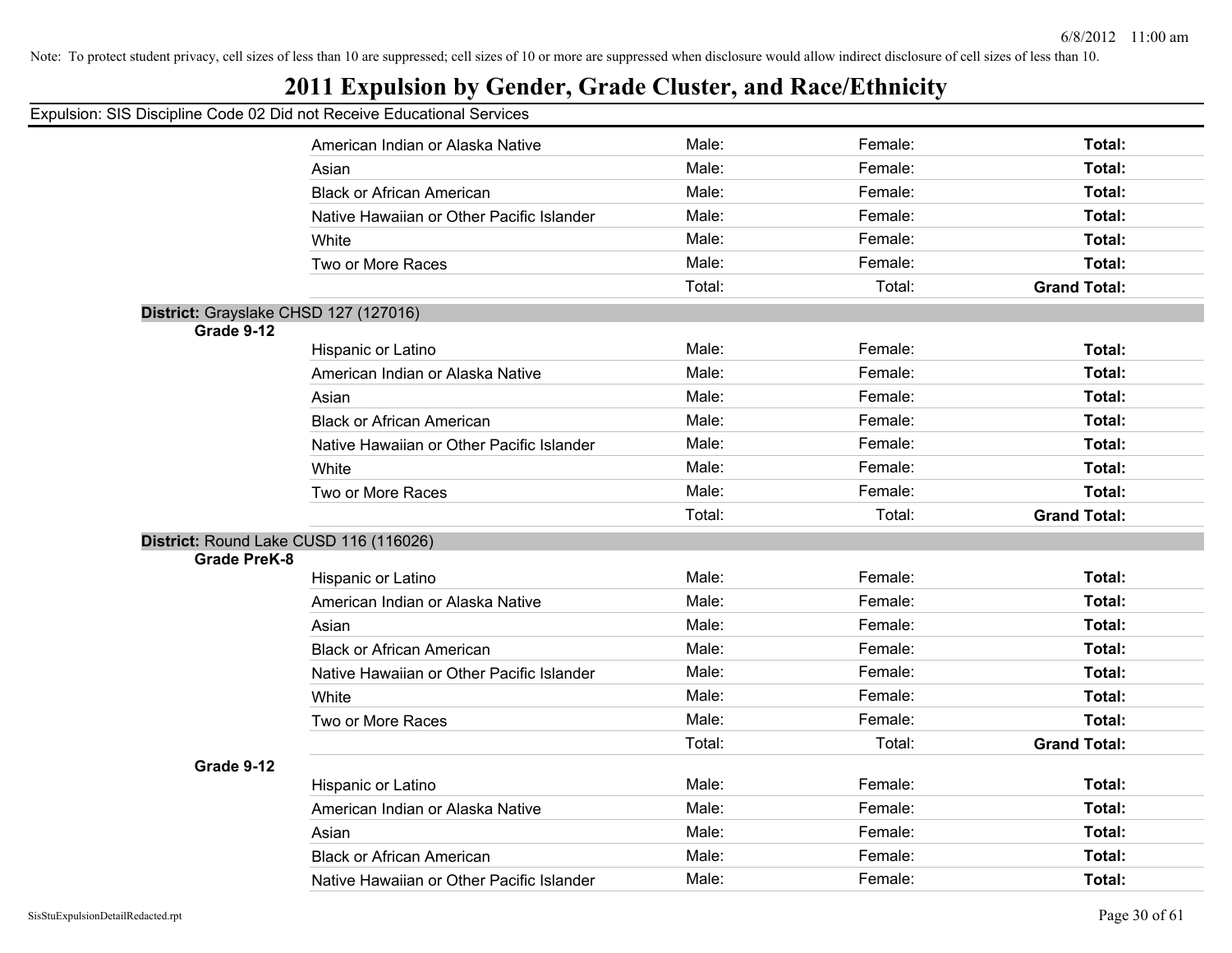#### **2011 Expulsion by Gender, Grade Cluster, and Race/Ethnicity**

#### Expulsion: SIS Discipline Code 02 Did not Receive Educational Services White **Male:** Female: **Total:** Female: **Total:** Female: **Total:** Female: Total: Two or More Races **Total: Total: Male: Total: Total: Total: Total: Total: Total: Total: Total: Total: Total: Total: Total: Total: Total: Total: Total: Total: Total: Total: Total:** Total: Total: **Grand Total: District:** Warren Twp HSD 121 (121017) **Grade 9-12** Hispanic or Latino **Male:** Male: Female: **Female:** Total: **Total:** Female: Total: American Indian or Alaska Native **Male:** Male: Female: Female: Total: Asian **Male: Total: Propose Assume Male: Total: Total: Total: Total: Total: Total: Total: Total: Total: Total: Total: Total: Total: Total: Total: Total: Total: Total: Total: Tota** Black or African American Male: Female: **Total:** Native Hawaiian or Other Pacific Islander **Male:** Female: Female: Total: White **Total:** Male: Female: **Total:** Female: **Total:** Female: Total: Two or More Races Male: Female: **Total:** Total: Total: **Grand Total: District:** Wauconda CUSD 118 (118026) **Grade PreK-8** Hispanic or Latino **Male:** Male: Female: **Total:** Total: **Total:** Female: Total: Total: American Indian or Alaska Native **Male:** Male: Female: Female: Total: Asian **Male: Total: Propose Assume Male: Total: Total: Total: Total: Total: Total: Total: Total: Total: Total: Total: Total: Total: Total: Total: Total: Total: Total: Total: Tota** Black or African American **Male:** Male: Female: **Female: Total:** Total: Native Hawaiian or Other Pacific Islander **Male:** Male: Female: Female: Total: White **Total:** Male: Female: **Total:** Female: **Total:** Female: Total: Two or More Races Male: Female: **Total:** Total: Total: **Grand Total: District:** Waukegan CUSD 60 (060026) **Grade 9-12** Hispanic or Latino **Male:** Male: **Female:** Female: **Total:** Total: American Indian or Alaska Native **Male:** Male: Total: Female: Total: Total: Total: Asian Male: Female: **Total:** Black or African American **Male:** Male: Female: **Female:** Total: Native Hawaiian or Other Pacific Islander **Male:** Female: Female: Total: White **Male:** Female: **Total:** Female: **Total:** Female: **Total:** Two or More Races Male: Female: **Total:** Total: Total: **Grand Total: 14**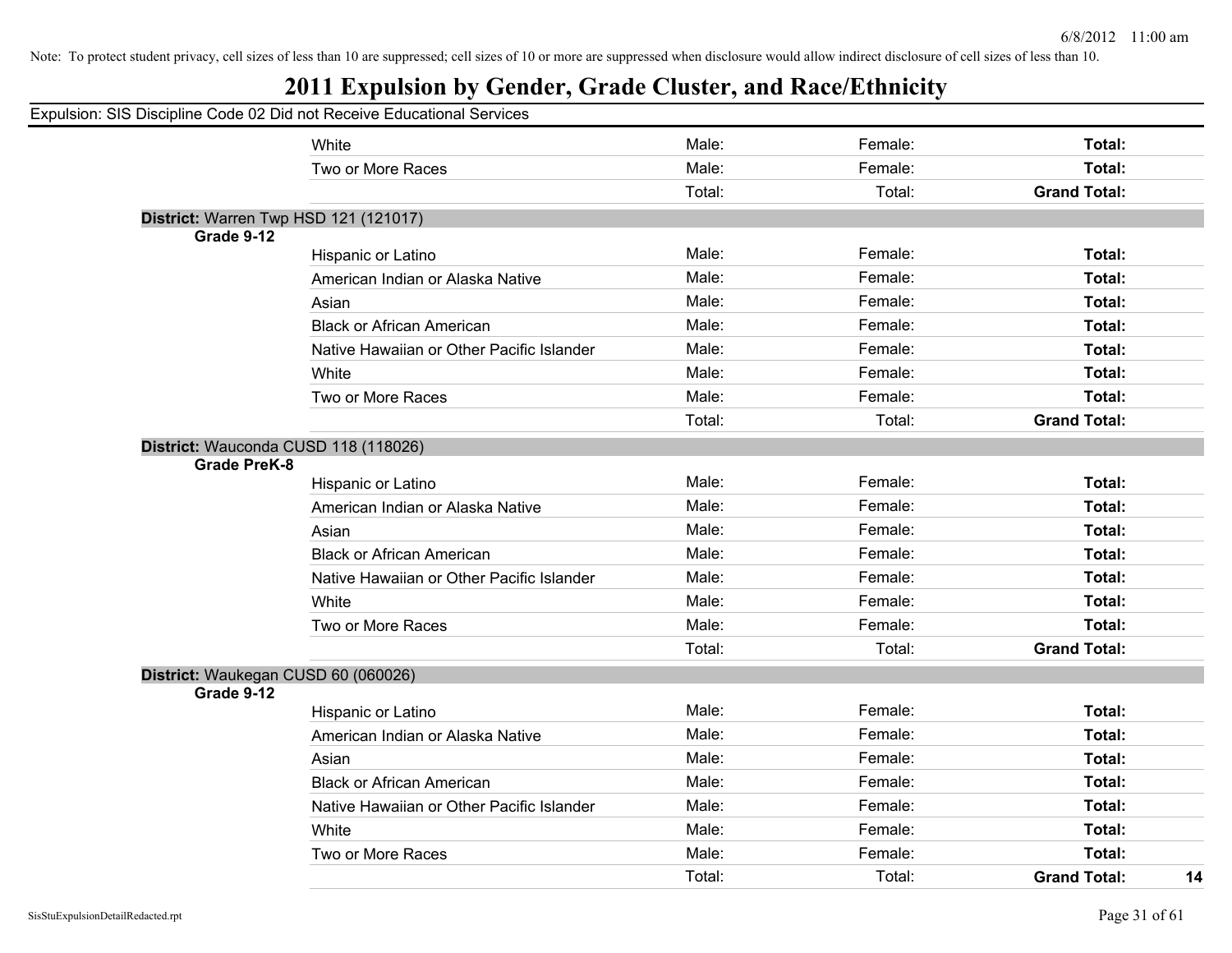#### **2011 Expulsion by Gender, Grade Cluster, and Race/Ethnicity**

Expulsion: SIS Discipline Code 02 Did not Receive Educational Services

|  |  | <b>District:</b> Zion-Benton Twp HSD 126 (126017) |  |  |  |  |
|--|--|---------------------------------------------------|--|--|--|--|
|--|--|---------------------------------------------------|--|--|--|--|

**Grade 9-12**

| Hispanic or Latino                        | Male:  | Female: | Total:              |
|-------------------------------------------|--------|---------|---------------------|
| American Indian or Alaska Native          | Male:  | Female: | Total:              |
| Asian                                     | Male:  | Female: | Total:              |
| <b>Black or African American</b>          | Male:  | Female: | Total:              |
| Native Hawaiian or Other Pacific Islander | Male:  | Female: | Total:              |
| White                                     | Male:  | Female: | Total:              |
| Two or More Races                         | Male:  | Female: | Total:              |
|                                           | Total: | Total:  | <b>Grand Total:</b> |

#### **Region:** Lee/Ogle ROE (47)

#### **County:** Ogle (071)

**Grade 9-12**

| Grade 9-12                           |                                           |        |         |                     |
|--------------------------------------|-------------------------------------------|--------|---------|---------------------|
|                                      | Hispanic or Latino                        | Male:  | Female: | Total:              |
|                                      | American Indian or Alaska Native          | Male:  | Female: | Total:              |
|                                      | Asian                                     | Male:  | Female: | Total:              |
|                                      | <b>Black or African American</b>          | Male:  | Female: | Total:              |
|                                      | Native Hawaiian or Other Pacific Islander | Male:  | Female: | Total:              |
|                                      | White                                     | Male:  | Female: | Total:              |
|                                      | Two or More Races                         | Male:  | Female: | Total:              |
|                                      |                                           | Total: | Total:  | <b>Grand Total:</b> |
| District: Rochelle CCSD 231 (231004) |                                           |        |         |                     |
| Grade PreK-8                         |                                           |        |         |                     |
|                                      | Hispanic or Latino                        | Male:  | Female: | Total:              |
|                                      | American Indian or Alaska Native          | Male:  | Female: | Total:              |
|                                      | Asian                                     | Male:  | Female: | Total:              |
|                                      | <b>Black or African American</b>          | Male:  | Female: | Total:              |
|                                      | Native Hawaiian or Other Pacific Islander | Male:  | Female: | Total:              |
|                                      | White                                     | Male:  | Female: | Total:              |

Two or More Races **Total: Male:** Total: **Female:** Female: **Total:** Total:

Total: Total: **Grand Total:**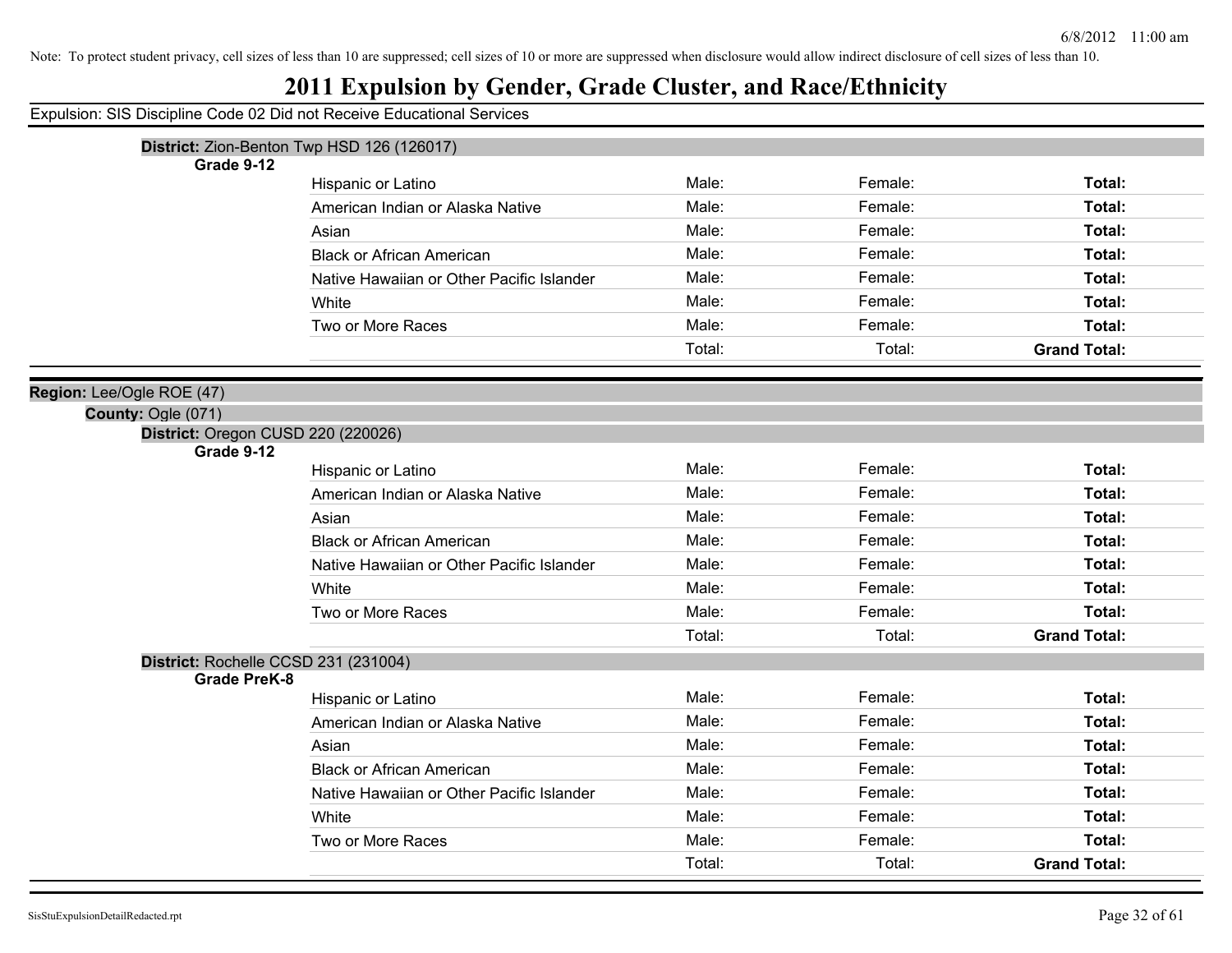## **2011 Expulsion by Gender, Grade Cluster, and Race/Ethnicity**

| Region: Logan/Mason/Menard ROE (38)        |                                           |        |         |                     |
|--------------------------------------------|-------------------------------------------|--------|---------|---------------------|
| County: Mason (060)                        |                                           |        |         |                     |
| District: Illini Central CUSD 189 (189026) |                                           |        |         |                     |
| <b>Grade PreK-8</b>                        | Hispanic or Latino                        | Male:  | Female: | Total:              |
|                                            | American Indian or Alaska Native          | Male:  | Female: | Total:              |
|                                            | Asian                                     | Male:  | Female: | Total:              |
|                                            |                                           | Male:  | Female: |                     |
|                                            | <b>Black or African American</b>          |        |         | Total:              |
|                                            | Native Hawaiian or Other Pacific Islander | Male:  | Female: | Total:              |
|                                            | White                                     | Male:  | Female: | Total:              |
|                                            | Two or More Races                         | Male:  | Female: | Total:              |
|                                            |                                           | Total: | Total:  | <b>Grand Total:</b> |
| Grade 9-12                                 |                                           | Male:  |         |                     |
|                                            | Hispanic or Latino                        |        | Female: | Total:              |
|                                            | American Indian or Alaska Native          | Male:  | Female: | Total:              |
|                                            | Asian                                     | Male:  | Female: | Total:              |
|                                            | <b>Black or African American</b>          | Male:  | Female: | Total:              |
|                                            | Native Hawaiian or Other Pacific Islander | Male:  | Female: | Total:              |
|                                            | White                                     | Male:  | Female: | Total:              |
|                                            | Two or More Races                         | Male:  | Female: | Total:              |
|                                            |                                           | Total: | Total:  | <b>Grand Total:</b> |
| County: Menard (065)                       |                                           |        |         |                     |
| District: Porta CUSD 202 (202026)          |                                           |        |         |                     |
| Grade 9-12                                 |                                           |        |         |                     |
|                                            | Hispanic or Latino                        | Male:  | Female: | Total:              |
|                                            | American Indian or Alaska Native          | Male:  | Female: | Total:              |
|                                            | Asian                                     | Male:  | Female: | Total:              |
|                                            | <b>Black or African American</b>          | Male:  | Female: | Total:              |
|                                            | Native Hawaiian or Other Pacific Islander | Male:  | Female: | Total:              |
|                                            | White                                     | Male:  | Female: | Total:              |
|                                            | Two or More Races                         | Male:  | Female: | Total:              |
|                                            |                                           | Total: | Total:  | <b>Grand Total:</b> |
|                                            |                                           |        |         |                     |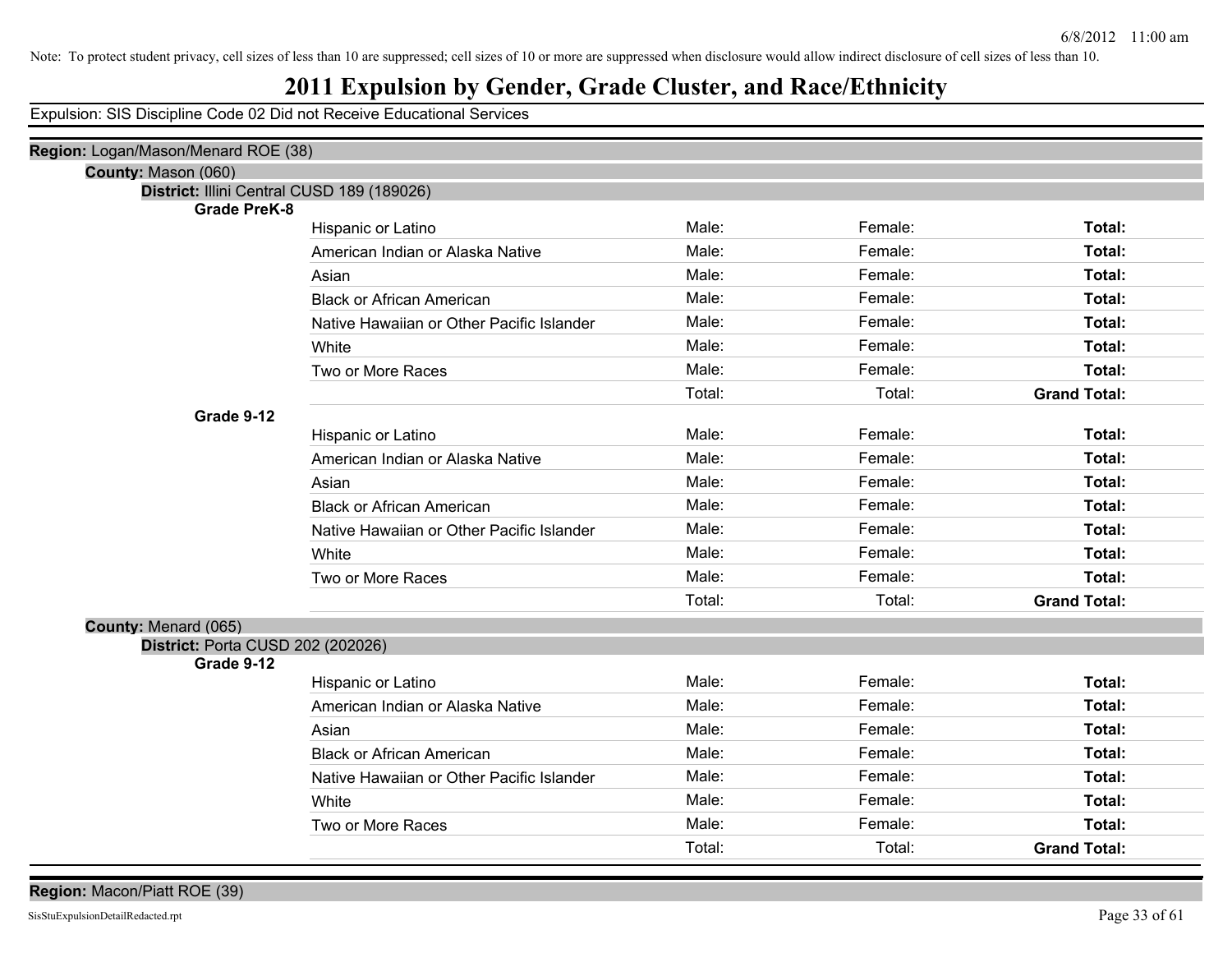## **2011 Expulsion by Gender, Grade Cluster, and Race/Ethnicity**

Expulsion: SIS Discipline Code 02 Did not Receive Educational Services

| County: Macon (055)                               |                                               |        |         |                     |
|---------------------------------------------------|-----------------------------------------------|--------|---------|---------------------|
| District: Decatur SD 61 (061025)                  |                                               |        |         |                     |
| Grade 9-12                                        | Hispanic or Latino                            | Male:  | Female: | Total:              |
|                                                   | American Indian or Alaska Native              | Male:  | Female: | Total:              |
|                                                   | Asian                                         | Male:  | Female: | <b>Total:</b>       |
|                                                   | <b>Black or African American</b>              | Male:  | Female: | <b>Total:</b>       |
|                                                   | Native Hawaiian or Other Pacific Islander     | Male:  | Female: | Total:              |
|                                                   | White                                         | Male:  | Female: | Total:              |
|                                                   | Two or More Races                             | Male:  | Female: | Total:              |
|                                                   |                                               | Total: | Total:  | <b>Grand Total:</b> |
|                                                   |                                               |        |         |                     |
| District: Meridian CUSD 15 (015026)<br>Grade 9-12 |                                               |        |         |                     |
|                                                   | Hispanic or Latino                            | Male:  | Female: | Total:              |
|                                                   | American Indian or Alaska Native              | Male:  | Female: | Total:              |
|                                                   | Asian                                         | Male:  | Female: | <b>Total:</b>       |
|                                                   | <b>Black or African American</b>              | Male:  | Female: | <b>Total:</b>       |
|                                                   | Native Hawaiian or Other Pacific Islander     | Male:  | Female: | Total:              |
|                                                   | White                                         | Male:  | Female: | Total:              |
|                                                   | Two or More Races                             | Male:  | Female: | Total:              |
|                                                   |                                               | Total: | Total:  | <b>Grand Total:</b> |
|                                                   | District: Warrensburg-Latham CUSD 11 (011026) |        |         |                     |
| <b>Grade PreK-8</b>                               |                                               |        |         |                     |
|                                                   | Hispanic or Latino                            | Male:  | Female: | Total:              |
|                                                   | American Indian or Alaska Native              | Male:  | Female: | <b>Total:</b>       |
|                                                   | Asian                                         | Male:  | Female: | <b>Total:</b>       |
|                                                   | <b>Black or African American</b>              | Male:  | Female: | <b>Total:</b>       |
|                                                   | Native Hawaiian or Other Pacific Islander     | Male:  | Female: | <b>Total:</b>       |
|                                                   | White                                         | Male:  | Female: | Total:              |
|                                                   | Two or More Races                             | Male:  | Female: | Total:              |
|                                                   |                                               | Total: | Total:  | <b>Grand Total:</b> |
|                                                   |                                               |        |         |                     |

**Region:** Madison ROE (41)

**County:** Madison (057)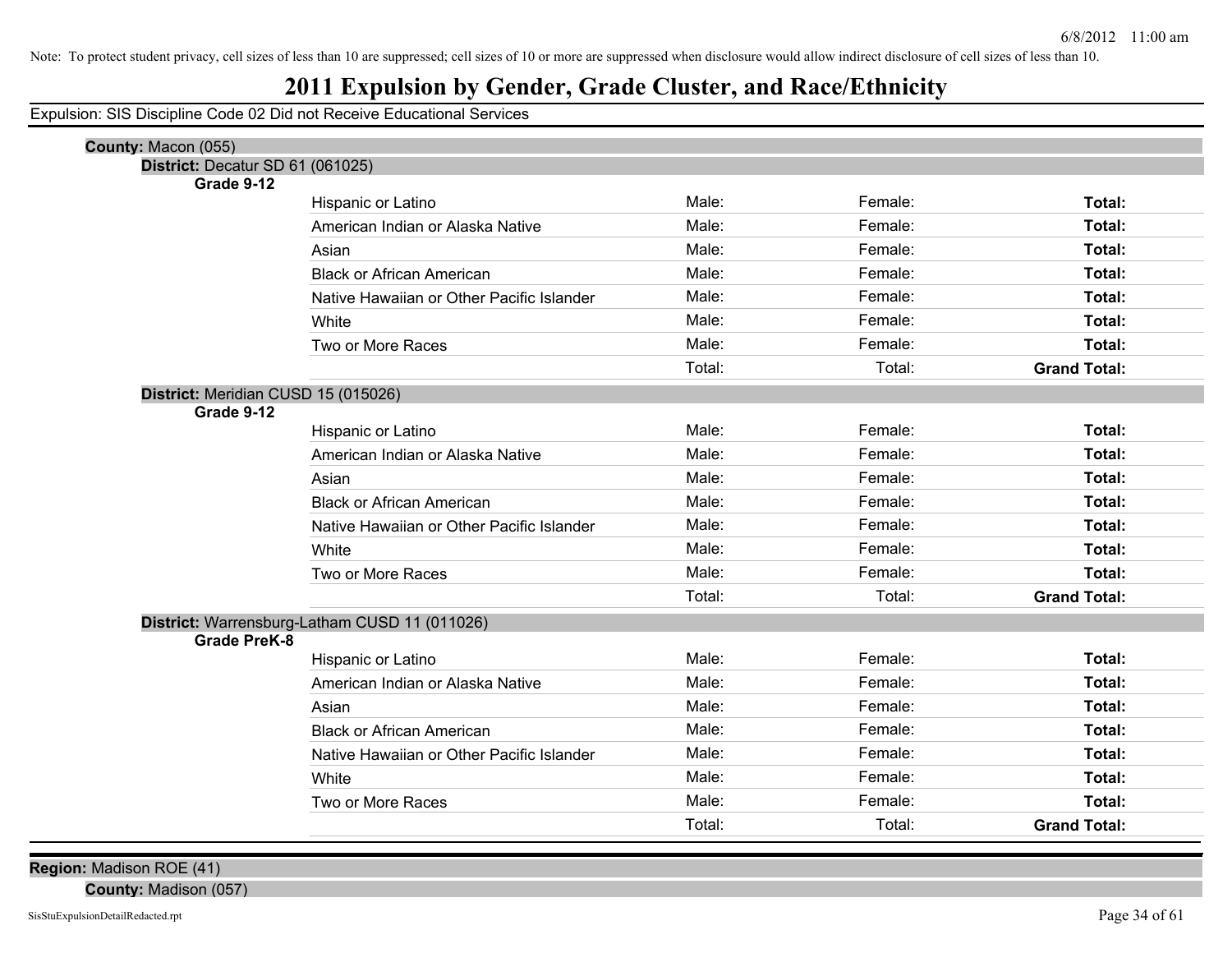## **2011 Expulsion by Gender, Grade Cluster, and Race/Ethnicity**

| District: Alton CUSD 11 (011026)        |                                           |        |         |                     |
|-----------------------------------------|-------------------------------------------|--------|---------|---------------------|
| <b>Grade PreK-8</b>                     |                                           |        |         |                     |
|                                         | Hispanic or Latino                        | Male:  | Female: | Total:              |
|                                         | American Indian or Alaska Native          | Male:  | Female: | Total:              |
|                                         | Asian                                     | Male:  | Female: | Total:              |
|                                         | <b>Black or African American</b>          | Male:  | Female: | Total:              |
|                                         | Native Hawaiian or Other Pacific Islander | Male:  | Female: | Total:              |
|                                         | White                                     | Male:  | Female: | Total:              |
|                                         | Two or More Races                         | Male:  | Female: | Total:              |
|                                         |                                           | Total: | Total:  | <b>Grand Total:</b> |
| Grade 9-12                              |                                           |        |         |                     |
|                                         | Hispanic or Latino                        | Male:  | Female: | Total:              |
|                                         | American Indian or Alaska Native          | Male:  | Female: | Total:              |
|                                         | Asian                                     | Male:  | Female: | Total:              |
|                                         | <b>Black or African American</b>          | Male:  | Female: | Total:              |
|                                         | Native Hawaiian or Other Pacific Islander | Male:  | Female: | Total:              |
|                                         | White                                     | Male:  | Female: | Total:              |
|                                         | Two or More Races                         | Male:  | Female: | Total:              |
|                                         |                                           | Total: | Total:  | <b>Grand Total:</b> |
| District: Collinsville CUSD 10 (010026) |                                           |        |         |                     |
| <b>Grade PreK-8</b>                     |                                           |        |         |                     |
|                                         | Hispanic or Latino                        | Male:  | Female: | Total:              |
|                                         | American Indian or Alaska Native          | Male:  | Female: | Total:              |
|                                         | Asian                                     | Male:  | Female: | Total:              |
|                                         | <b>Black or African American</b>          | Male:  | Female: | Total:              |
|                                         | Native Hawaiian or Other Pacific Islander | Male:  | Female: | Total:              |
|                                         | White                                     | Male:  | Female: | Total:<br>10        |
|                                         | Two or More Races                         | Male:  | Female: | Total:              |
|                                         |                                           | Total: | Total:  | <b>Grand Total:</b> |
| Grade 9-12                              |                                           |        |         |                     |
|                                         | Hispanic or Latino                        | Male:  | Female: | Total:              |
|                                         | American Indian or Alaska Native          | Male:  | Female: | Total:              |
|                                         | Asian                                     | Male:  | Female: | Total:              |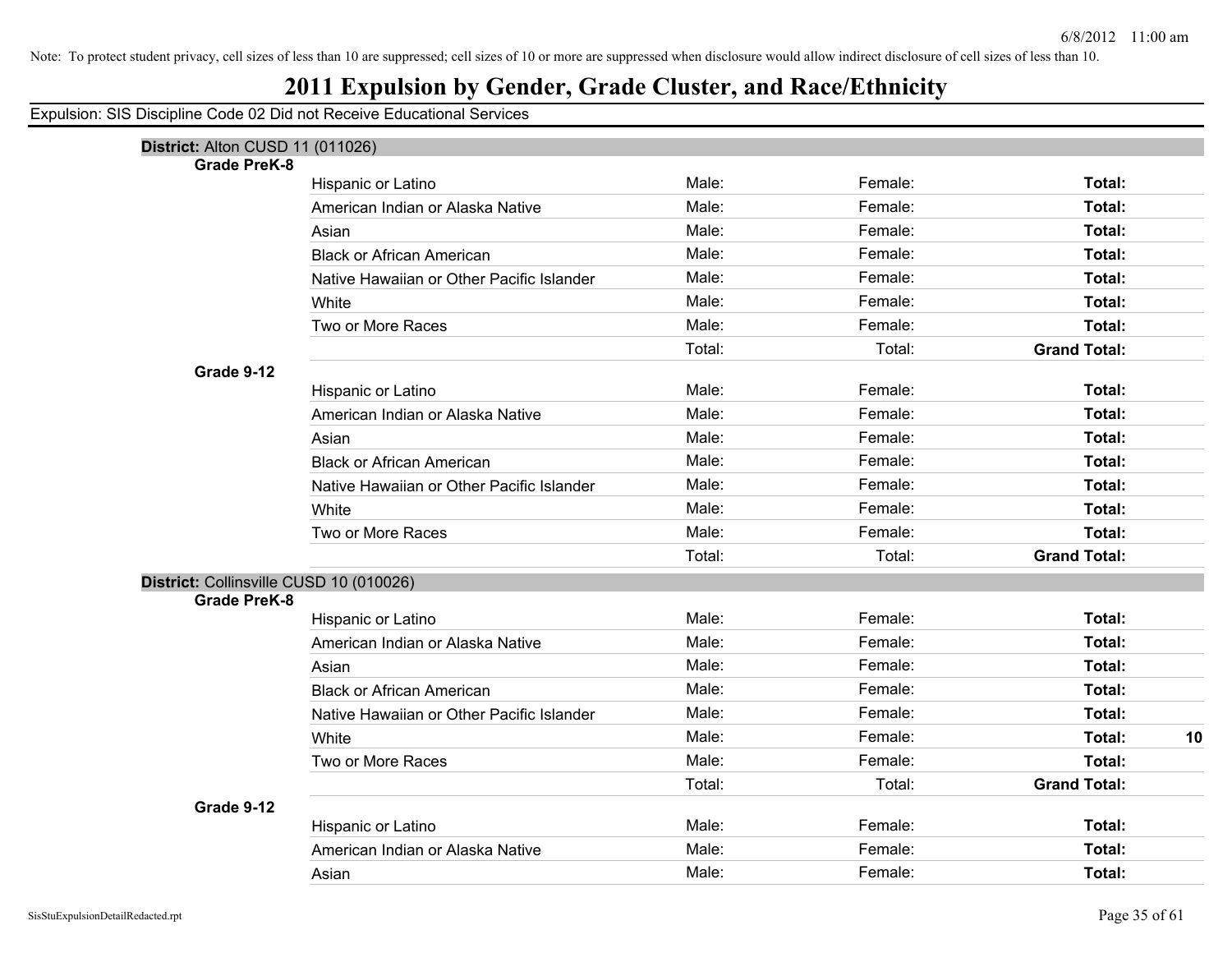## **2011 Expulsion by Gender, Grade Cluster, and Race/Ethnicity**

|                                  | <b>Black or African American</b>          | Male:  | Female: | Total:                    |
|----------------------------------|-------------------------------------------|--------|---------|---------------------------|
|                                  | Native Hawaiian or Other Pacific Islander | Male:  | Female: | Total:                    |
|                                  | White                                     | Male:  | Female: | Total:                    |
|                                  | Two or More Races                         | Male:  | Female: | Total:                    |
|                                  |                                           | Total: | Total:  | <b>Grand Total:</b><br>13 |
|                                  | District: Edwardsville CUSD 7 (007026)    |        |         |                           |
| Grade 9-12                       |                                           |        |         |                           |
|                                  | Hispanic or Latino                        | Male:  | Female: | Total:                    |
|                                  | American Indian or Alaska Native          | Male:  | Female: | Total:                    |
|                                  | Asian                                     | Male:  | Female: | Total:                    |
|                                  | <b>Black or African American</b>          | Male:  | Female: | Total:                    |
|                                  | Native Hawaiian or Other Pacific Islander | Male:  | Female: | Total:                    |
|                                  | White                                     | Male:  | Female: | Total:                    |
|                                  | Two or More Races                         | Male:  | Female: | Total:                    |
|                                  |                                           | Total: | Total:  | <b>Grand Total:</b>       |
| <b>Grade PreK-8</b>              | District: Granite City CUSD 9 (009026)    | Male:  | Female: | Total:                    |
|                                  | Hispanic or Latino                        |        |         |                           |
|                                  | American Indian or Alaska Native          | Male:  | Female: | Total:                    |
|                                  | Asian                                     | Male:  | Female: | Total:                    |
|                                  | <b>Black or African American</b>          | Male:  | Female: | Total:                    |
|                                  | Native Hawaiian or Other Pacific Islander | Male:  | Female: | Total:                    |
|                                  | White                                     | Male:  | Female: | Total:                    |
|                                  | Two or More Races                         | Male:  | Female: | Total:                    |
|                                  |                                           | Total: | Total:  | <b>Grand Total:</b>       |
| District: Roxana CUSD 1 (001026) |                                           |        |         |                           |
| Grade 9-12                       |                                           |        |         |                           |
|                                  | <b>Hispanic or Latino</b>                 | Male:  | Female: | Total:                    |
|                                  | American Indian or Alaska Native          | Male:  | Female: | Total:                    |
|                                  | Asian                                     | Male:  | Female: | Total:                    |
|                                  | <b>Black or African American</b>          | Male:  | Female: | Total:                    |
|                                  | Native Hawaiian or Other Pacific Islander | Male:  | Female: | Total:                    |
|                                  | White                                     | Male:  | Female: | Total:                    |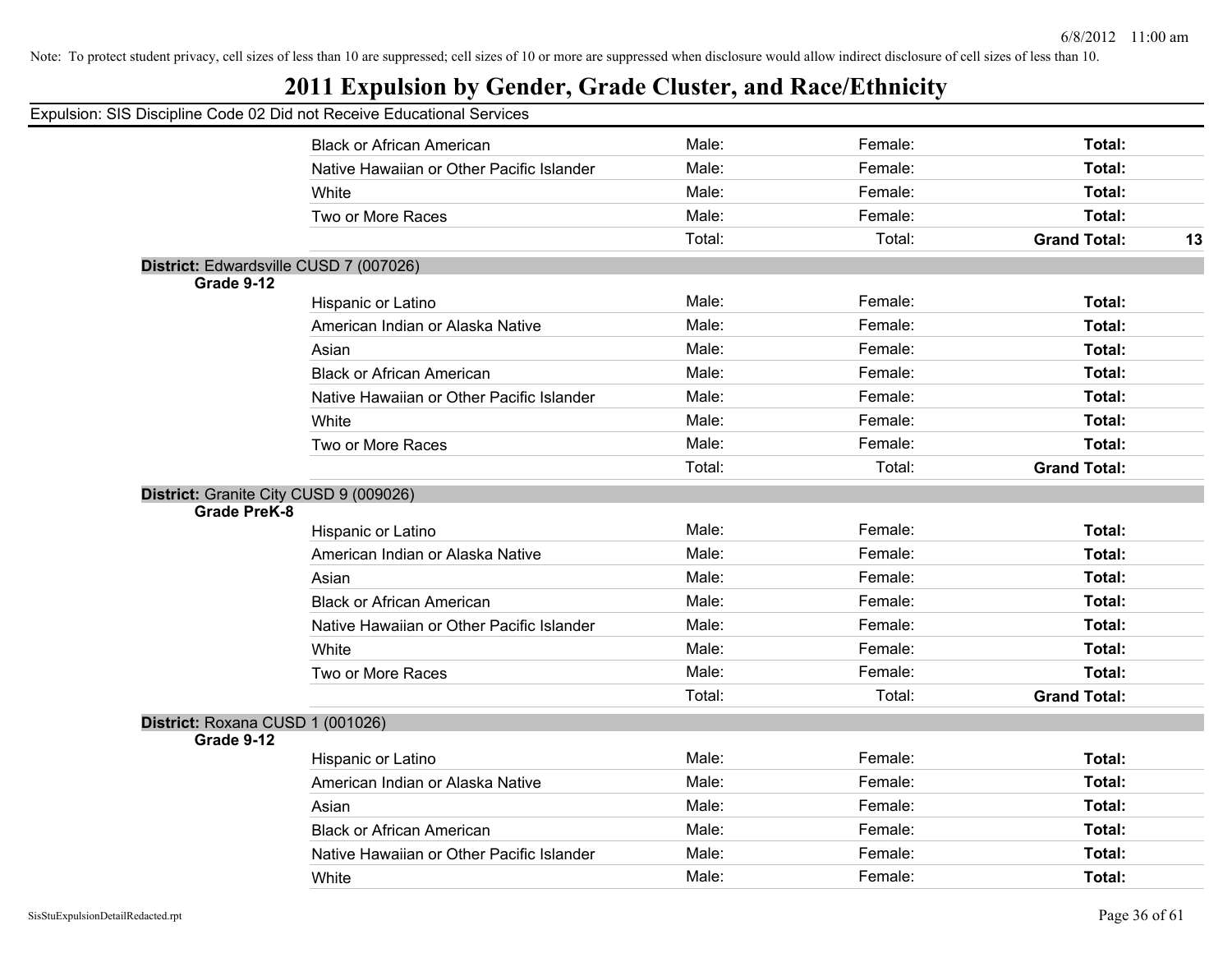## **2011 Expulsion by Gender, Grade Cluster, and Race/Ethnicity**

Expulsion: SIS Discipline Code 02 Did not Receive Educational Services

|                                                                | Two or More Races                         | Male:  | Female: | Total:              |
|----------------------------------------------------------------|-------------------------------------------|--------|---------|---------------------|
|                                                                |                                           | Total: | Total:  | <b>Grand Total:</b> |
| District: Triad CUSD 2 (002026)                                |                                           |        |         |                     |
| <b>Grade PreK-8</b>                                            |                                           |        |         |                     |
|                                                                | Hispanic or Latino                        | Male:  | Female: | Total:              |
|                                                                | American Indian or Alaska Native          | Male:  | Female: | <b>Total:</b>       |
|                                                                | Asian                                     | Male:  | Female: | Total:              |
|                                                                | <b>Black or African American</b>          | Male:  | Female: | Total:              |
|                                                                | Native Hawaiian or Other Pacific Islander | Male:  | Female: | Total:              |
|                                                                | White                                     | Male:  | Female: | Total:              |
|                                                                | Two or More Races                         | Male:  | Female: | Total:              |
|                                                                |                                           | Total: | Total:  | <b>Grand Total:</b> |
|                                                                |                                           |        |         |                     |
| on: Marshall/Putnam/Woodford ROE (43)                          |                                           |        |         |                     |
| County: Putnam (078)                                           |                                           |        |         |                     |
| Grade 9-12                                                     | District: Putnam County CUSD 535 (535026) |        |         |                     |
|                                                                | Hispanic or Latino                        | Male:  | Female: | Total:              |
|                                                                | American Indian or Alaska Native          | Male:  | Female: | Total:              |
|                                                                | Asian                                     | Male:  | Female: | Total:              |
|                                                                | <b>Black or African American</b>          | Male:  | Female: | Total:              |
|                                                                | Native Hawaiian or Other Pacific Islander | Male:  | Female: | Total:              |
|                                                                | White                                     | Male:  | Female: | Total:              |
|                                                                | Two or More Races                         | Male:  | Female: | Total:              |
|                                                                |                                           | Total: | Total:  | <b>Grand Total:</b> |
|                                                                |                                           |        |         |                     |
| County: Woodford (102)<br>District: Fieldcrest CUSD 6 (006026) |                                           |        |         |                     |
| <b>Grade PreK-8</b>                                            |                                           |        |         |                     |
|                                                                | Hispanic or Latino                        | Male:  | Female: | Total:              |
|                                                                | American Indian or Alaska Native          | Male:  | Female: | Total:              |
|                                                                | Asian                                     | Male:  | Female: | Total:              |
|                                                                | <b>Black or African American</b>          | Male:  | Female: | Total:              |
|                                                                | Native Hawaiian or Other Pacific Islander | Male:  | Female: | Total:              |
|                                                                | White                                     | Male:  | Female: | Total:              |

**Regio**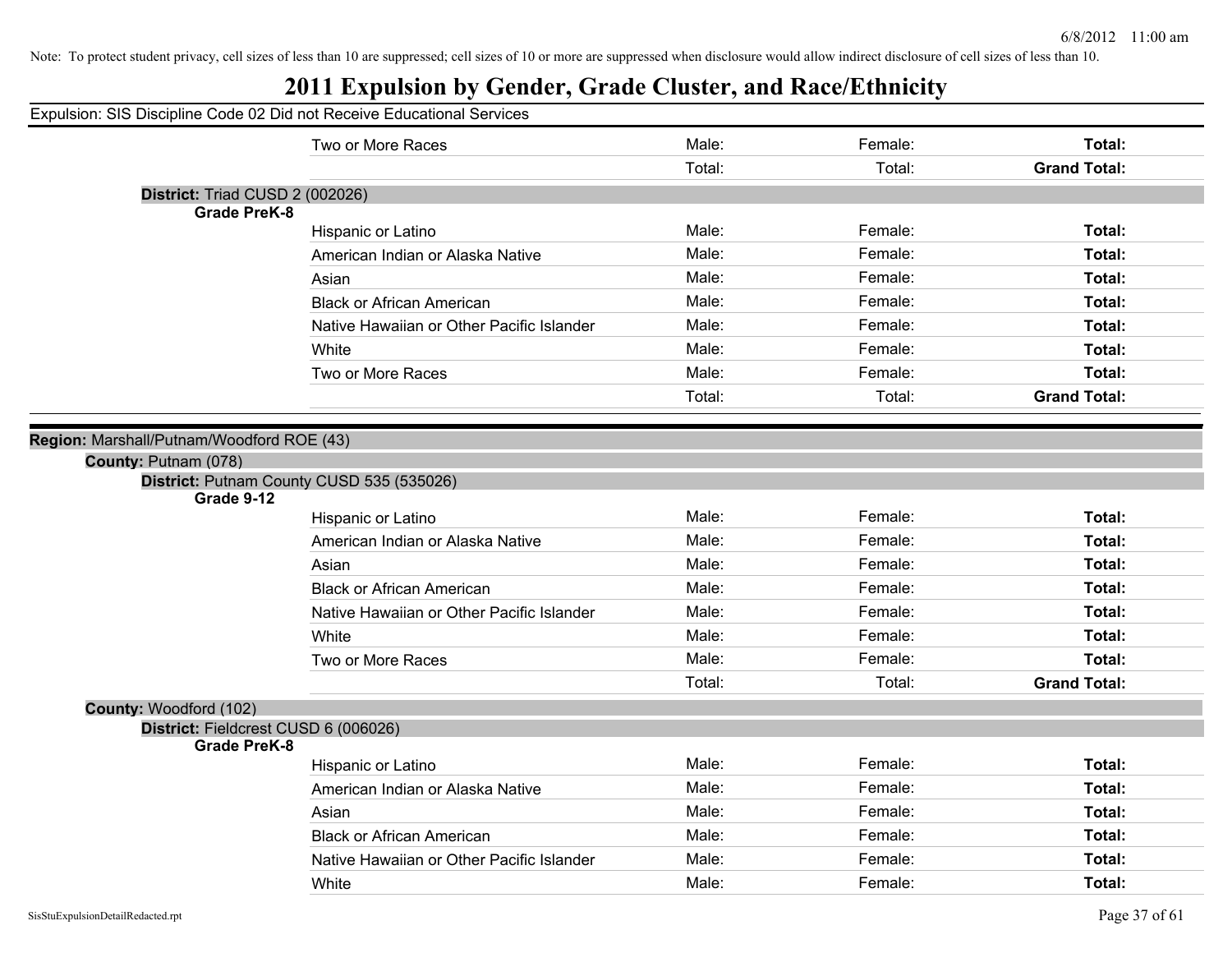## **2011 Expulsion by Gender, Grade Cluster, and Race/Ethnicity**

Expulsion: SIS Discipline Code 02 Did not Receive Educational Services

|                                                           | Two or More Races                         | Male:  |    | Female: |    | Total:              |    |
|-----------------------------------------------------------|-------------------------------------------|--------|----|---------|----|---------------------|----|
|                                                           |                                           | Total: |    | Total:  |    | <b>Grand Total:</b> |    |
| Grade 9-12                                                |                                           |        |    |         |    |                     |    |
|                                                           | Hispanic or Latino                        | Male:  |    | Female: |    | Total:              |    |
|                                                           | American Indian or Alaska Native          | Male:  |    | Female: |    | Total:              |    |
|                                                           | Asian                                     | Male:  |    | Female: |    | Total:              |    |
|                                                           | <b>Black or African American</b>          | Male:  |    | Female: |    | Total:              |    |
|                                                           | Native Hawaiian or Other Pacific Islander | Male:  |    | Female: |    | Total:              |    |
|                                                           | White                                     | Male:  | 44 | Female: | 37 | Total:              | 81 |
|                                                           | Two or More Races                         | Male:  |    | Female: |    | Total:              |    |
|                                                           |                                           | Total: |    | Total:  |    | <b>Grand Total:</b> | 93 |
| District: Metamora CCSD 1 (001004)<br><b>Grade PreK-8</b> |                                           |        |    |         |    |                     |    |
|                                                           | Hispanic or Latino                        | Male:  |    | Female: |    | Total:              |    |
|                                                           | American Indian or Alaska Native          | Male:  |    | Female: |    | Total:              |    |
|                                                           | Asian                                     | Male:  |    | Female: |    | Total:              |    |
|                                                           | <b>Black or African American</b>          | Male:  |    | Female: |    | Total:              |    |
|                                                           | Native Hawaiian or Other Pacific Islander | Male:  |    | Female: |    | Total:              |    |
|                                                           | White                                     | Male:  |    | Female: |    | Total:              |    |
|                                                           | Two or More Races                         | Male:  |    | Female: |    | Total:              |    |
|                                                           |                                           | Total: |    | Total:  |    | <b>Grand Total:</b> |    |
| Region: McHenry ROE (44)                                  |                                           |        |    |         |    |                     |    |
| County: Mchenry (063)                                     |                                           |        |    |         |    |                     |    |
| District: CHSD 155 (155016)<br>Grade 9-12                 |                                           |        |    |         |    |                     |    |
|                                                           | Hispanic or Latino                        | Male:  |    | Female: |    | Total:              |    |
|                                                           | American Indian or Alaska Native          | Male:  |    | Female: |    | Total:              |    |
|                                                           | Asian                                     | Male:  |    | Female: |    | Total:              |    |
|                                                           | <b>Black or African American</b>          | Male:  |    | Female: |    | Total:              |    |
|                                                           | Native Hawaiian or Other Pacific Islander | Male:  |    | Female: |    | Total:              |    |
|                                                           | White                                     | Male:  |    | Female: |    | Total:              |    |
|                                                           | Two or More Races                         | Male:  |    | Female: |    | Total:              |    |

Total: Total: **Grand Total:**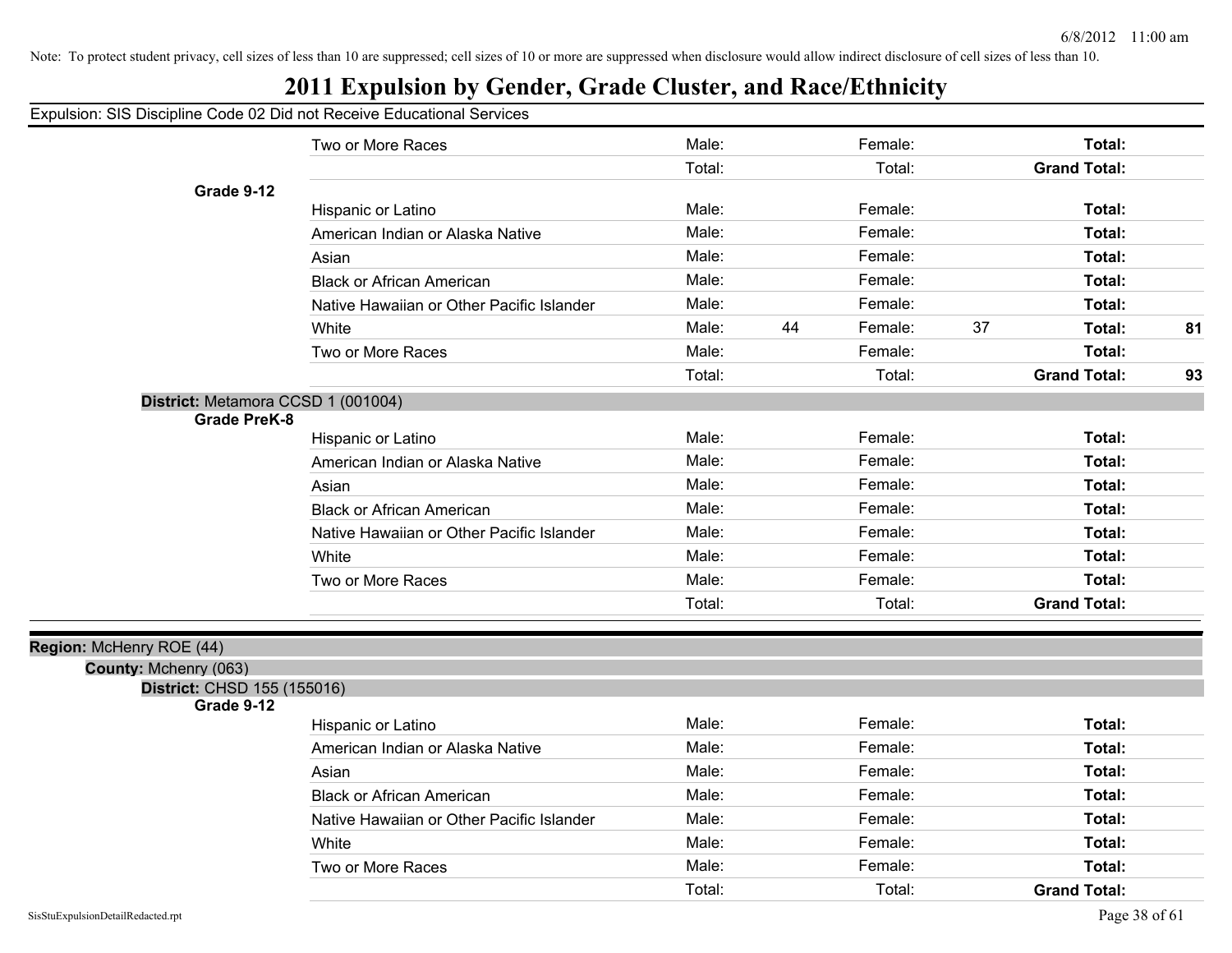## **2011 Expulsion by Gender, Grade Cluster, and Race/Ethnicity**

Expulsion: SIS Discipline Code 02 Did not Receive Educational Services

| District: McHenry CHSD 156 (156016) |                                           |        |         |                     |
|-------------------------------------|-------------------------------------------|--------|---------|---------------------|
| Grade 9-12                          |                                           |        |         |                     |
|                                     | Hispanic or Latino                        | Male:  | Female: | Total:              |
|                                     | American Indian or Alaska Native          | Male:  | Female: | Total:              |
|                                     | Asian                                     | Male:  | Female: | Total:              |
|                                     | <b>Black or African American</b>          | Male:  | Female: | Total:              |
|                                     | Native Hawaiian or Other Pacific Islander | Male:  | Female: | Total:              |
|                                     | White                                     | Male:  | Female: | Total:              |
|                                     | Two or More Races                         | Male:  | Female: | Total:              |
|                                     |                                           | Total: | Total:  | <b>Grand Total:</b> |
| Region: Monroe/Randolph ROE (45)    |                                           |        |         |                     |
| County: Monroe (067)                |                                           |        |         |                     |
| District: Waterloo CUSD 5 (005026)  |                                           |        |         |                     |
| Grade 9-12                          |                                           |        |         |                     |
|                                     | Hispanic or Latino                        | Male:  | Female: | Total:              |
|                                     | American Indian or Alaska Native          | Male:  | Female: | Total:              |
|                                     | Asian                                     | Male:  | Female: | Total:              |
|                                     | <b>Black or African American</b>          | Male:  | Female: | Total:              |
|                                     | Native Hawaiian or Other Pacific Islander | Male:  | Female: | Total:              |
|                                     | White                                     | Male:  | Female: | Total:              |
|                                     | Two or More Races                         | Male:  | Female: | Total:              |
|                                     |                                           | Total: | Total:  | <b>Grand Total:</b> |
| County: Randolph (079)              |                                           |        |         |                     |
| District: Red Bud CUSD 132 (132026) |                                           |        |         |                     |
| Grade 9-12                          |                                           |        |         |                     |
|                                     | Hispanic or Latino                        | Male:  | Female: | Total:              |
|                                     | American Indian or Alaska Native          | Male:  | Female: | Total:              |
|                                     | Asian                                     | Male:  | Female: | Total:              |
|                                     | <b>Black or African American</b>          | Male:  | Female: | Total:              |
|                                     | Native Hawaiian or Other Pacific Islander | Male:  | Female: | Total:              |
|                                     | White                                     | Male:  | Female: | Total:              |

Two or More Races **Total: Male:** Female: Female: **Total:** Total:

Total: Total: **Grand Total:**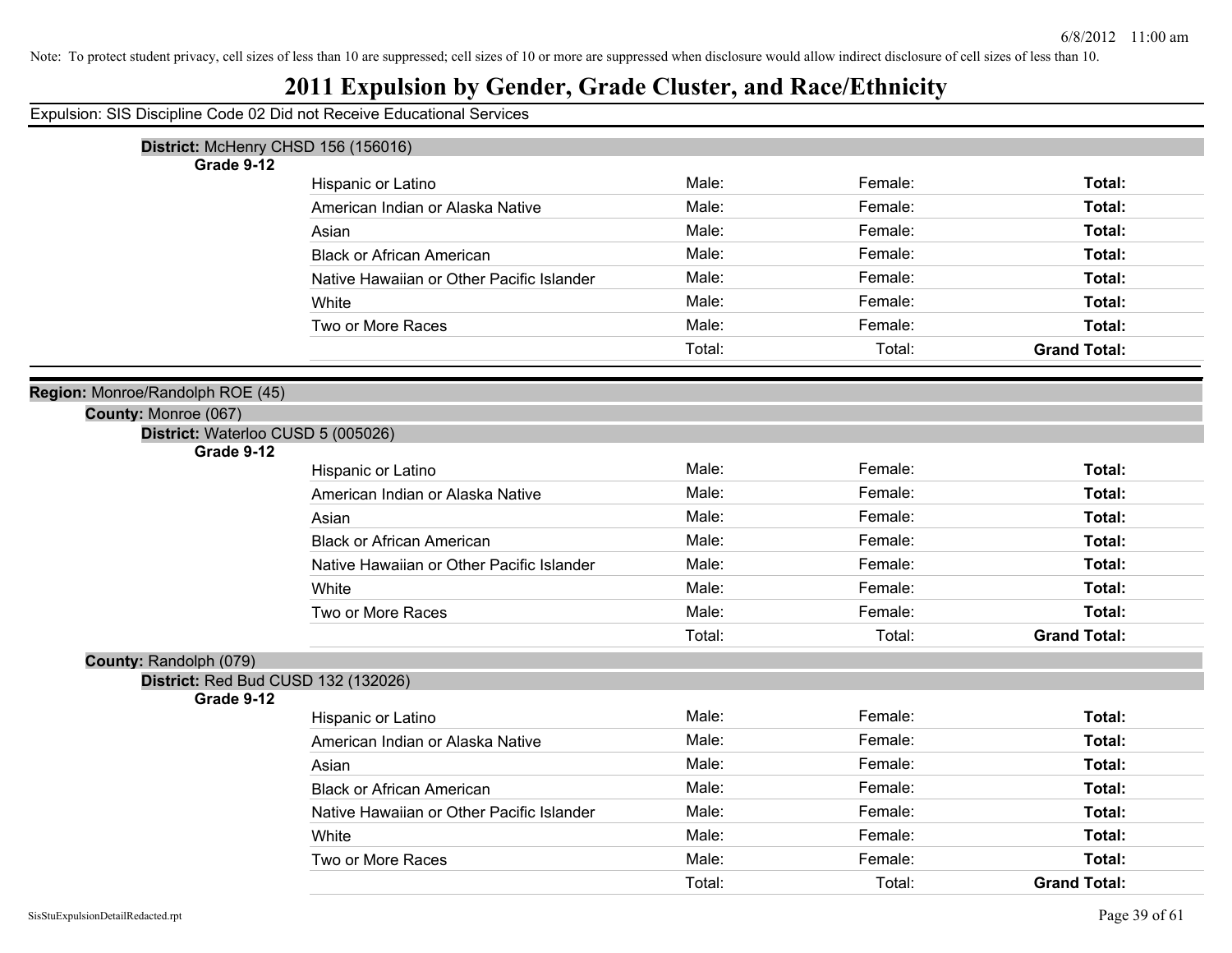#### **2011 Expulsion by Gender, Grade Cluster, and Race/Ethnicity**

| Region: Peoria ROE (48)                      |                                           |        |         |                     |
|----------------------------------------------|-------------------------------------------|--------|---------|---------------------|
| County: Peoria (072)                         |                                           |        |         |                     |
| District: Elmwood CUSD 322 (322026)          |                                           |        |         |                     |
| Grade 9-12                                   |                                           |        |         |                     |
|                                              | Hispanic or Latino                        | Male:  | Female: | Total:              |
|                                              | American Indian or Alaska Native          | Male:  | Female: | Total:              |
|                                              | Asian                                     | Male:  | Female: | Total:              |
|                                              | <b>Black or African American</b>          | Male:  | Female: | Total:              |
|                                              | Native Hawaiian or Other Pacific Islander | Male:  | Female: | Total:              |
|                                              | White                                     | Male:  | Female: | Total:              |
|                                              | Two or More Races                         | Male:  | Female: | Total:              |
|                                              |                                           | Total: | Total:  | <b>Grand Total:</b> |
| District: Il Valley Central USD 321 (321026) |                                           |        |         |                     |
| <b>Grade PreK-8</b>                          |                                           |        |         |                     |
|                                              | Hispanic or Latino                        | Male:  | Female: | Total:              |
|                                              | American Indian or Alaska Native          | Male:  | Female: | Total:              |
|                                              | Asian                                     | Male:  | Female: | Total:              |
|                                              | <b>Black or African American</b>          | Male:  | Female: | Total:              |
|                                              | Native Hawaiian or Other Pacific Islander | Male:  | Female: | Total:              |
|                                              | White                                     | Male:  | Female: | Total:              |
|                                              | Two or More Races                         | Male:  | Female: | Total:              |
|                                              |                                           | Total: | Total:  | <b>Grand Total:</b> |
| Grade 9-12                                   |                                           |        |         |                     |
|                                              | Hispanic or Latino                        | Male:  | Female: | Total:              |
|                                              | American Indian or Alaska Native          | Male:  | Female: | Total:              |
|                                              | Asian                                     | Male:  | Female: | Total:              |
|                                              | <b>Black or African American</b>          | Male:  | Female: | Total:              |
|                                              | Native Hawaiian or Other Pacific Islander | Male:  | Female: | Total:              |
|                                              | White                                     | Male:  | Female: | Total:              |
|                                              | Two or More Races                         | Male:  | Female: | Total:              |
|                                              |                                           | Total: | Total:  | <b>Grand Total:</b> |
| $D_{i}$                                      |                                           |        |         |                     |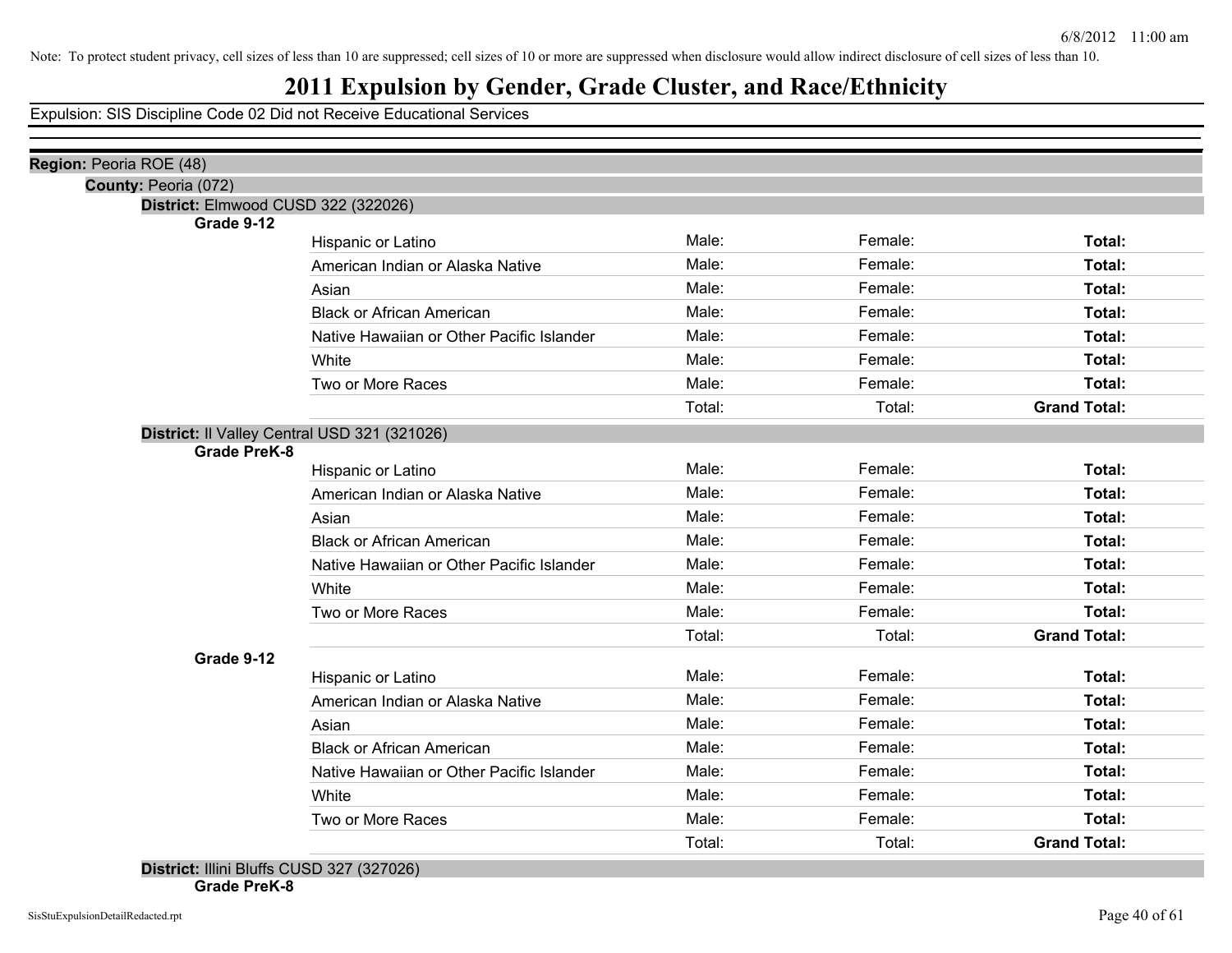## **2011 Expulsion by Gender, Grade Cluster, and Race/Ethnicity**

|                                       | Hispanic or Latino                        | Male:  | Female: | Total:              |
|---------------------------------------|-------------------------------------------|--------|---------|---------------------|
|                                       | American Indian or Alaska Native          | Male:  | Female: | <b>Total:</b>       |
|                                       | Asian                                     | Male:  | Female: | Total:              |
|                                       | <b>Black or African American</b>          | Male:  | Female: | <b>Total:</b>       |
|                                       | Native Hawaiian or Other Pacific Islander | Male:  | Female: | <b>Total:</b>       |
|                                       | White                                     | Male:  | Female: | <b>Total:</b>       |
|                                       | Two or More Races                         | Male:  | Female: | <b>Total:</b>       |
|                                       |                                           | Total: | Total:  | <b>Grand Total:</b> |
| District: Limestone CHSD 310 (310016) |                                           |        |         |                     |
| Grade 9-12                            |                                           |        |         |                     |
|                                       | Hispanic or Latino                        | Male:  | Female: | Total:              |
|                                       | American Indian or Alaska Native          | Male:  | Female: | Total:              |
|                                       | Asian                                     | Male:  | Female: | <b>Total:</b>       |
|                                       | <b>Black or African American</b>          | Male:  | Female: | <b>Total:</b>       |
|                                       | Native Hawaiian or Other Pacific Islander | Male:  | Female: | <b>Total:</b>       |
|                                       | White                                     | Male:  | Female: | <b>Total:</b>       |
|                                       | Two or More Races                         | Male:  | Female: | <b>Total:</b>       |
|                                       |                                           | Total: | Total:  | <b>Grand Total:</b> |
| District: Norwood ESD 63 (063002)     |                                           |        |         |                     |
| <b>Grade PreK-8</b>                   |                                           |        |         |                     |
|                                       | Hispanic or Latino                        | Male:  | Female: | Total:              |
|                                       | American Indian or Alaska Native          | Male:  | Female: | <b>Total:</b>       |
|                                       | Asian                                     | Male:  | Female: | <b>Total:</b>       |
|                                       | <b>Black or African American</b>          | Male:  | Female: | Total:              |
|                                       | Native Hawaiian or Other Pacific Islander | Male:  | Female: | <b>Total:</b>       |
|                                       | White                                     | Male:  | Female: | <b>Total:</b>       |
|                                       | Two or More Races                         | Male:  | Female: | <b>Total:</b>       |
|                                       |                                           | Total: | Total:  | <b>Grand Total:</b> |
| District: Oak Grove SD 68 (068002)    |                                           |        |         |                     |
| <b>Grade PreK-8</b>                   | Hispanic or Latino                        | Male:  | Female: | <b>Total:</b>       |
|                                       | American Indian or Alaska Native          | Male:  | Female: | <b>Total:</b>       |
|                                       |                                           | Male:  |         |                     |
|                                       | Asian                                     |        | Female: | Total:              |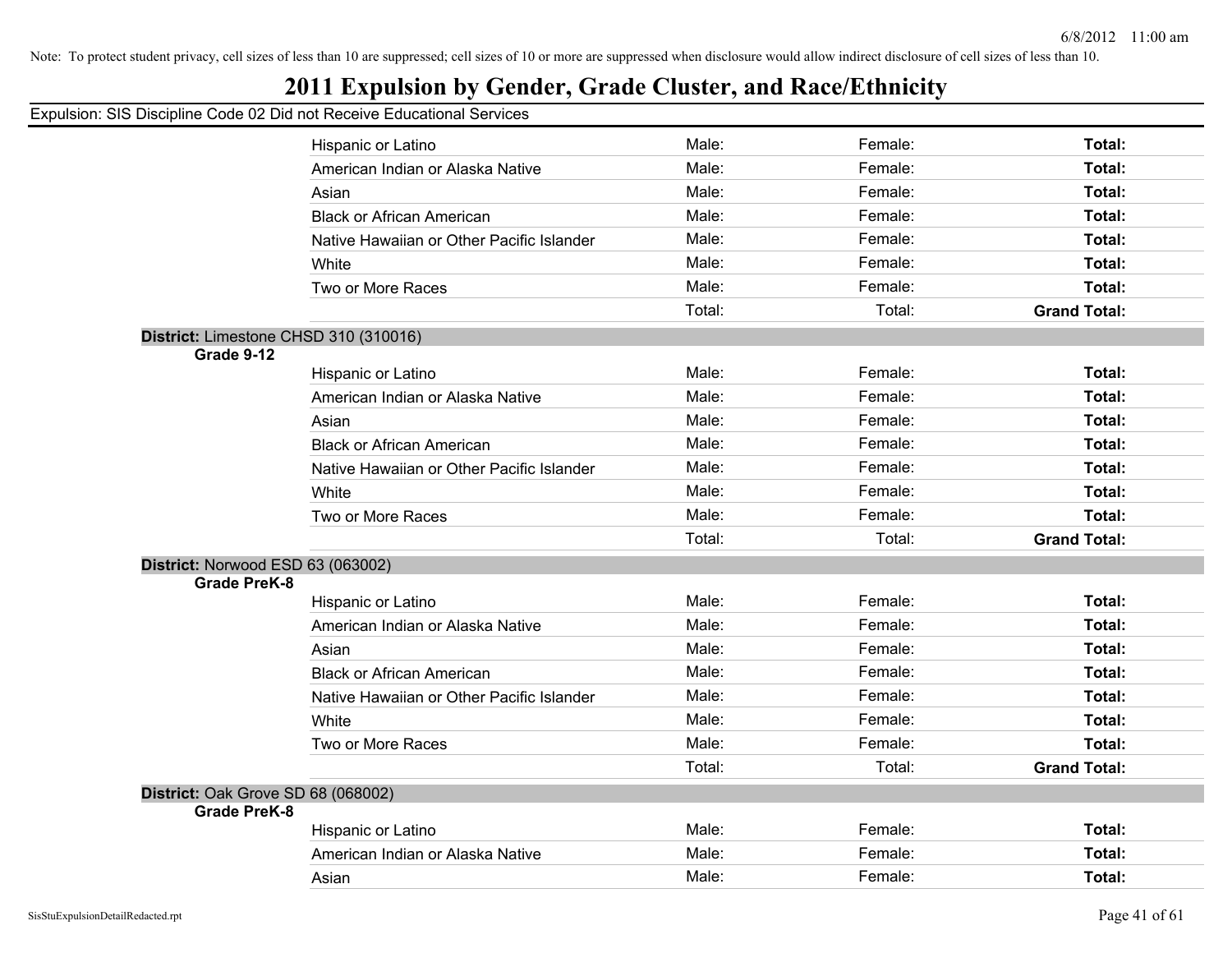## **2011 Expulsion by Gender, Grade Cluster, and Race/Ethnicity**

|                                         | <b>Black or African American</b>           | Male:  | Female: | Total:              |
|-----------------------------------------|--------------------------------------------|--------|---------|---------------------|
|                                         | Native Hawaiian or Other Pacific Islander  | Male:  | Female: | Total:              |
|                                         | White                                      | Male:  | Female: | Total:              |
|                                         | Two or More Races                          | Male:  | Female: | Total:              |
|                                         |                                            | Total: | Total:  | <b>Grand Total:</b> |
|                                         | District: Peoria Heights CUSD 325 (325026) |        |         |                     |
| Grade 9-12                              |                                            |        |         |                     |
|                                         | Hispanic or Latino                         | Male:  | Female: | Total:              |
|                                         | American Indian or Alaska Native           | Male:  | Female: | Total:              |
|                                         | Asian                                      | Male:  | Female: | Total:              |
|                                         | <b>Black or African American</b>           | Male:  | Female: | Total:              |
|                                         | Native Hawaiian or Other Pacific Islander  | Male:  | Female: | Total:              |
|                                         | White                                      | Male:  | Female: | Total:              |
|                                         | Two or More Races                          | Male:  | Female: | Total:              |
|                                         |                                            | Total: | Total:  | <b>Grand Total:</b> |
| <b>District: Peoria SD 150 (150025)</b> |                                            |        |         |                     |
| <b>Grade PreK-8</b>                     |                                            |        |         |                     |
|                                         | Hispanic or Latino                         | Male:  | Female: | Total:              |
|                                         | American Indian or Alaska Native           | Male:  | Female: | Total:              |
|                                         | Asian                                      | Male:  | Female: | Total:              |
|                                         | <b>Black or African American</b>           | Male:  | Female: | Total:              |
|                                         | Native Hawaiian or Other Pacific Islander  | Male:  | Female: | Total:              |
|                                         | White                                      | Male:  | Female: | Total:              |
|                                         | Two or More Races                          | Male:  | Female: | Total:              |
|                                         |                                            | Total: | Total:  | <b>Grand Total:</b> |
| Grade 9-12                              |                                            |        |         |                     |
|                                         | Hispanic or Latino                         | Male:  | Female: | Total:              |
|                                         | American Indian or Alaska Native           | Male:  | Female: | Total:              |
|                                         | Asian                                      | Male:  | Female: | Total:              |
|                                         | <b>Black or African American</b>           | Male:  | Female: | Total:              |
|                                         | Native Hawaiian or Other Pacific Islander  | Male:  | Female: | Total:              |
|                                         | White                                      | Male:  | Female: | Total:              |
|                                         | Two or More Races                          | Male:  | Female: | Total:              |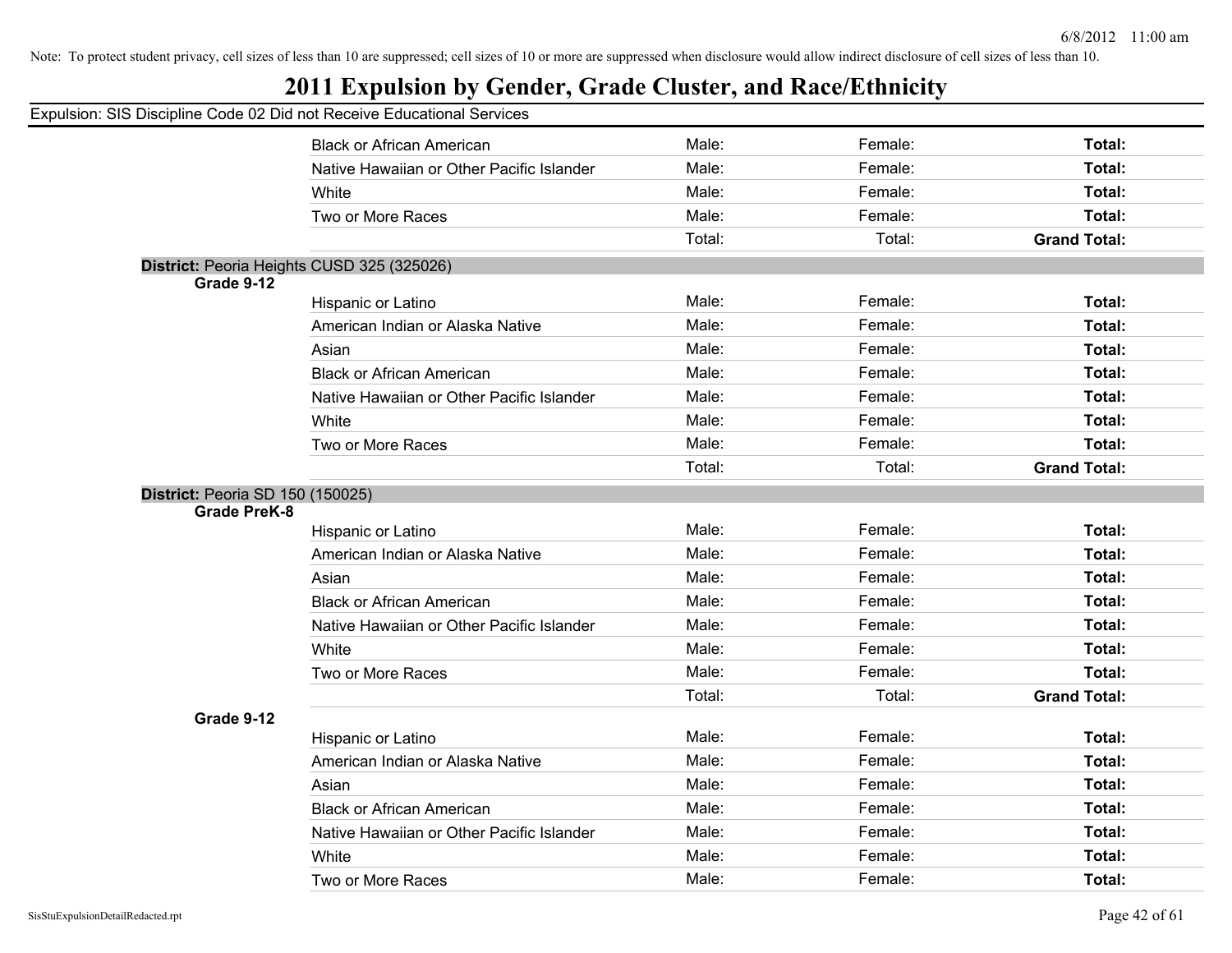## **2011 Expulsion by Gender, Grade Cluster, and Race/Ethnicity**

|                                                         |                                           | Total: | Total:  | <b>Grand Total:</b> |
|---------------------------------------------------------|-------------------------------------------|--------|---------|---------------------|
| Region: Region 05 North Cook ISC 1 (05)                 |                                           |        |         |                     |
| County: Cook (016)                                      |                                           |        |         |                     |
|                                                         | District: Northfield Twp HSD 225 (225017) |        |         |                     |
| Grade 9-12                                              |                                           |        |         |                     |
|                                                         | Hispanic or Latino                        | Male:  | Female: | Total:              |
|                                                         | American Indian or Alaska Native          | Male:  | Female: | Total:              |
|                                                         | Asian                                     | Male:  | Female: | Total:              |
|                                                         | <b>Black or African American</b>          | Male:  | Female: | Total:              |
|                                                         | Native Hawaiian or Other Pacific Islander | Male:  | Female: | Total:              |
|                                                         | White                                     | Male:  | Female: | Total:              |
|                                                         | Two or More Races                         | Male:  | Female: | Total:              |
|                                                         |                                           | Total: | Total:  | <b>Grand Total:</b> |
|                                                         |                                           |        |         |                     |
| Region: Region 06 West Cook ISC 2 (06)                  |                                           |        |         |                     |
| County: Cook (016)<br>District: Berkeley SD 87 (087002) |                                           |        |         |                     |
| <b>Grade PreK-8</b>                                     |                                           |        |         |                     |
|                                                         | Hispanic or Latino                        | Male:  | Female: | Total:              |
|                                                         | American Indian or Alaska Native          | Male:  | Female: | Total:              |
|                                                         | Asian                                     | Male:  | Female: | Total:              |
|                                                         | <b>Black or African American</b>          | Male:  | Female: | Total:              |
|                                                         | Native Hawaiian or Other Pacific Islander | Male:  | Female: | Total:              |
|                                                         | White                                     | Male:  | Female: | Total:              |
|                                                         | Two or More Races                         | Male:  | Female: | Total:              |
|                                                         |                                           | Total: | Total:  | <b>Grand Total:</b> |
|                                                         | District: Forest Park SD 91 (091002)      |        |         |                     |
| <b>Grade PreK-8</b>                                     |                                           |        |         |                     |
|                                                         | Hispanic or Latino                        | Male:  | Female: | Total:              |
|                                                         | American Indian or Alaska Native          | Male:  | Female: | Total:              |
|                                                         | Asian                                     | Male:  | Female: | Total:              |
|                                                         | <b>Black or African American</b>          | Male:  | Female: | Total:              |
|                                                         | Native Hawaiian or Other Pacific Islander | Male:  | Female: | Total:              |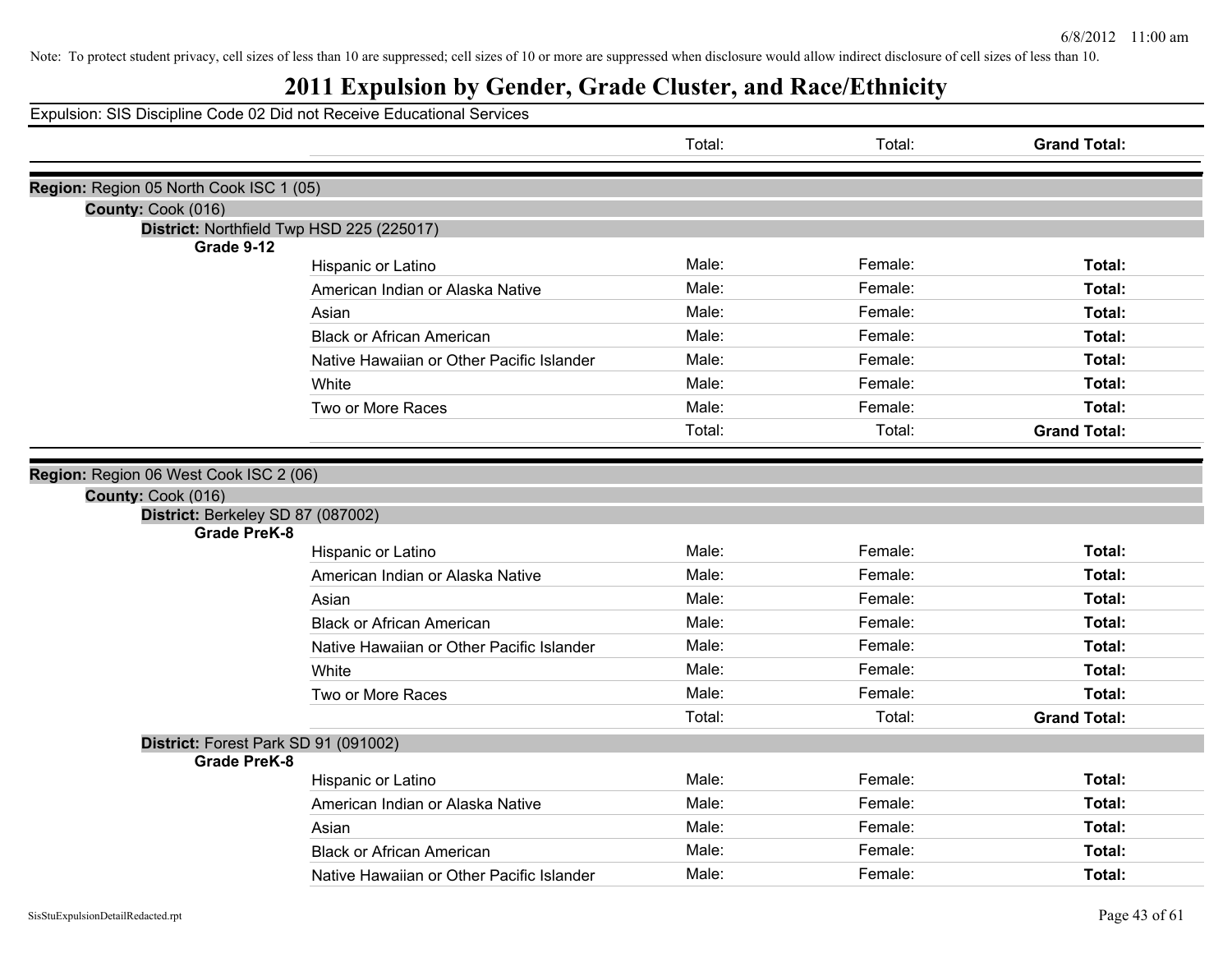| Expulsion: SIS Discipline Code 02 Did not Receive Educational Services |                                                    |        |    |         |    |                     |    |
|------------------------------------------------------------------------|----------------------------------------------------|--------|----|---------|----|---------------------|----|
|                                                                        | White                                              | Male:  |    | Female: |    | Total:              |    |
|                                                                        | Two or More Races                                  | Male:  |    | Female: |    | Total:              |    |
|                                                                        |                                                    | Total: |    | Total:  |    | <b>Grand Total:</b> |    |
| District: J S Morton HSD 201 (201017)                                  |                                                    |        |    |         |    |                     |    |
| Grade 9-12                                                             |                                                    |        |    |         |    |                     |    |
|                                                                        | Hispanic or Latino                                 | Male:  | 39 | Female: | 18 | Total:              | 57 |
|                                                                        | American Indian or Alaska Native                   | Male:  |    | Female: |    | Total:              |    |
|                                                                        | Asian                                              | Male:  |    | Female: |    | Total:              |    |
|                                                                        | <b>Black or African American</b>                   | Male:  |    | Female: |    | Total:              | 14 |
|                                                                        | Native Hawaiian or Other Pacific Islander          | Male:  |    | Female: |    | Total:              |    |
|                                                                        | White                                              | Male:  |    | Female: |    | Total:              |    |
|                                                                        | Two or More Races                                  | Male:  |    | Female: |    | Total:              |    |
|                                                                        |                                                    | Total: |    | Total:  |    | <b>Grand Total:</b> |    |
| District: River Forest SD 90 (090002)<br><b>Grade PreK-8</b>           |                                                    |        |    |         |    |                     |    |
|                                                                        | Hispanic or Latino                                 | Male:  |    | Female: |    | Total:              |    |
|                                                                        | American Indian or Alaska Native                   | Male:  |    | Female: |    | Total:              |    |
|                                                                        | Asian                                              | Male:  |    | Female: |    | Total:              |    |
|                                                                        | <b>Black or African American</b>                   | Male:  |    | Female: |    | Total:              |    |
|                                                                        | Native Hawaiian or Other Pacific Islander          | Male:  |    | Female: |    | Total:              |    |
|                                                                        | White                                              | Male:  |    | Female: |    | Total:              |    |
|                                                                        | Two or More Races                                  | Male:  |    | Female: |    | Total:              |    |
|                                                                        |                                                    | Total: |    | Total:  |    | <b>Grand Total:</b> |    |
|                                                                        | District: Riverside-Brookfield Twp SD 208 (208017) |        |    |         |    |                     |    |
| Grade 9-12                                                             | Hispanic or Latino                                 | Male:  |    | Female: |    | Total:              |    |
|                                                                        | American Indian or Alaska Native                   | Male:  |    | Female: |    | Total:              |    |
|                                                                        | Asian                                              | Male:  |    | Female: |    | Total:              |    |
|                                                                        |                                                    | Male:  |    | Female: |    | Total:              |    |
|                                                                        | <b>Black or African American</b>                   | Male:  |    | Female: |    |                     |    |
|                                                                        | Native Hawaiian or Other Pacific Islander          |        |    |         |    | Total:              |    |
|                                                                        | White                                              | Male:  |    | Female: |    | Total:              |    |
|                                                                        | Two or More Races                                  | Male:  |    | Female: |    | Total:              |    |
|                                                                        |                                                    | Total: |    | Total:  |    | <b>Grand Total:</b> | 11 |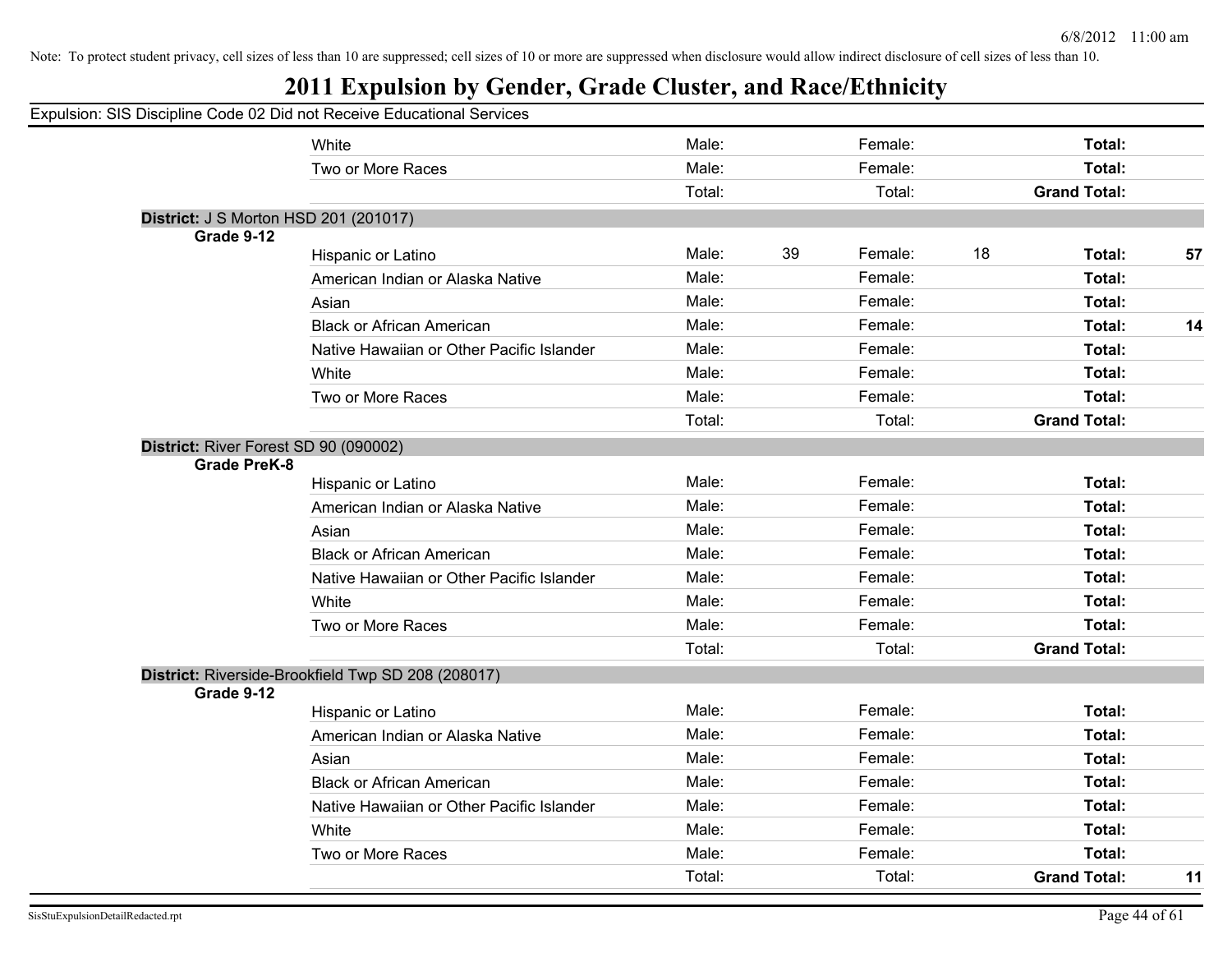#### **2011 Expulsion by Gender, Grade Cluster, and Race/Ethnicity**

| Region: Region 07 South Cook ISC 4 (07)            |                                           |        |         |                     |    |
|----------------------------------------------------|-------------------------------------------|--------|---------|---------------------|----|
| County: Cook (016)                                 |                                           |        |         |                     |    |
| District: Argo CHSD 217 (217016)                   |                                           |        |         |                     |    |
| Grade 9-12                                         | Hispanic or Latino                        | Male:  | Female: | Total:              |    |
|                                                    | American Indian or Alaska Native          | Male:  | Female: | Total:              |    |
|                                                    | Asian                                     | Male:  | Female: | Total:              |    |
|                                                    | <b>Black or African American</b>          | Male:  | Female: | Total:              |    |
|                                                    | Native Hawaiian or Other Pacific Islander | Male:  | Female: | Total:              |    |
|                                                    | White                                     | Male:  | Female: | Total:              |    |
|                                                    |                                           | Male:  | Female: | Total:              |    |
|                                                    | Two or More Races                         | Total: | Total:  | <b>Grand Total:</b> |    |
|                                                    |                                           |        |         |                     |    |
| District: Bloom Twp HSD 206 (206017)<br>Grade 9-12 |                                           |        |         |                     |    |
|                                                    | Hispanic or Latino                        | Male:  | Female: | Total:              |    |
|                                                    | American Indian or Alaska Native          | Male:  | Female: | Total:              |    |
|                                                    | Asian                                     | Male:  | Female: | Total:              |    |
|                                                    | <b>Black or African American</b>          | Male:  | Female: | Total:              | 17 |
|                                                    | Native Hawaiian or Other Pacific Islander | Male:  | Female: | Total:              |    |
|                                                    | White                                     | Male:  | Female: | Total:              |    |
|                                                    | Two or More Races                         | Male:  | Female: | Total:              |    |
|                                                    |                                           | Total: | Total:  | <b>Grand Total:</b> |    |
| District: Bremen CHSD 228 (228016)                 |                                           |        |         |                     |    |
| Grade 9-12                                         |                                           |        |         |                     |    |
|                                                    | Hispanic or Latino                        | Male:  | Female: | Total:              |    |
|                                                    | American Indian or Alaska Native          | Male:  | Female: | Total:              |    |
|                                                    | Asian                                     | Male:  | Female: | Total:              |    |
|                                                    | <b>Black or African American</b>          | Male:  | Female: | Total:              |    |
|                                                    | Native Hawaiian or Other Pacific Islander | Male:  | Female: | Total:              |    |
|                                                    | White                                     | Male:  | Female: | Total:              |    |
|                                                    | Two or More Races                         | Male:  | Female: | Total:              |    |
|                                                    |                                           | Total: | Total:  | <b>Grand Total:</b> |    |
| $D_{i}$ $(4FFA00)$                                 |                                           |        |         |                     |    |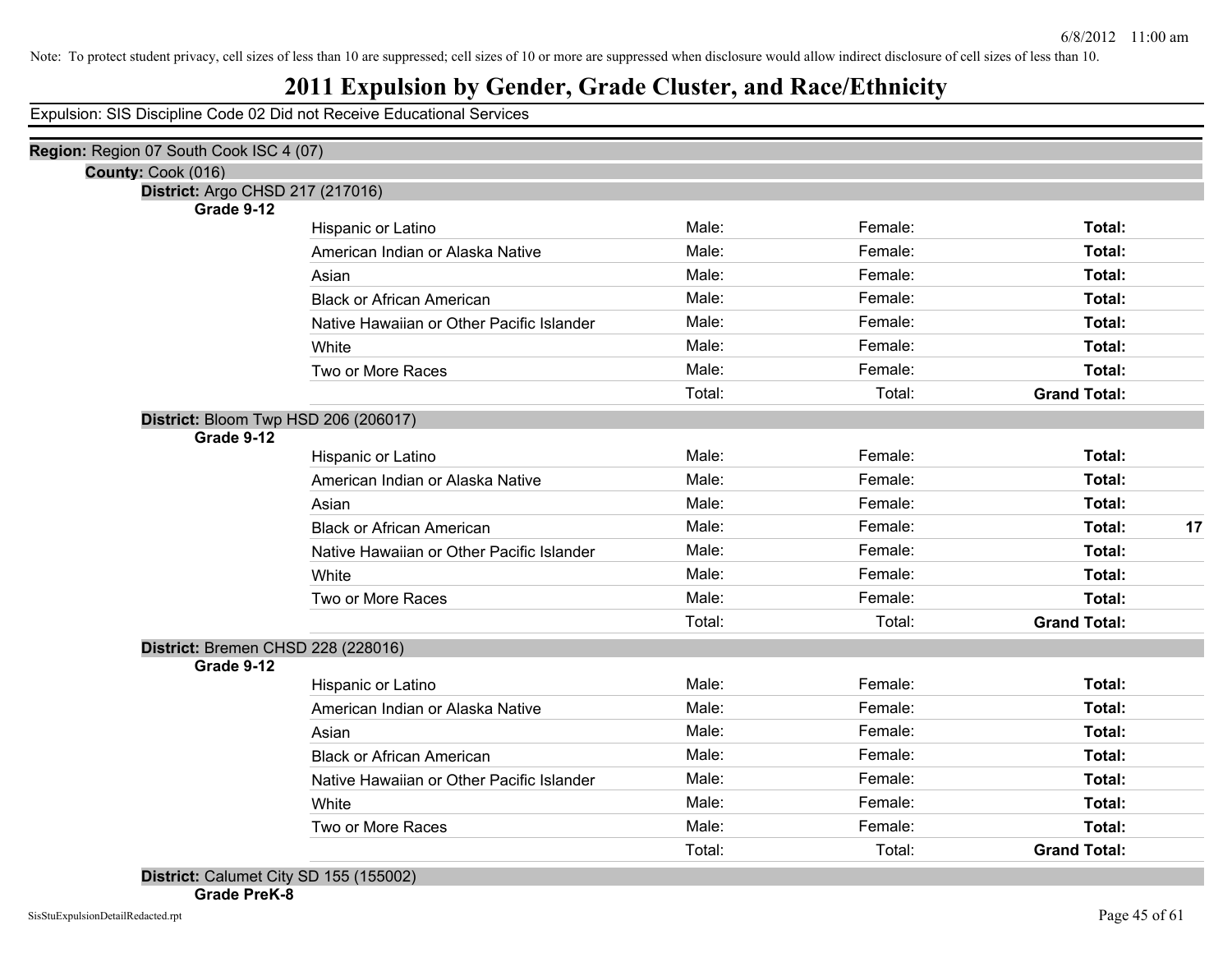## **2011 Expulsion by Gender, Grade Cluster, and Race/Ethnicity**

|                             | Hispanic or Latino                         | Male:  | Female: | Total:              |    |
|-----------------------------|--------------------------------------------|--------|---------|---------------------|----|
|                             | American Indian or Alaska Native           | Male:  | Female: | Total:              |    |
|                             | Asian                                      | Male:  | Female: | Total:              |    |
|                             | <b>Black or African American</b>           | Male:  | Female: | Total:              |    |
|                             | Native Hawaiian or Other Pacific Islander  | Male:  | Female: | Total:              |    |
|                             | White                                      | Male:  | Female: | Total:              |    |
|                             | Two or More Races                          | Male:  | Female: | Total:              |    |
|                             |                                            | Total: | Total:  | <b>Grand Total:</b> |    |
| District: CHSD 218 (218016) |                                            |        |         |                     |    |
| Grade 9-12                  |                                            |        |         |                     |    |
|                             | Hispanic or Latino                         | Male:  | Female: | Total:              |    |
|                             | American Indian or Alaska Native           | Male:  | Female: | Total:              |    |
|                             | Asian                                      | Male:  | Female: | Total:              |    |
|                             | <b>Black or African American</b>           | Male:  | Female: | Total:              | 12 |
|                             | Native Hawaiian or Other Pacific Islander  | Male:  | Female: | Total:              |    |
|                             | White                                      | Male:  | Female: | Total:              | 11 |
|                             | Two or More Races                          | Male:  | Female: | Total:              |    |
|                             |                                            | Total: | Total:  | <b>Grand Total:</b> |    |
|                             | District: Evergreen Park CHSD 231 (231016) |        |         |                     |    |
| Grade 9-12                  |                                            |        |         |                     |    |
|                             | Hispanic or Latino                         | Male:  | Female: | Total:              |    |
|                             | American Indian or Alaska Native           | Male:  | Female: | Total:              |    |
|                             | Asian                                      | Male:  | Female: | Total:              |    |
|                             | <b>Black or African American</b>           | Male:  | Female: | Total:              |    |
|                             | Native Hawaiian or Other Pacific Islander  | Male:  | Female: | Total:              |    |
|                             | White                                      | Male:  | Female: | Total:              |    |
|                             | Two or More Races                          | Male:  | Female: | Total:              |    |
|                             |                                            | Total: | Total:  | <b>Grand Total:</b> |    |
|                             | District: Hazel Crest SD 152-5 (152502)    |        |         |                     |    |
| Grade PreK-8                |                                            |        |         |                     |    |
|                             | Hispanic or Latino                         | Male:  | Female: | Total:              |    |
|                             | American Indian or Alaska Native           | Male:  | Female: | Total:              |    |
|                             | Asian                                      | Male:  | Female: | Total:              |    |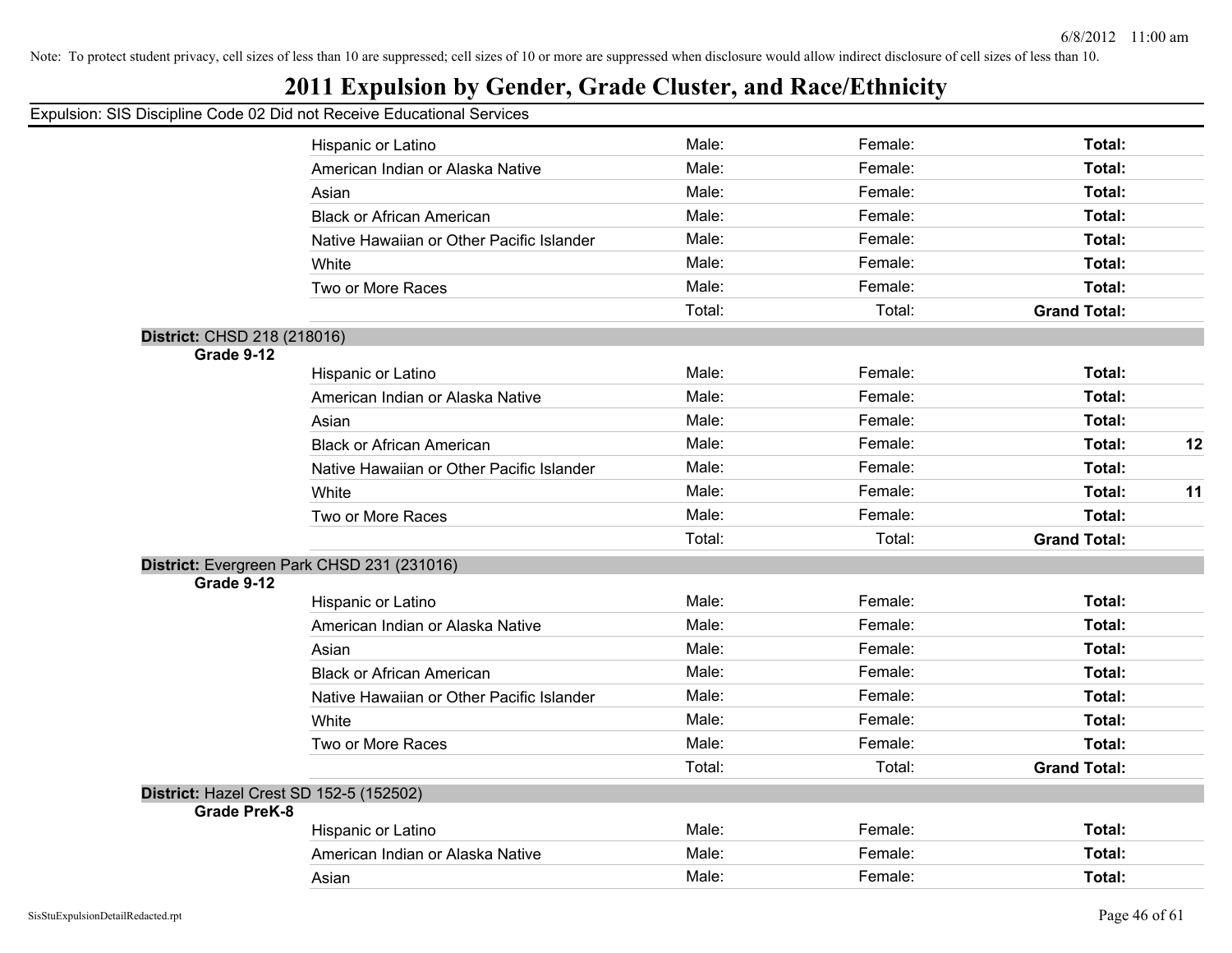## **2011 Expulsion by Gender, Grade Cluster, and Race/Ethnicity**

|                                        | <b>Black or African American</b>               | Male:  | Female: | Total:              |
|----------------------------------------|------------------------------------------------|--------|---------|---------------------|
|                                        | Native Hawaiian or Other Pacific Islander      | Male:  | Female: | Total:              |
|                                        | White                                          | Male:  | Female: | Total:              |
|                                        | Two or More Races                              | Male:  | Female: | Total:              |
|                                        |                                                | Total: | Total:  | <b>Grand Total:</b> |
|                                        | District: Homewood Flossmoor CHSD 233 (233016) |        |         |                     |
| Grade 9-12                             |                                                |        |         |                     |
|                                        | Hispanic or Latino                             | Male:  | Female: | Total:              |
|                                        | American Indian or Alaska Native               | Male:  | Female: | Total:              |
|                                        | Asian                                          | Male:  | Female: | Total:              |
|                                        | <b>Black or African American</b>               | Male:  | Female: | Total:              |
|                                        | Native Hawaiian or Other Pacific Islander      | Male:  | Female: | Total:              |
|                                        | White                                          | Male:  | Female: | Total:              |
|                                        | Two or More Races                              | Male:  | Female: | Total:              |
|                                        |                                                | Total: | Total:  | <b>Grand Total:</b> |
| <b>District: Kirby SD 140 (140002)</b> |                                                |        |         |                     |
| <b>Grade PreK-8</b>                    |                                                |        |         |                     |
|                                        | Hispanic or Latino                             | Male:  | Female: | Total:              |
|                                        | American Indian or Alaska Native               | Male:  | Female: | Total:              |
|                                        | Asian                                          | Male:  | Female: | Total:              |
|                                        | <b>Black or African American</b>               | Male:  | Female: | Total:              |
|                                        | Native Hawaiian or Other Pacific Islander      | Male:  | Female: | Total:              |
|                                        | White                                          | Male:  | Female: | <b>Total:</b>       |
|                                        | Two or More Races                              | Male:  | Female: | <b>Total:</b>       |
|                                        |                                                | Total: | Total:  | <b>Grand Total:</b> |
|                                        | District: Oak Lawn CHSD 229 (229016)           |        |         |                     |
| Grade 9-12                             |                                                |        |         |                     |
|                                        | Hispanic or Latino                             | Male:  | Female: | Total:              |
|                                        | American Indian or Alaska Native               | Male:  | Female: | <b>Total:</b>       |
|                                        | Asian                                          | Male:  | Female: | Total:              |
|                                        | <b>Black or African American</b>               | Male:  | Female: | Total:              |
|                                        | Native Hawaiian or Other Pacific Islander      | Male:  | Female: | <b>Total:</b>       |
|                                        | White                                          | Male:  | Female: | Total:              |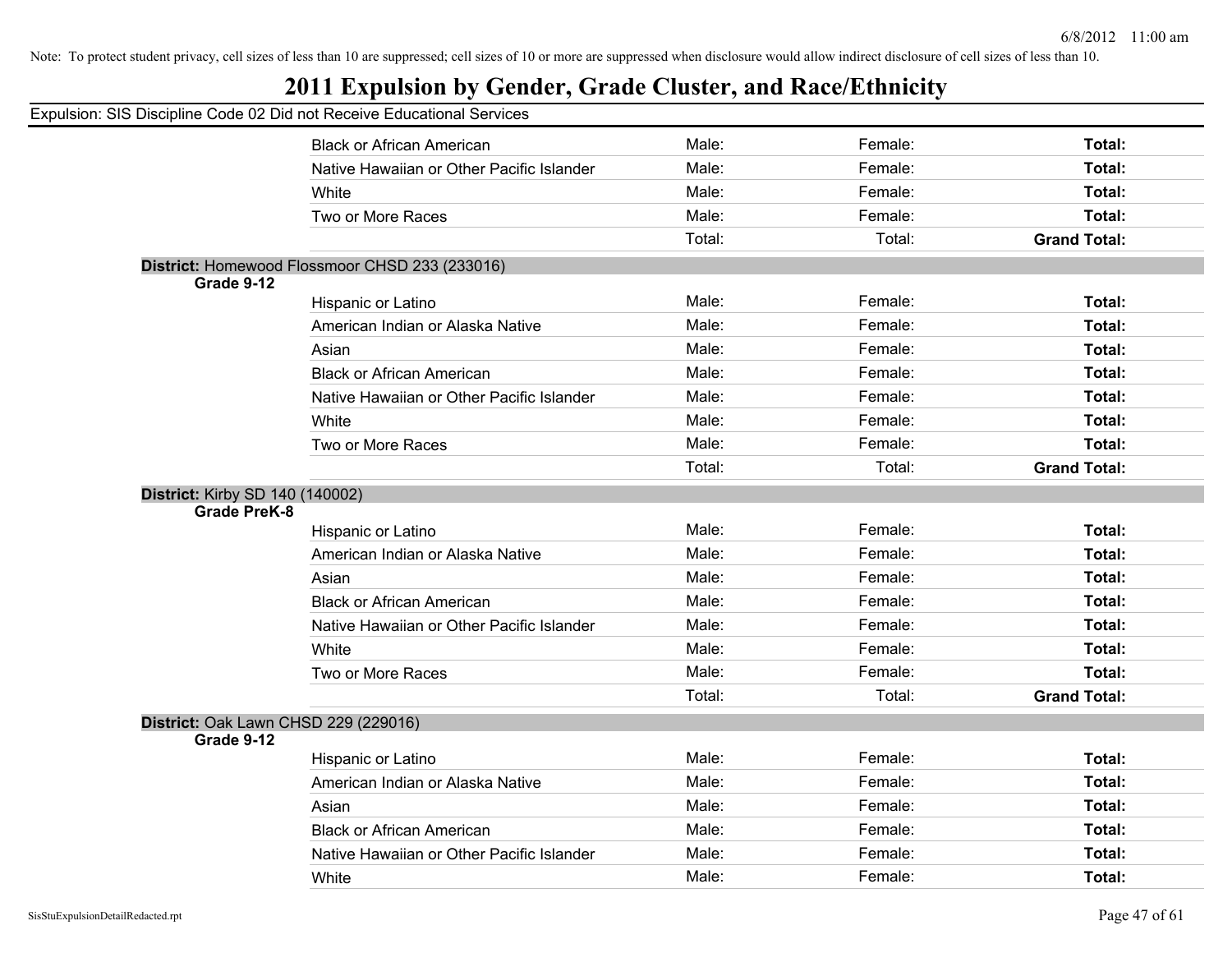## **2011 Expulsion by Gender, Grade Cluster, and Race/Ethnicity**

|                                                       | Two or More Races                         | Male:  | Female: | Total:              |
|-------------------------------------------------------|-------------------------------------------|--------|---------|---------------------|
|                                                       |                                           | Total: | Total:  | <b>Grand Total:</b> |
| District: Park Forest SD 163 (163002)                 |                                           |        |         |                     |
| <b>Grade PreK-8</b>                                   |                                           |        |         |                     |
|                                                       | Hispanic or Latino                        | Male:  | Female: | Total:              |
|                                                       | American Indian or Alaska Native          | Male:  | Female: | Total:              |
|                                                       | Asian                                     | Male:  | Female: | Total:              |
|                                                       | <b>Black or African American</b>          | Male:  | Female: | Total:              |
|                                                       | Native Hawaiian or Other Pacific Islander | Male:  | Female: | Total:              |
|                                                       | White                                     | Male:  | Female: | Total:              |
|                                                       | Two or More Races                         | Male:  | Female: | Total:              |
|                                                       |                                           | Total: | Total:  | <b>Grand Total:</b> |
| District: Prairie-Hills ESD 144 (144002)              |                                           |        |         |                     |
| <b>Grade PreK-8</b>                                   |                                           |        |         |                     |
|                                                       | Hispanic or Latino                        | Male:  | Female: | Total:              |
|                                                       | American Indian or Alaska Native          | Male:  | Female: | Total:              |
|                                                       | Asian                                     | Male:  | Female: | Total:              |
|                                                       | <b>Black or African American</b>          | Male:  | Female: | Total:              |
|                                                       | Native Hawaiian or Other Pacific Islander | Male:  | Female: | Total:              |
|                                                       | White                                     | Male:  | Female: | Total:              |
|                                                       | Two or More Races                         | Male:  | Female: | Total:              |
|                                                       |                                           | Total: | Total:  | <b>Grand Total:</b> |
| District: Thornton Twp HSD 205 (205017)<br>Grade 9-12 |                                           |        |         |                     |
|                                                       | Hispanic or Latino                        | Male:  | Female: | Total:              |
|                                                       | American Indian or Alaska Native          | Male:  | Female: | Total:              |
|                                                       | Asian                                     | Male:  | Female: | Total:              |
|                                                       | <b>Black or African American</b>          | Male:  | Female: | Total:              |
|                                                       | Native Hawaiian or Other Pacific Islander | Male:  | Female: | Total:              |
|                                                       | White                                     | Male:  | Female: | Total:              |
|                                                       | Two or More Races                         | Male:  | Female: | Total:              |
|                                                       |                                           | Total: | Total:  | <b>Grand Total:</b> |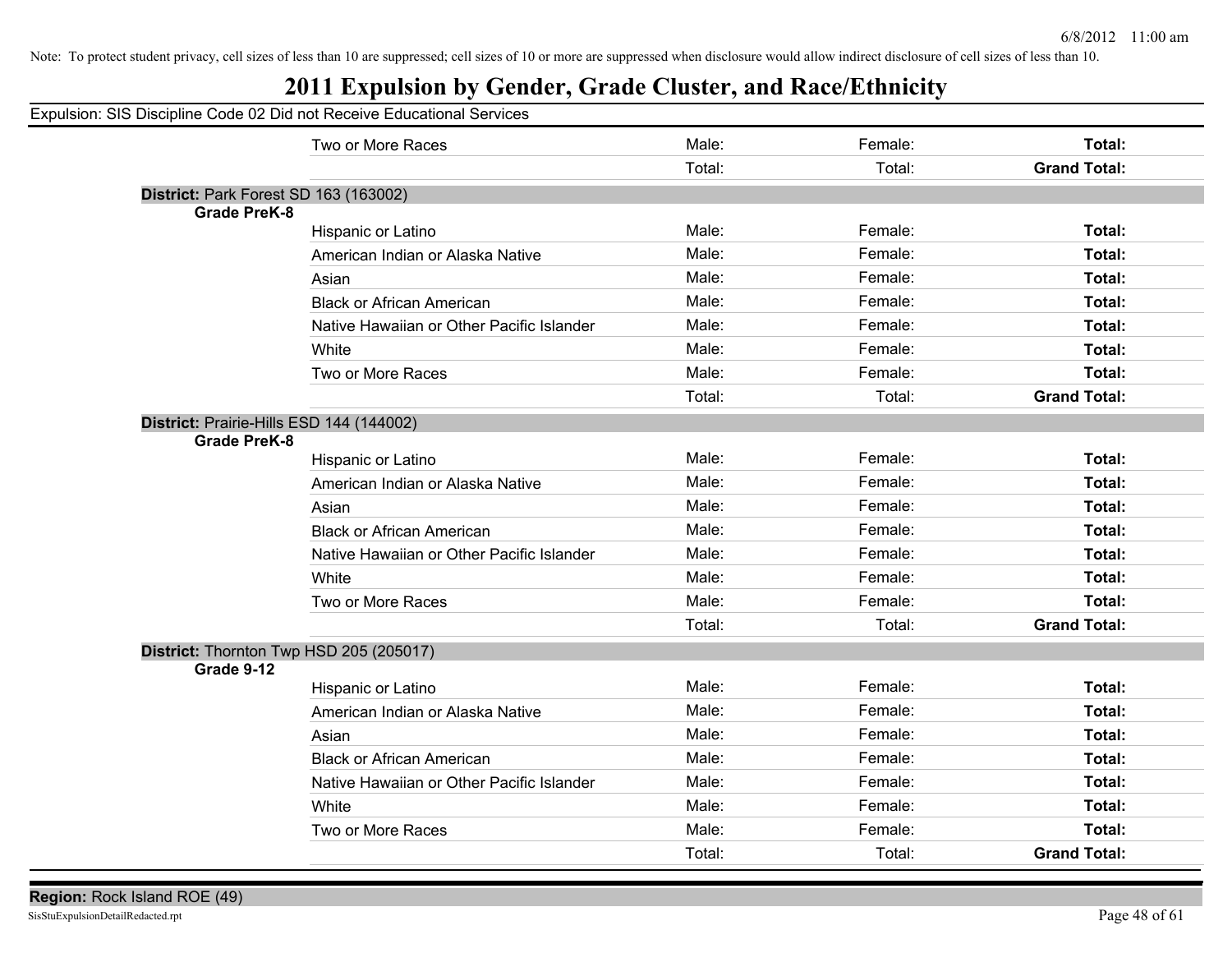## **2011 Expulsion by Gender, Grade Cluster, and Race/Ethnicity**

| <b>County: Non-Public School (000)</b> |                                           |        |         |                     |
|----------------------------------------|-------------------------------------------|--------|---------|---------------------|
| District: Rock Island ROE (000000)     |                                           |        |         |                     |
| <b>Grade PreK-8</b>                    |                                           | Male:  | Female: | Total:              |
|                                        | Hispanic or Latino                        | Male:  |         |                     |
|                                        | American Indian or Alaska Native          |        | Female: | Total:              |
|                                        | Asian                                     | Male:  | Female: | Total:              |
|                                        | <b>Black or African American</b>          | Male:  | Female: | Total:              |
|                                        | Native Hawaiian or Other Pacific Islander | Male:  | Female: | Total:              |
|                                        | White                                     | Male:  | Female: | Total:              |
|                                        | Two or More Races                         | Male:  | Female: | Total:              |
|                                        |                                           | Total: | Total:  | <b>Grand Total:</b> |
| County: Rock Island (081)              |                                           |        |         |                     |
| District: East Moline SD 37 (037002)   |                                           |        |         |                     |
| <b>Grade PreK-8</b>                    | Hispanic or Latino                        | Male:  | Female: | Total:              |
|                                        | American Indian or Alaska Native          | Male:  | Female: | Total:              |
|                                        |                                           | Male:  | Female: | Total:              |
|                                        | Asian                                     |        |         |                     |
|                                        | <b>Black or African American</b>          | Male:  | Female: | Total:              |
|                                        | Native Hawaiian or Other Pacific Islander | Male:  | Female: | Total:              |
|                                        | White                                     | Male:  | Female: | Total:              |
|                                        | Two or More Races                         | Male:  | Female: | Total:              |
|                                        |                                           | Total: | Total:  | <b>Grand Total:</b> |
| District: Moline USD 40 (040022)       |                                           |        |         |                     |
| <b>Grade PreK-8</b>                    |                                           |        |         |                     |
|                                        | Hispanic or Latino                        | Male:  | Female: | Total:              |
|                                        | American Indian or Alaska Native          | Male:  | Female: | Total:              |
|                                        | Asian                                     | Male:  | Female: | Total:              |
|                                        | <b>Black or African American</b>          | Male:  | Female: | Total:              |
|                                        | Native Hawaiian or Other Pacific Islander | Male:  | Female: | Total:              |
|                                        | White                                     | Male:  | Female: | Total:              |
|                                        | Two or More Races                         | Male:  | Female: | Total:              |
|                                        |                                           | Total: | Total:  | <b>Grand Total:</b> |
| Grade 9-12                             |                                           |        |         |                     |
|                                        | Hispanic or Latino                        | Male:  | Female: | Total:              |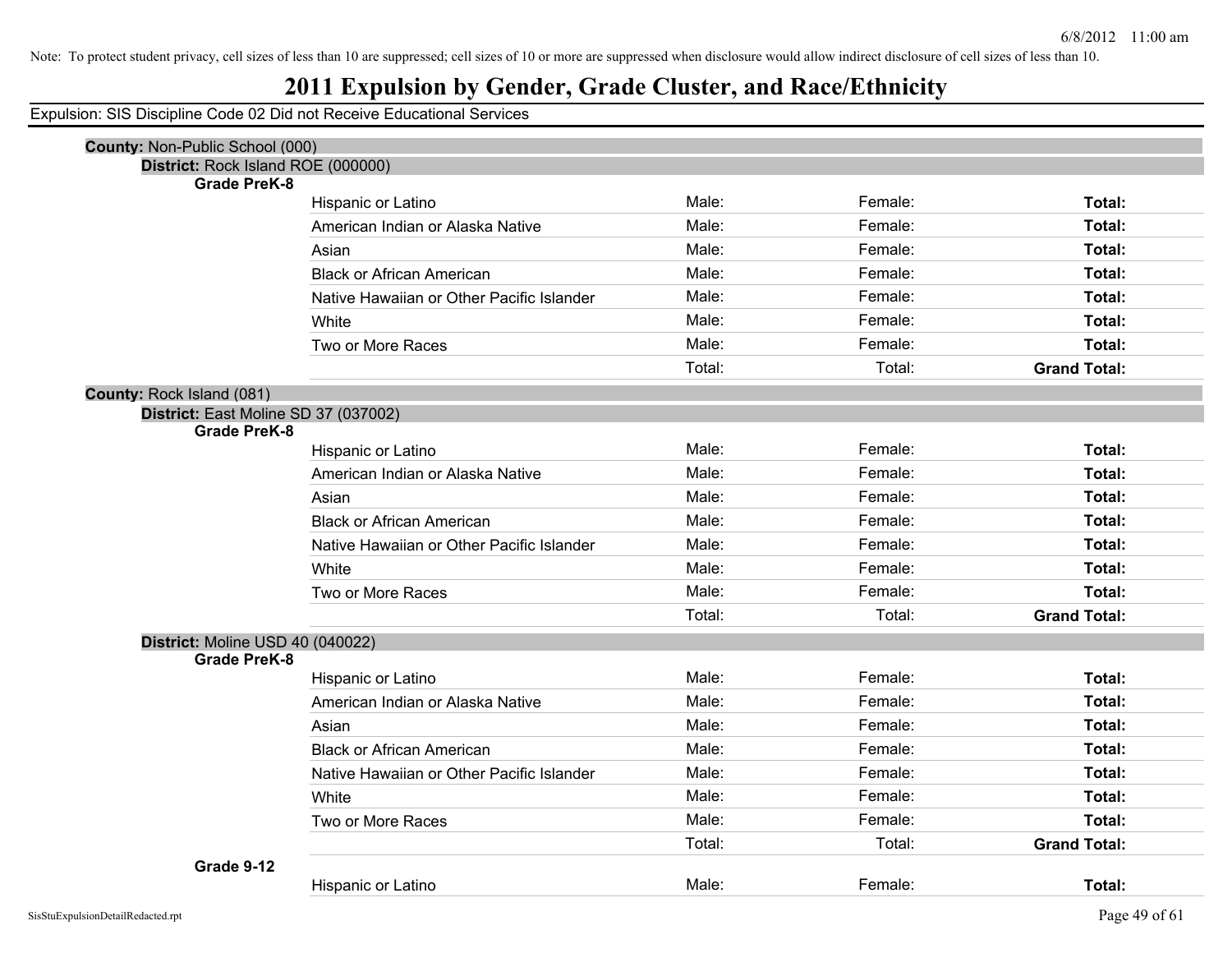## **2011 Expulsion by Gender, Grade Cluster, and Race/Ethnicity**

|                                      | <u>OIO DISSIPINIC OOGO SE DIGTIOLITOOGIVO LUUSUUSIIGI OOI V</u> |        |         |                     |
|--------------------------------------|-----------------------------------------------------------------|--------|---------|---------------------|
|                                      | American Indian or Alaska Native                                | Male:  | Female: | Total:              |
|                                      | Asian                                                           | Male:  | Female: | Total:              |
|                                      | <b>Black or African American</b>                                | Male:  | Female: | Total:              |
|                                      | Native Hawaiian or Other Pacific Islander                       | Male:  | Female: | Total:              |
|                                      | White                                                           | Male:  | Female: | Total:              |
|                                      | Two or More Races                                               | Male:  | Female: | Total:              |
|                                      |                                                                 | Total: | Total:  | <b>Grand Total:</b> |
|                                      | District: Rockridge CUSD 300 (300026)                           |        |         |                     |
| Grade 9-12                           |                                                                 |        |         |                     |
|                                      | Hispanic or Latino                                              | Male:  | Female: | Total:              |
|                                      | American Indian or Alaska Native                                | Male:  | Female: | Total:              |
|                                      | Asian                                                           | Male:  | Female: | Total:              |
|                                      | <b>Black or African American</b>                                | Male:  | Female: | Total:              |
|                                      | Native Hawaiian or Other Pacific Islander                       | Male:  | Female: | Total:              |
|                                      | White                                                           | Male:  | Female: | Total:              |
|                                      | Two or More Races                                               | Male:  | Female: | Total:              |
|                                      |                                                                 | Total: | Total:  | <b>Grand Total:</b> |
| District: Sherrard CUSD 200 (200026) |                                                                 |        |         |                     |
| <b>Grade PreK-8</b>                  |                                                                 |        |         |                     |
|                                      | Hispanic or Latino                                              | Male:  | Female: | Total:              |
|                                      | American Indian or Alaska Native                                | Male:  | Female: | Total:              |
|                                      | Asian                                                           | Male:  | Female: | Total:              |
|                                      | <b>Black or African American</b>                                | Male:  | Female: | Total:              |
|                                      | Native Hawaiian or Other Pacific Islander                       | Male:  | Female: | Total:              |
|                                      | White                                                           | Male:  | Female: | Total:              |
|                                      | Two or More Races                                               | Male:  | Female: | Total:              |
|                                      |                                                                 | Total: | Total:  | <b>Grand Total:</b> |
| Grade 9-12                           |                                                                 |        |         |                     |
|                                      | Hispanic or Latino                                              | Male:  | Female: | Total:              |
|                                      | American Indian or Alaska Native                                | Male:  | Female: | Total:              |
|                                      | Asian                                                           | Male:  | Female: | Total:              |
|                                      | <b>Black or African American</b>                                | Male:  | Female: | Total:              |
|                                      | Native Hawaiian or Other Pacific Islander                       | Male:  | Female: | Total:              |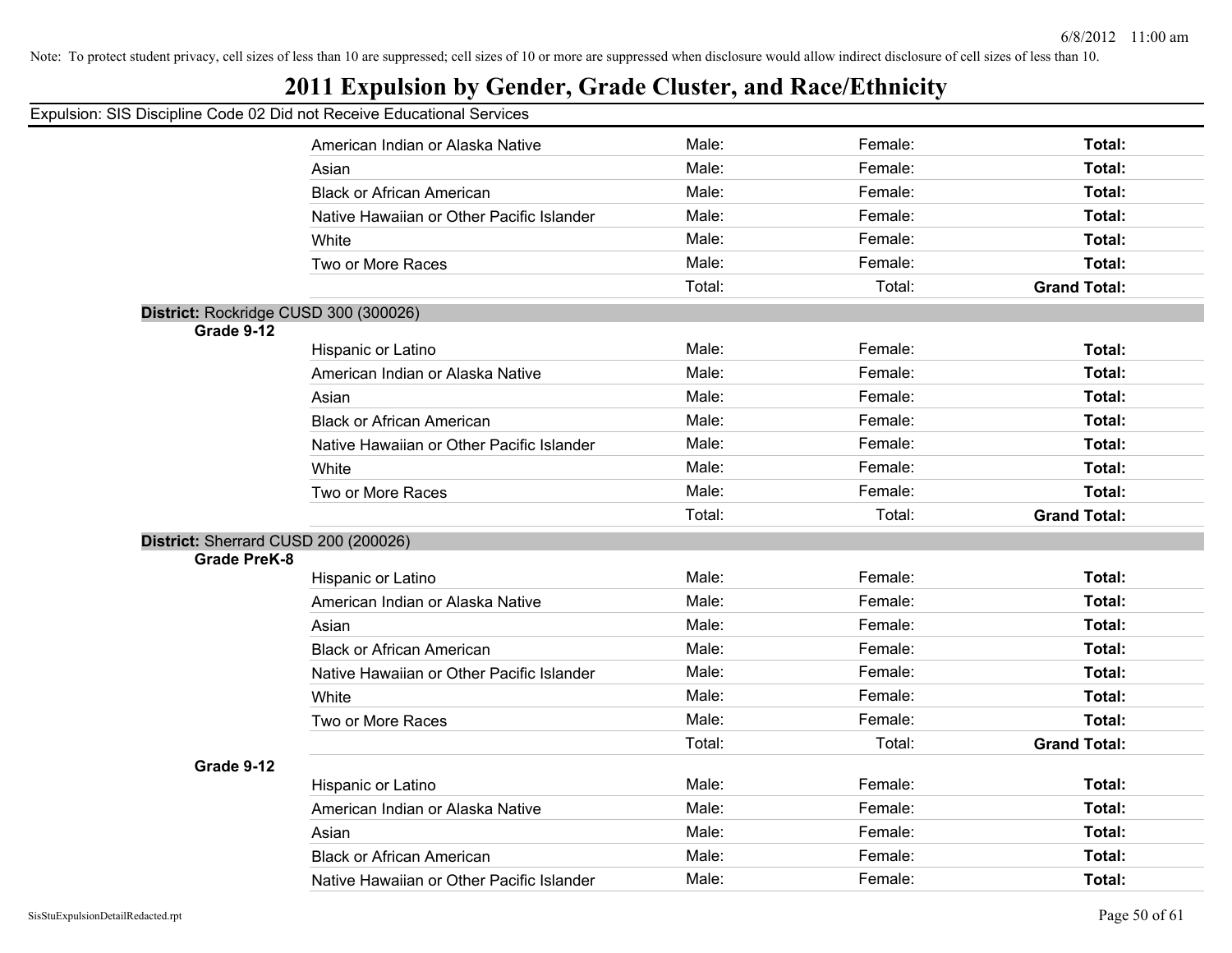|                                       | Expulsion: SIS Discipline Code 02 Did not Receive Educational Services |        |         |                           |
|---------------------------------------|------------------------------------------------------------------------|--------|---------|---------------------------|
|                                       | White                                                                  | Male:  | Female: | Total:                    |
|                                       | Two or More Races                                                      | Male:  | Female: | Total:                    |
|                                       |                                                                        | Total: | Total:  | <b>Grand Total:</b>       |
| Region: Sangamon ROE (51)             |                                                                        |        |         |                           |
| County: Sangamon (084)                |                                                                        |        |         |                           |
| District: Auburn CUSD 10 (010026)     |                                                                        |        |         |                           |
| Grade 9-12                            |                                                                        |        |         |                           |
|                                       | Hispanic or Latino                                                     | Male:  | Female: | Total:                    |
|                                       | American Indian or Alaska Native                                       | Male:  | Female: | Total:                    |
|                                       | Asian                                                                  | Male:  | Female: | Total:                    |
|                                       | <b>Black or African American</b>                                       | Male:  | Female: | Total:                    |
|                                       | Native Hawaiian or Other Pacific Islander                              | Male:  | Female: | Total:                    |
|                                       | White                                                                  | Male:  | Female: | Total:                    |
|                                       | Two or More Races                                                      | Male:  | Female: | Total:                    |
|                                       |                                                                        | Total: | Total:  | <b>Grand Total:</b>       |
| District: Springfield SD 186 (186025) |                                                                        |        |         |                           |
| Grade 9-12                            |                                                                        | Male:  | Female: | Total:                    |
|                                       | Hispanic or Latino                                                     | Male:  | Female: | Total:                    |
|                                       | American Indian or Alaska Native                                       |        |         |                           |
|                                       | Asian                                                                  | Male:  | Female: | Total:                    |
|                                       | <b>Black or African American</b>                                       | Male:  | Female: | Total:                    |
|                                       | Native Hawaiian or Other Pacific Islander                              | Male:  | Female: | Total:                    |
|                                       | White                                                                  | Male:  | Female: | Total:                    |
|                                       | Two or More Races                                                      | Male:  | Female: | Total:                    |
|                                       |                                                                        | Total: | Total:  | <b>Grand Total:</b><br>13 |
| Region: St Clair ROE (50)             |                                                                        |        |         |                           |
| County: Saint clair (082)             |                                                                        |        |         |                           |
|                                       | District: Belleville Twp HSD 201 (201017)                              |        |         |                           |
| Grade 9-12                            |                                                                        |        |         |                           |
|                                       | Hispanic or Latino                                                     | Male:  | Female: | Total:                    |
|                                       | American Indian or Alaska Native                                       | Male:  | Female: | Total:                    |
|                                       | Asian                                                                  | Male:  | Female: | Total:                    |
|                                       |                                                                        |        |         |                           |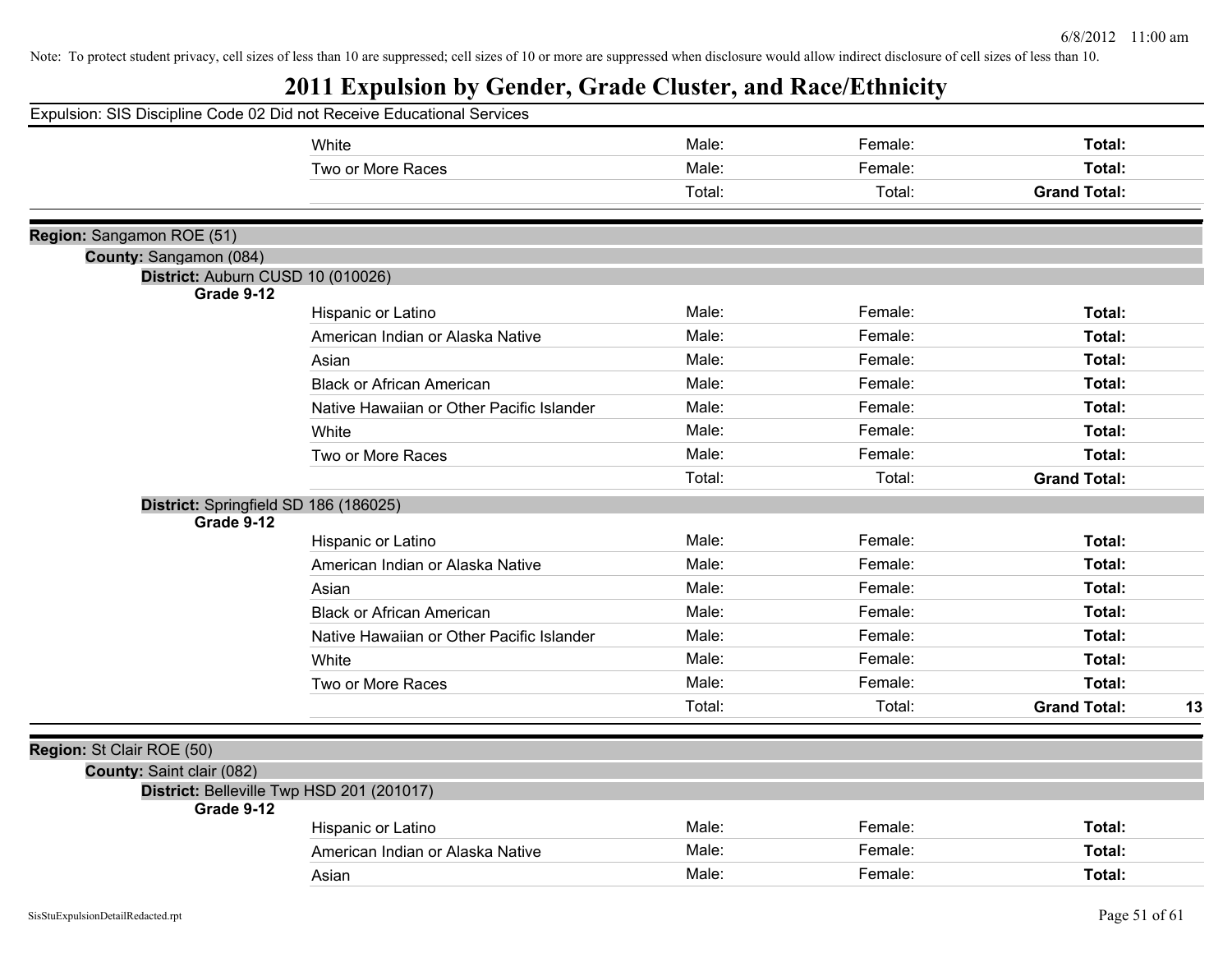## **2011 Expulsion by Gender, Grade Cluster, and Race/Ethnicity**

|                                         | <b>Black or African American</b>          | Male:  | Female: | Total:              | 12 |
|-----------------------------------------|-------------------------------------------|--------|---------|---------------------|----|
|                                         | Native Hawaiian or Other Pacific Islander | Male:  | Female: | Total:              |    |
|                                         | White                                     | Male:  | Female: | Total:              |    |
|                                         | Two or More Races                         | Male:  | Female: | Total:              |    |
|                                         |                                           | Total: | Total:  | <b>Grand Total:</b> |    |
| District: Cahokia CUSD 187 (187026)     |                                           |        |         |                     |    |
| <b>Grade PreK-8</b>                     |                                           |        |         |                     |    |
|                                         | Hispanic or Latino                        | Male:  | Female: | Total:              |    |
|                                         | American Indian or Alaska Native          | Male:  | Female: | Total:              |    |
|                                         | Asian                                     | Male:  | Female: | Total:              |    |
|                                         | <b>Black or African American</b>          | Male:  | Female: | Total:              |    |
|                                         | Native Hawaiian or Other Pacific Islander | Male:  | Female: | Total:              |    |
|                                         | White                                     | Male:  | Female: | Total:              |    |
|                                         | Two or More Races                         | Male:  | Female: | Total:              |    |
|                                         |                                           | Total: | Total:  | <b>Grand Total:</b> |    |
| Grade 9-12                              |                                           |        |         |                     |    |
|                                         | Hispanic or Latino                        | Male:  | Female: | Total:              |    |
|                                         | American Indian or Alaska Native          | Male:  | Female: | Total:              |    |
|                                         | Asian                                     | Male:  | Female: | Total:              |    |
|                                         | <b>Black or African American</b>          | Male:  | Female: | Total:              | 12 |
|                                         | Native Hawaiian or Other Pacific Islander | Male:  | Female: | Total:              |    |
|                                         | White                                     | Male:  | Female: | Total:              |    |
|                                         | Two or More Races                         | Male:  | Female: | Total:              |    |
|                                         |                                           | Total: | Total:  | <b>Grand Total:</b> |    |
| District: East St Louis SD 189 (189022) |                                           |        |         |                     |    |
| <b>Grade PreK-8</b>                     |                                           |        |         |                     |    |
|                                         | Hispanic or Latino                        | Male:  | Female: | Total:              |    |
|                                         | American Indian or Alaska Native          | Male:  | Female: | Total:              |    |
|                                         | Asian                                     | Male:  | Female: | Total:              |    |
|                                         | <b>Black or African American</b>          | Male:  | Female: | Total:              | 14 |
|                                         | Native Hawaiian or Other Pacific Islander | Male:  | Female: | Total:              |    |
|                                         | White                                     | Male:  | Female: | Total:              |    |
|                                         | Two or More Races                         | Male:  | Female: | Total:              |    |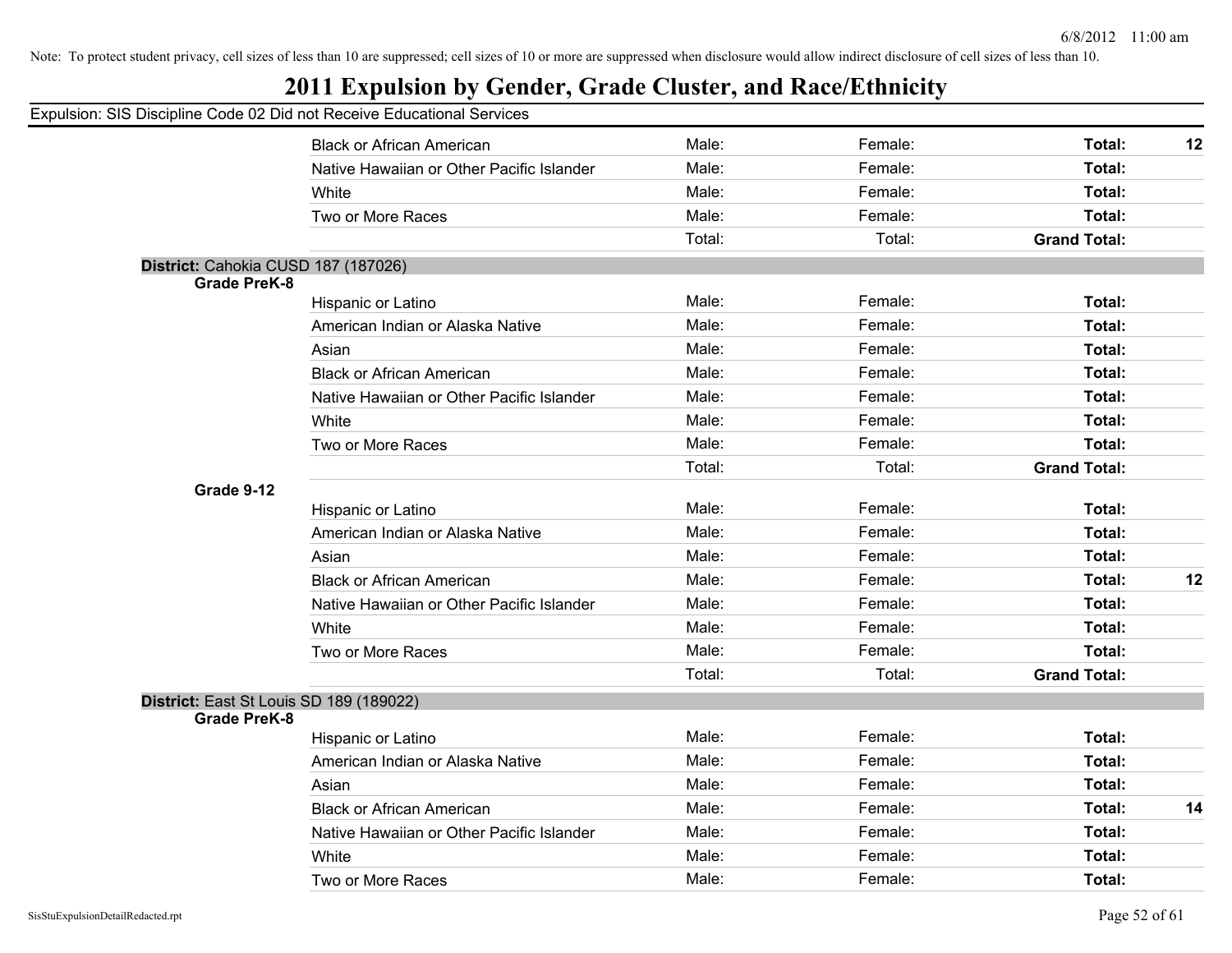## **2011 Expulsion by Gender, Grade Cluster, and Race/Ethnicity**

|                                     |                                           | Total: | Total:  | <b>Grand Total:</b> |
|-------------------------------------|-------------------------------------------|--------|---------|---------------------|
| Grade 9-12                          |                                           |        |         |                     |
|                                     | Hispanic or Latino                        | Male:  | Female: | Total:              |
|                                     | American Indian or Alaska Native          | Male:  | Female: | <b>Total:</b>       |
|                                     | Asian                                     | Male:  | Female: | <b>Total:</b>       |
|                                     | <b>Black or African American</b>          | Male:  | Female: | Total:              |
|                                     | Native Hawaiian or Other Pacific Islander | Male:  | Female: | Total:              |
|                                     | White                                     | Male:  | Female: | Total:              |
|                                     | Two or More Races                         | Male:  | Female: | Total:              |
|                                     |                                           | Total: | Total:  | <b>Grand Total:</b> |
|                                     | District: Harmony Emge SD 175 (175002)    |        |         |                     |
| <b>Grade PreK-8</b>                 |                                           |        |         |                     |
|                                     | Hispanic or Latino                        | Male:  | Female: | Total:              |
|                                     | American Indian or Alaska Native          | Male:  | Female: | Total:              |
|                                     | Asian                                     | Male:  | Female: | <b>Total:</b>       |
|                                     | <b>Black or African American</b>          | Male:  | Female: | Total:              |
|                                     | Native Hawaiian or Other Pacific Islander | Male:  | Female: | <b>Total:</b>       |
|                                     | White                                     | Male:  | Female: | Total:              |
|                                     | Two or More Races                         | Male:  | Female: | Total:              |
|                                     |                                           | Total: | Total:  | <b>Grand Total:</b> |
| District: Marissa CUSD 40 (040026)  |                                           |        |         |                     |
| Grade 9-12                          | Hispanic or Latino                        | Male:  | Female: | Total:              |
|                                     | American Indian or Alaska Native          | Male:  | Female: | <b>Total:</b>       |
|                                     | Asian                                     | Male:  | Female: | Total:              |
|                                     | <b>Black or African American</b>          | Male:  | Female: | Total:              |
|                                     | Native Hawaiian or Other Pacific Islander | Male:  | Female: | <b>Total:</b>       |
|                                     | White                                     | Male:  | Female: | Total:              |
|                                     | Two or More Races                         | Male:  | Female: | <b>Total:</b>       |
|                                     |                                           | Total: | Total:  | <b>Grand Total:</b> |
| District: O Fallon CCSD 90 (090004) |                                           |        |         |                     |
| <b>Grade PreK-8</b>                 |                                           | Male:  | Female: | <b>Total:</b>       |
|                                     | Hispanic or Latino                        |        |         |                     |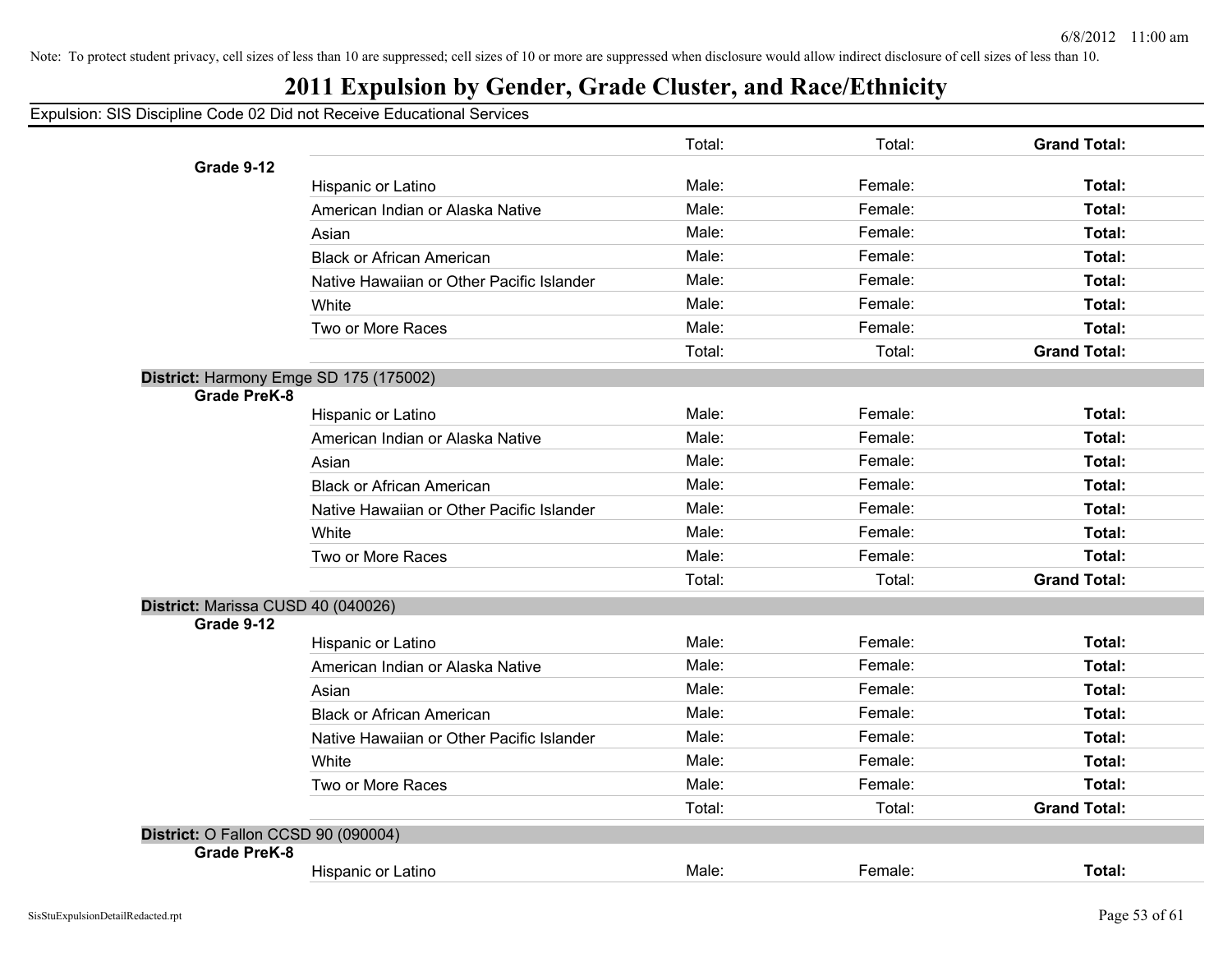## **2011 Expulsion by Gender, Grade Cluster, and Race/Ethnicity**

|                           |                                                | American Indian or Alaska Native          | Male:  | Female: | Total:              |    |
|---------------------------|------------------------------------------------|-------------------------------------------|--------|---------|---------------------|----|
|                           |                                                | Asian                                     | Male:  | Female: | Total:              |    |
|                           |                                                | <b>Black or African American</b>          | Male:  | Female: | Total:              |    |
|                           |                                                | Native Hawaiian or Other Pacific Islander | Male:  | Female: | Total:              |    |
|                           |                                                | White                                     | Male:  | Female: | Total:              |    |
|                           |                                                | Two or More Races                         | Male:  | Female: | Total:              |    |
|                           |                                                |                                           | Total: | Total:  | <b>Grand Total:</b> |    |
|                           | <b>District: O Fallon Twp HSD 203 (203017)</b> |                                           |        |         |                     |    |
|                           | Grade 9-12                                     |                                           |        |         |                     |    |
|                           |                                                | Hispanic or Latino                        | Male:  | Female: | Total:              |    |
|                           |                                                | American Indian or Alaska Native          | Male:  | Female: | Total:              |    |
|                           |                                                | Asian                                     | Male:  | Female: | Total:              |    |
|                           |                                                | <b>Black or African American</b>          | Male:  | Female: | Total:              |    |
|                           |                                                | Native Hawaiian or Other Pacific Islander | Male:  | Female: | Total:              |    |
|                           |                                                | White                                     | Male:  | Female: | Total:              |    |
|                           |                                                | Two or More Races                         | Male:  | Female: | Total:              |    |
|                           |                                                |                                           | Total: | Total:  | <b>Grand Total:</b> | 11 |
|                           | District: Signal Hill SD 181 (181002)          |                                           |        |         |                     |    |
|                           | <b>Grade PreK-8</b>                            |                                           |        |         |                     |    |
|                           |                                                | Hispanic or Latino                        | Male:  | Female: | Total:              |    |
|                           |                                                | American Indian or Alaska Native          | Male:  | Female: | Total:              |    |
|                           |                                                | Asian                                     | Male:  | Female: | Total:              |    |
|                           |                                                | <b>Black or African American</b>          | Male:  | Female: | Total:              |    |
|                           |                                                | Native Hawaiian or Other Pacific Islander | Male:  | Female: | Total:              |    |
|                           |                                                | White                                     | Male:  | Female: | Total:              |    |
|                           |                                                | Two or More Races                         | Male:  | Female: | Total:              |    |
|                           |                                                |                                           | Total: | Total:  | <b>Grand Total:</b> |    |
|                           |                                                |                                           |        |         |                     |    |
| Region: Tazewell ROE (53) |                                                |                                           |        |         |                     |    |
|                           | County: Tazewell (090)                         |                                           |        |         |                     |    |
|                           | District: East Peoria CHSD 309 (309016)        |                                           |        |         |                     |    |
|                           | Grade 9-12                                     |                                           |        |         |                     |    |
|                           |                                                | Hispanic or Latino                        | Male:  | Female: | Total:              |    |
|                           |                                                | American Indian or Alaska Native          | Male:  | Female: | Total:              |    |
|                           |                                                |                                           |        |         |                     |    |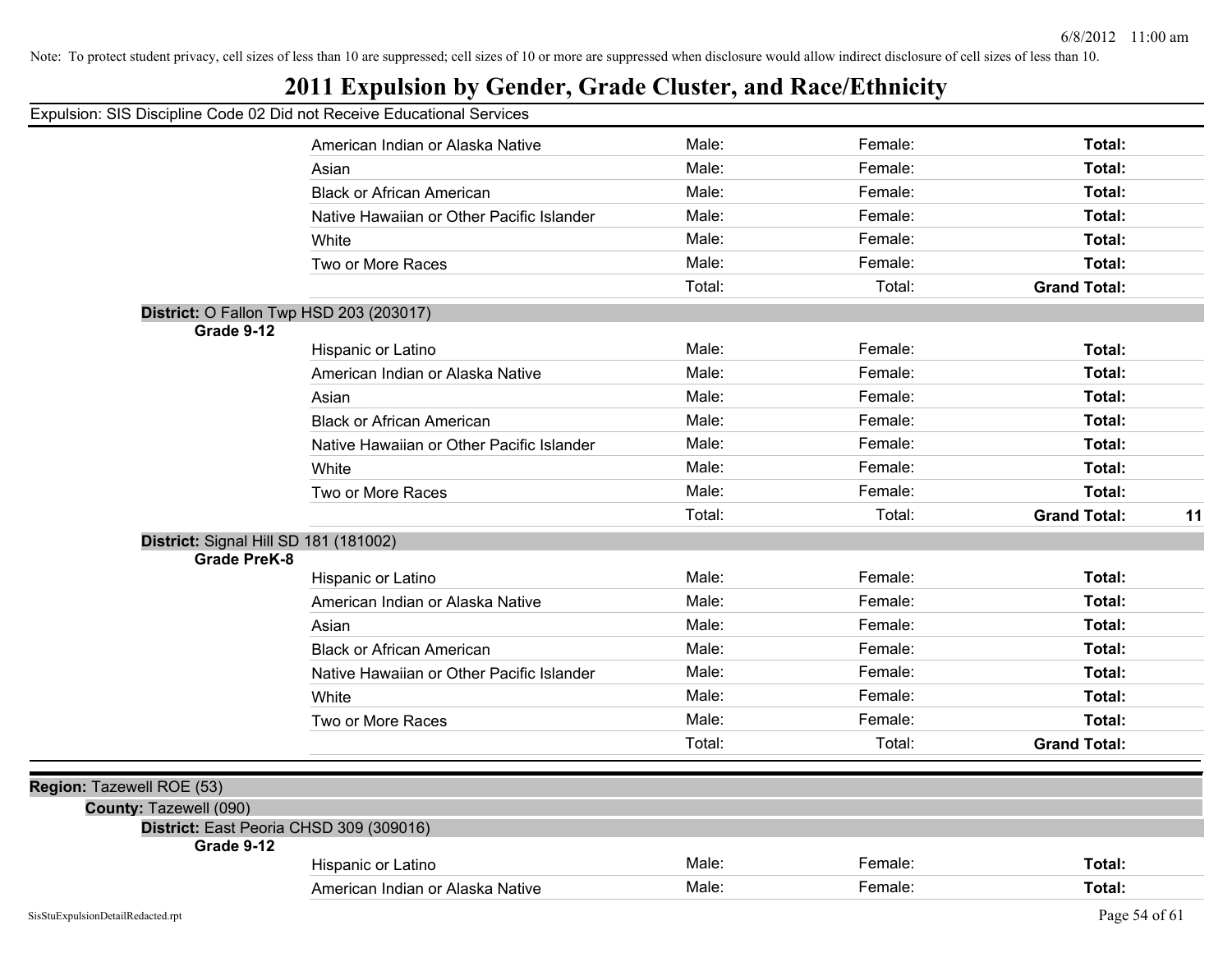## **2011 Expulsion by Gender, Grade Cluster, and Race/Ethnicity**

|                                                              | Asian                                     | Male:  | Female: | Total:              |    |
|--------------------------------------------------------------|-------------------------------------------|--------|---------|---------------------|----|
|                                                              | <b>Black or African American</b>          | Male:  | Female: | Total:              |    |
|                                                              | Native Hawaiian or Other Pacific Islander | Male:  | Female: | Total:              |    |
|                                                              | White                                     | Male:  | Female: | Total:              |    |
|                                                              | Two or More Races                         | Male:  | Female: | Total:              |    |
|                                                              |                                           | Total: | Total:  | <b>Grand Total:</b> |    |
|                                                              | District: East Peoria SD 86 (086002)      |        |         |                     |    |
| <b>Grade PreK-8</b>                                          |                                           |        |         |                     |    |
|                                                              | Hispanic or Latino                        | Male:  | Female: | Total:              |    |
|                                                              | American Indian or Alaska Native          | Male:  | Female: | Total:              |    |
|                                                              | Asian                                     | Male:  | Female: | Total:              |    |
|                                                              | <b>Black or African American</b>          | Male:  | Female: | Total:              |    |
|                                                              | Native Hawaiian or Other Pacific Islander | Male:  | Female: | Total:              |    |
|                                                              | White                                     | Male:  | Female: | Total:              |    |
|                                                              | Two or More Races                         | Male:  | Female: | Total:              |    |
|                                                              |                                           | Total: | Total:  | <b>Grand Total:</b> |    |
| District: Pekin CSD 303 (303016)                             |                                           |        |         |                     |    |
| Grade 9-12                                                   |                                           |        |         |                     |    |
|                                                              | Hispanic or Latino                        | Male:  | Female: | Total:              |    |
|                                                              | American Indian or Alaska Native          | Male:  | Female: | Total:              |    |
|                                                              | Asian                                     | Male:  | Female: | Total:              |    |
|                                                              | <b>Black or African American</b>          | Male:  | Female: | Total:              |    |
|                                                              | Native Hawaiian or Other Pacific Islander | Male:  | Female: | Total:              |    |
|                                                              | White                                     | Male:  | Female: | Total:              | 18 |
|                                                              | Two or More Races                         | Male:  | Female: | Total:              |    |
|                                                              |                                           | Total: | Total:  | <b>Grand Total:</b> |    |
|                                                              |                                           |        |         |                     |    |
| Region: Vermilion ROE (54)<br><b>County: Vermilion (092)</b> |                                           |        |         |                     |    |
| District: Catlin CUSD 5 (005026)                             |                                           |        |         |                     |    |
| Grade 9-12                                                   |                                           |        |         |                     |    |
|                                                              | Hispanic or Latino                        | Male:  | Female: | Total:              |    |
|                                                              | American Indian or Alaska Native          | Male:  | Female: | Total:              |    |
|                                                              | Asian                                     | Male:  | Female: | Total:              |    |
|                                                              |                                           |        |         |                     |    |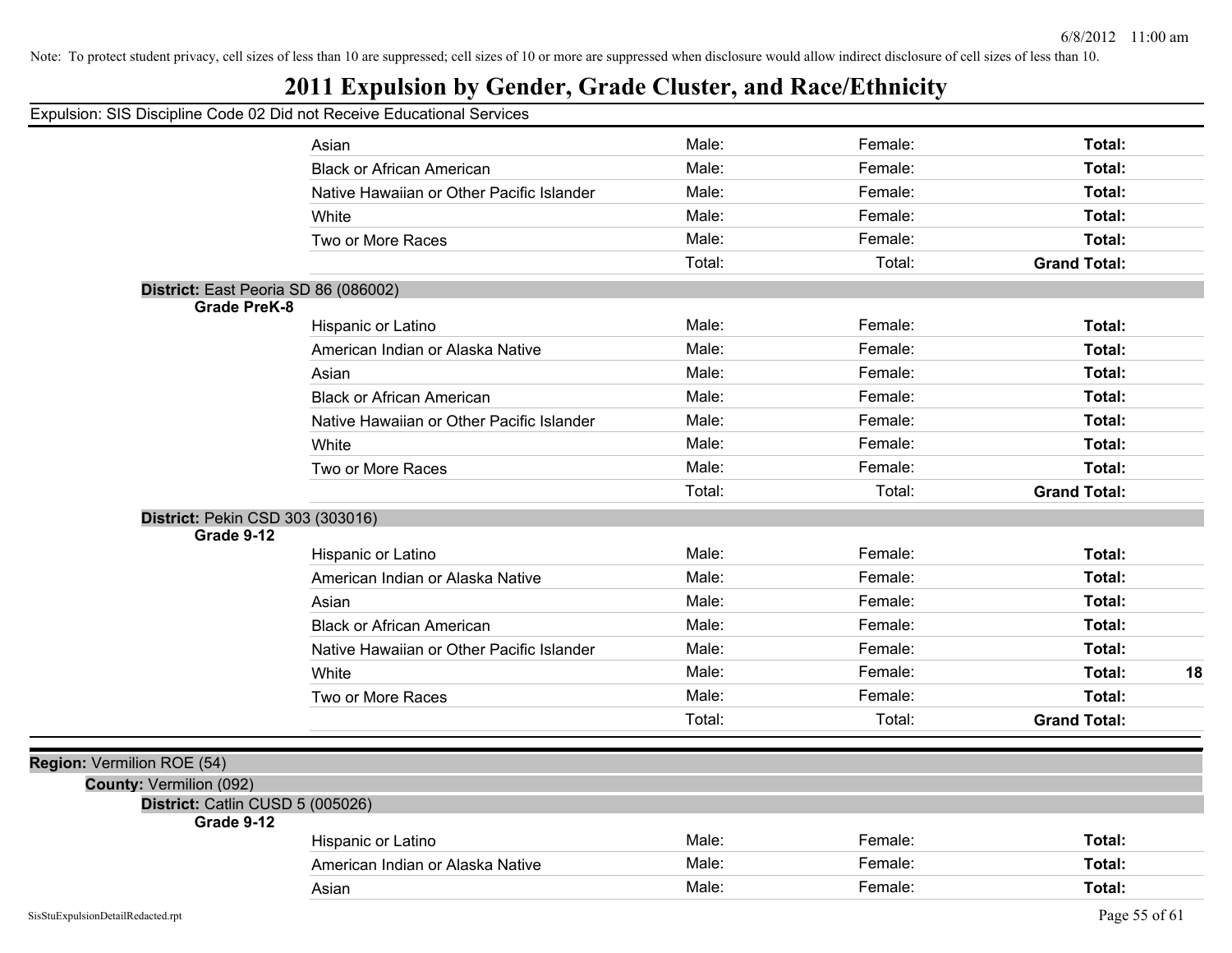## **2011 Expulsion by Gender, Grade Cluster, and Race/Ethnicity**

#### Expulsion: SIS Discipline Code 02 Did not Receive Educational Services

|                                                                 | <b>Black or African American</b>          | Male:  |    | Female: |    | Total:              |    |
|-----------------------------------------------------------------|-------------------------------------------|--------|----|---------|----|---------------------|----|
|                                                                 | Native Hawaiian or Other Pacific Islander | Male:  |    | Female: |    | Total:              |    |
|                                                                 | White                                     | Male:  |    | Female: |    | Total:              |    |
|                                                                 | Two or More Races                         | Male:  |    | Female: |    | Total:              |    |
|                                                                 |                                           | Total: |    | Total:  |    | <b>Grand Total:</b> |    |
| District: Danville CCSD 118 (118024)                            |                                           |        |    |         |    |                     |    |
| <b>Grade PreK-8</b>                                             |                                           |        |    |         |    |                     |    |
|                                                                 | Hispanic or Latino                        | Male:  |    | Female: |    | Total:              |    |
|                                                                 | American Indian or Alaska Native          | Male:  |    | Female: |    | Total:              |    |
|                                                                 | Asian                                     | Male:  |    | Female: |    | Total:              |    |
|                                                                 | <b>Black or African American</b>          | Male:  | 16 | Female: | 10 | Total:              | 26 |
|                                                                 | Native Hawaiian or Other Pacific Islander | Male:  |    | Female: |    | Total:              |    |
|                                                                 | White                                     | Male:  |    | Female: |    | Total:              |    |
|                                                                 | Two or More Races                         | Male:  |    | Female: |    | Total:              |    |
|                                                                 |                                           | Total: |    | Total:  |    | <b>Grand Total:</b> |    |
| Grade 9-12                                                      |                                           |        |    |         |    |                     |    |
|                                                                 | Hispanic or Latino                        | Male:  |    | Female: |    | Total:              |    |
|                                                                 | American Indian or Alaska Native          | Male:  |    | Female: |    | Total:              |    |
|                                                                 | Asian                                     | Male:  |    | Female: |    | Total:              |    |
|                                                                 | <b>Black or African American</b>          | Male:  |    | Female: |    | Total:              | 29 |
|                                                                 | Native Hawaiian or Other Pacific Islander | Male:  |    | Female: |    | Total:              |    |
|                                                                 | White                                     | Male:  |    | Female: |    | Total:              |    |
|                                                                 | Two or More Races                         | Male:  |    | Female: |    | Total:              |    |
|                                                                 |                                           | Total: |    | Total:  |    | <b>Grand Total:</b> |    |
|                                                                 |                                           |        |    |         |    |                     |    |
| Whiteside ROE (55)                                              |                                           |        |    |         |    |                     |    |
| County: Whiteside (098)<br>District: River Bend CUSD 2 (002026) |                                           |        |    |         |    |                     |    |
| Grade 9-12                                                      |                                           |        |    |         |    |                     |    |
|                                                                 | Hispanic or Latino                        | Male:  |    | Female: |    | Total:              |    |
|                                                                 | American Indian or Alaska Native          | Male:  |    | Female: |    | Total:              |    |
|                                                                 | Asian                                     | Male:  |    | Female: |    | Total:              |    |
|                                                                 | <b>Black or African American</b>          | Male:  |    | Female: |    | Total:              |    |
|                                                                 | Native Hawaiian or Other Pacific Islander | Male:  |    | Female: |    | Total:              |    |
|                                                                 |                                           |        |    |         |    |                     |    |

**Region:**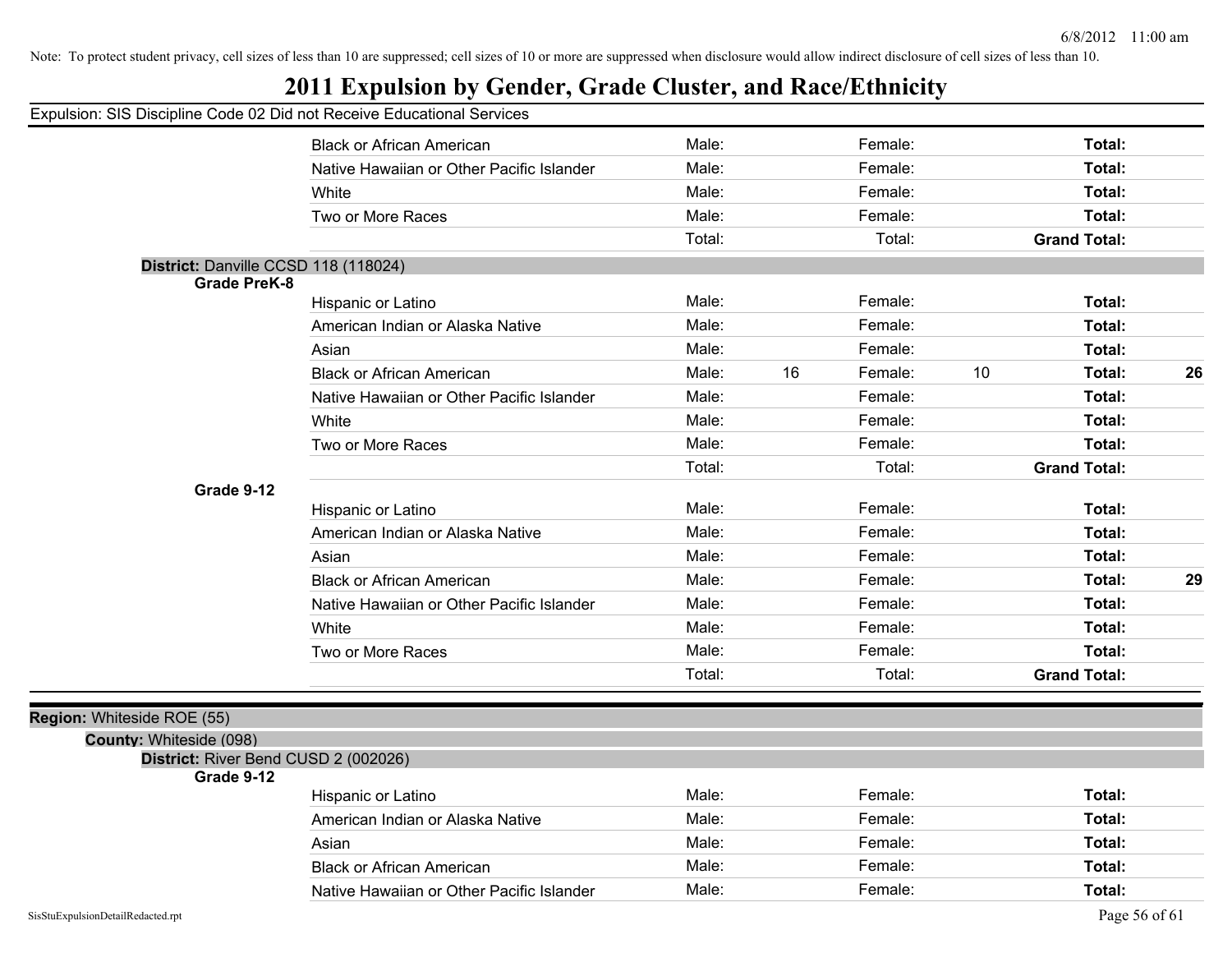## **2011 Expulsion by Gender, Grade Cluster, and Race/Ethnicity**

#### Expulsion: SIS Discipline Code 02 Did not Receive Educational Services

|                                                           | White                                     | Male:  | Female: | Total:              |
|-----------------------------------------------------------|-------------------------------------------|--------|---------|---------------------|
|                                                           | Two or More Races                         | Male:  | Female: | Total:              |
|                                                           |                                           | Total: | Total:  | <b>Grand Total:</b> |
| District: Sterling CUSD 5 (005026)<br><b>Grade PreK-8</b> |                                           |        |         |                     |
|                                                           | Hispanic or Latino                        | Male:  | Female: | Total:              |
|                                                           | American Indian or Alaska Native          | Male:  | Female: | Total:              |
|                                                           | Asian                                     | Male:  | Female: | Total:              |
|                                                           | <b>Black or African American</b>          | Male:  | Female: | Total:              |
|                                                           | Native Hawaiian or Other Pacific Islander | Male:  | Female: | Total:              |
|                                                           | White                                     | Male:  | Female: | Total:              |
|                                                           | Two or More Races                         | Male:  | Female: | Total:              |
|                                                           |                                           | Total: | Total:  | <b>Grand Total:</b> |
| Grade 9-12                                                |                                           |        |         |                     |
|                                                           | Hispanic or Latino                        | Male:  | Female: | Total:              |
|                                                           | American Indian or Alaska Native          | Male:  | Female: | Total:              |
|                                                           | Asian                                     | Male:  | Female: | Total:              |
|                                                           | <b>Black or African American</b>          | Male:  | Female: | Total:              |
|                                                           | Native Hawaiian or Other Pacific Islander | Male:  | Female: | Total:              |
|                                                           | White                                     | Male:  | Female: | Total:              |
|                                                           | Two or More Races                         | Male:  | Female: | Total:              |
|                                                           |                                           | Total: | Total:  | <b>Grand Total:</b> |
|                                                           |                                           |        |         |                     |
| Region: Will ROE (56)                                     |                                           |        |         |                     |
| County: Will (099)                                        | District: Crete Monee CUSD 201U (201U26)  |        |         |                     |
| Grade 9-12                                                |                                           |        |         |                     |
|                                                           | Hispanic or Latino                        | Male:  | Female: | Total:              |
|                                                           | American Indian or Alaska Native          | Male:  | Female: | Total:              |
|                                                           | Asian                                     | Male:  | Female: | Total:              |
|                                                           | <b>Black or African American</b>          | Male:  | Female: | Total:              |
|                                                           | Native Hawaiian or Other Pacific Islander | Male:  | Female: | Total:              |
|                                                           |                                           |        |         |                     |

White **Male:** Female: **Total:** Female: **Total:** Female: **Total:** Two or More Races **Total: Total: Male: Total: Total: Total: Total: Total: Total: Total: Total: Total: Total: Total: Total: Total: Total: Total: Total: Total: Total: Total: Total:**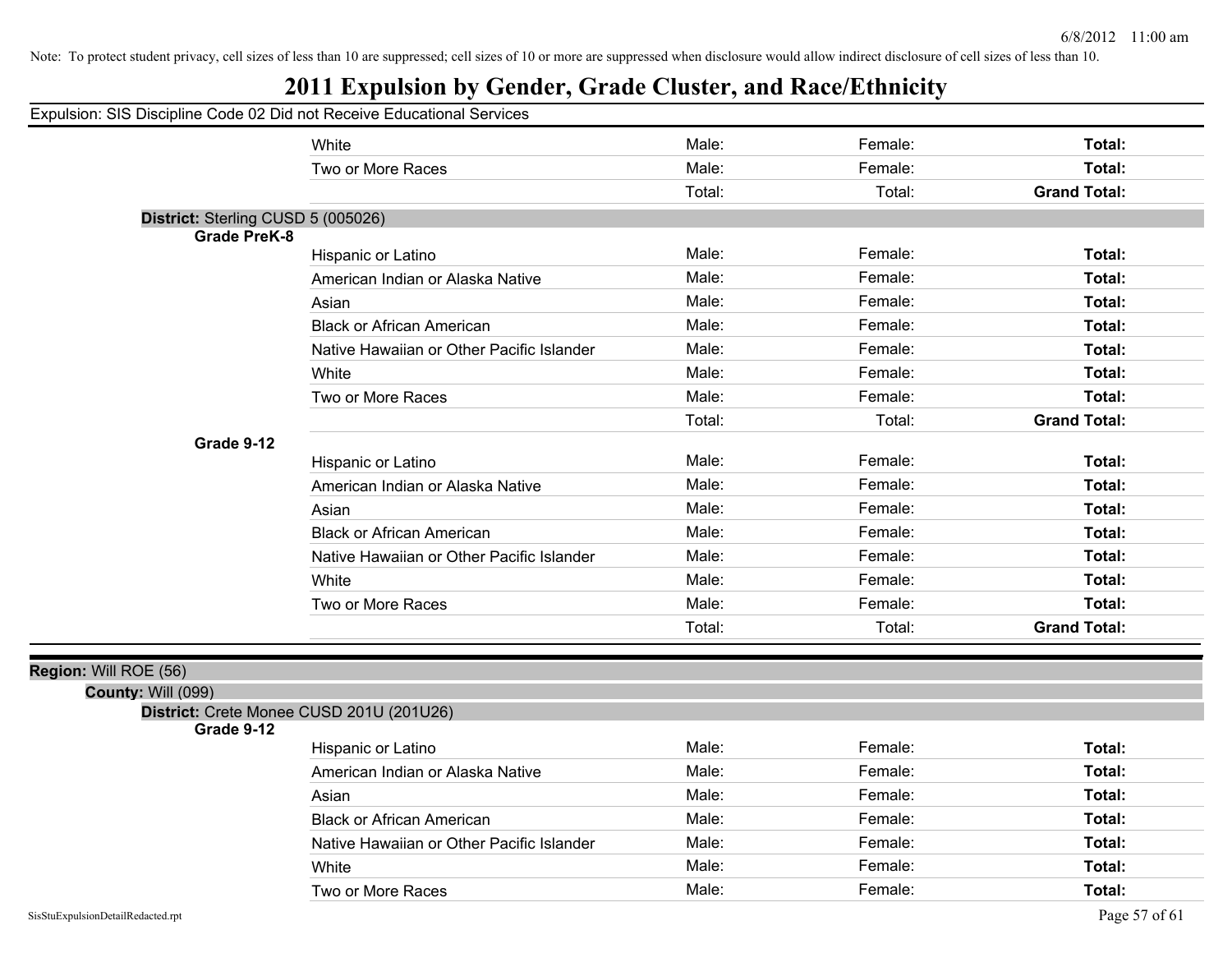## **2011 Expulsion by Gender, Grade Cluster, and Race/Ethnicity**

|                                         |                                           | Total: | Total:  | <b>Grand Total:</b> |    |
|-----------------------------------------|-------------------------------------------|--------|---------|---------------------|----|
| District: Joliet PSD 86 (086005)        |                                           |        |         |                     |    |
| <b>Grade PreK-8</b>                     |                                           |        |         |                     |    |
|                                         | Hispanic or Latino                        | Male:  | Female: | Total:              |    |
|                                         | American Indian or Alaska Native          | Male:  | Female: | Total:              |    |
|                                         | Asian                                     | Male:  | Female: | Total:              |    |
|                                         | <b>Black or African American</b>          | Male:  | Female: | Total:              |    |
|                                         | Native Hawaiian or Other Pacific Islander | Male:  | Female: | Total:              |    |
|                                         | White                                     | Male:  | Female: | Total:              |    |
|                                         | Two or More Races                         | Male:  | Female: | Total:              |    |
|                                         |                                           | Total: | Total:  | <b>Grand Total:</b> | 10 |
| District: Joliet Twp HSD 204 (204017)   |                                           |        |         |                     |    |
| Grade 9-12                              |                                           |        |         |                     |    |
|                                         | Hispanic or Latino                        | Male:  | Female: | Total:              |    |
|                                         | American Indian or Alaska Native          | Male:  | Female: | Total:              |    |
|                                         | Asian                                     | Male:  | Female: | Total:              |    |
|                                         | <b>Black or African American</b>          | Male:  | Female: | Total:              |    |
|                                         | Native Hawaiian or Other Pacific Islander | Male:  | Female: | Total:              |    |
|                                         | White                                     | Male:  | Female: | Total:              |    |
|                                         | Two or More Races                         | Male:  | Female: | Total:              |    |
|                                         |                                           | Total: | Total:  | <b>Grand Total:</b> | 10 |
| District: Lockport SD 91 (091002)       |                                           |        |         |                     |    |
| <b>Grade PreK-8</b>                     |                                           |        |         |                     |    |
|                                         | Hispanic or Latino                        | Male:  | Female: | Total:              |    |
|                                         | American Indian or Alaska Native          | Male:  | Female: | Total:              |    |
|                                         | Asian                                     | Male:  | Female: | Total:              |    |
|                                         | <b>Black or African American</b>          | Male:  | Female: | Total:              |    |
|                                         | Native Hawaiian or Other Pacific Islander | Male:  | Female: | Total:              |    |
|                                         | White                                     | Male:  | Female: | Total:              |    |
|                                         | Two or More Races                         | Male:  | Female: | Total:              |    |
|                                         |                                           | Total: | Total:  | <b>Grand Total:</b> |    |
| District: Lockport Twp HSD 205 (205017) |                                           |        |         |                     |    |
| Grade 9-12                              |                                           |        |         |                     |    |
|                                         | Hispanic or Latino                        | Male:  | Female: | Total:              |    |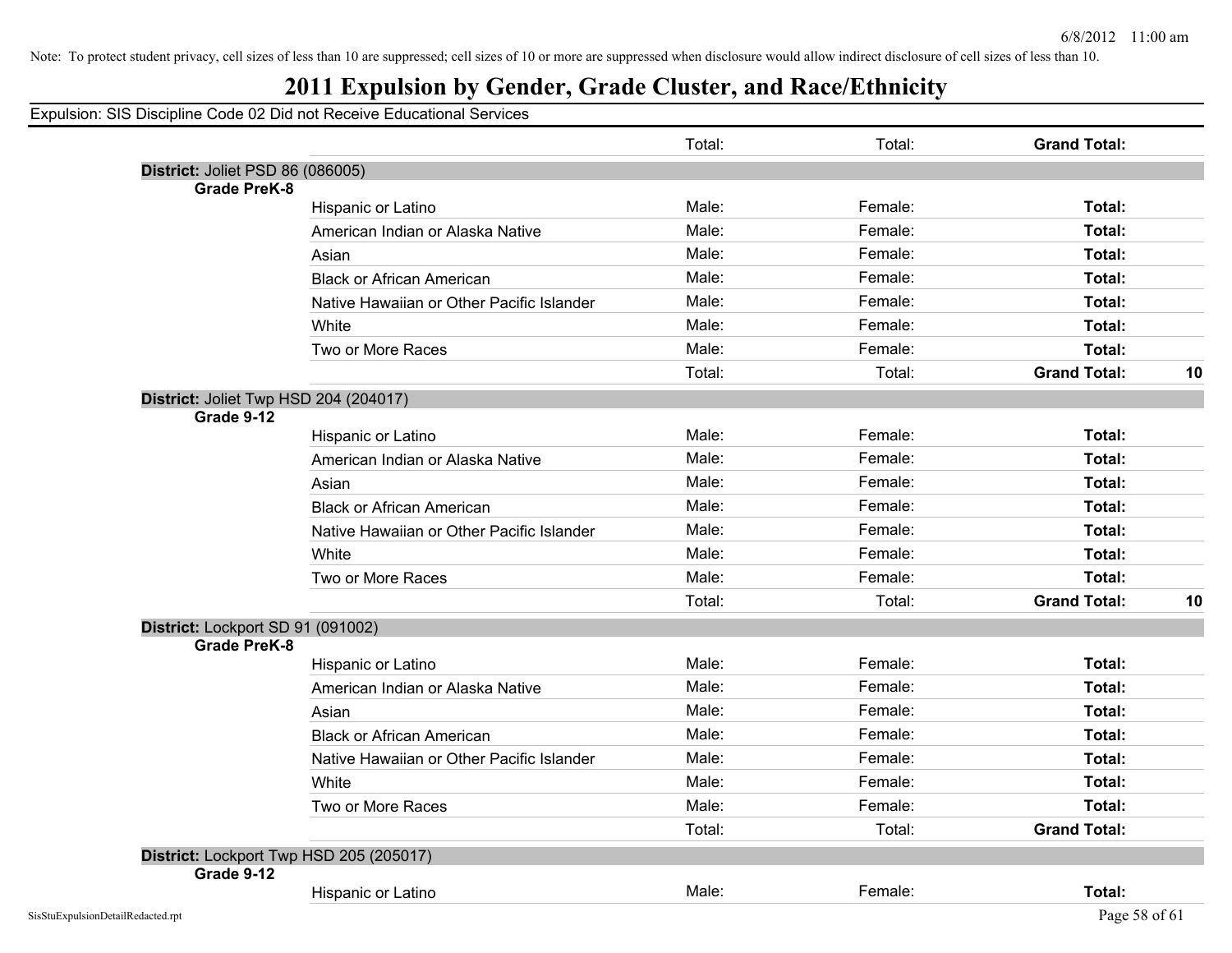## **2011 Expulsion by Gender, Grade Cluster, and Race/Ethnicity**

|                                                             |                                           | Male:  | Female: | Total:              |
|-------------------------------------------------------------|-------------------------------------------|--------|---------|---------------------|
|                                                             | American Indian or Alaska Native<br>Asian | Male:  | Female: | Total:              |
|                                                             | <b>Black or African American</b>          | Male:  | Female: | Total:              |
|                                                             | Native Hawaiian or Other Pacific Islander | Male:  | Female: | Total:              |
|                                                             |                                           |        |         |                     |
|                                                             | White                                     | Male:  | Female: | Total:              |
|                                                             | Two or More Races                         | Male:  | Female: | Total:              |
|                                                             |                                           | Total: | Total:  | <b>Grand Total:</b> |
|                                                             | District: Peotone CUSD 207U (207U26)      |        |         |                     |
| Grade 9-12                                                  | Hispanic or Latino                        | Male:  | Female: | Total:              |
|                                                             | American Indian or Alaska Native          | Male:  | Female: | Total:              |
|                                                             | Asian                                     | Male:  | Female: | Total:              |
|                                                             | <b>Black or African American</b>          | Male:  | Female: | Total:              |
|                                                             | Native Hawaiian or Other Pacific Islander | Male:  | Female: | Total:              |
|                                                             | White                                     | Male:  | Female: | Total:              |
|                                                             | Two or More Races                         | Male:  | Female: | Total:              |
|                                                             |                                           | Total: | Total:  | <b>Grand Total:</b> |
|                                                             |                                           |        |         |                     |
| District: Plainfield SD 202 (202022)<br><b>Grade PreK-8</b> |                                           |        |         |                     |
|                                                             | Hispanic or Latino                        | Male:  | Female: | Total:              |
|                                                             | American Indian or Alaska Native          | Male:  | Female: | <b>Total:</b>       |
|                                                             | Asian                                     | Male:  | Female: | Total:              |
|                                                             | <b>Black or African American</b>          | Male:  | Female: | Total:              |
|                                                             | Native Hawaiian or Other Pacific Islander | Male:  | Female: | Total:              |
|                                                             | White                                     | Male:  | Female: | Total:              |
|                                                             | Two or More Races                         | Male:  | Female: | <b>Total:</b>       |
|                                                             |                                           | Total: | Total:  | <b>Grand Total:</b> |
| Grade 9-12                                                  |                                           |        |         |                     |
|                                                             | Hispanic or Latino                        | Male:  | Female: | Total:              |
|                                                             | American Indian or Alaska Native          | Male:  | Female: | Total:              |
|                                                             | Asian                                     | Male:  | Female: | Total:              |
|                                                             | <b>Black or African American</b>          | Male:  | Female: | <b>Total:</b>       |
|                                                             | Native Hawaiian or Other Pacific Islander | Male:  | Female: | Total:              |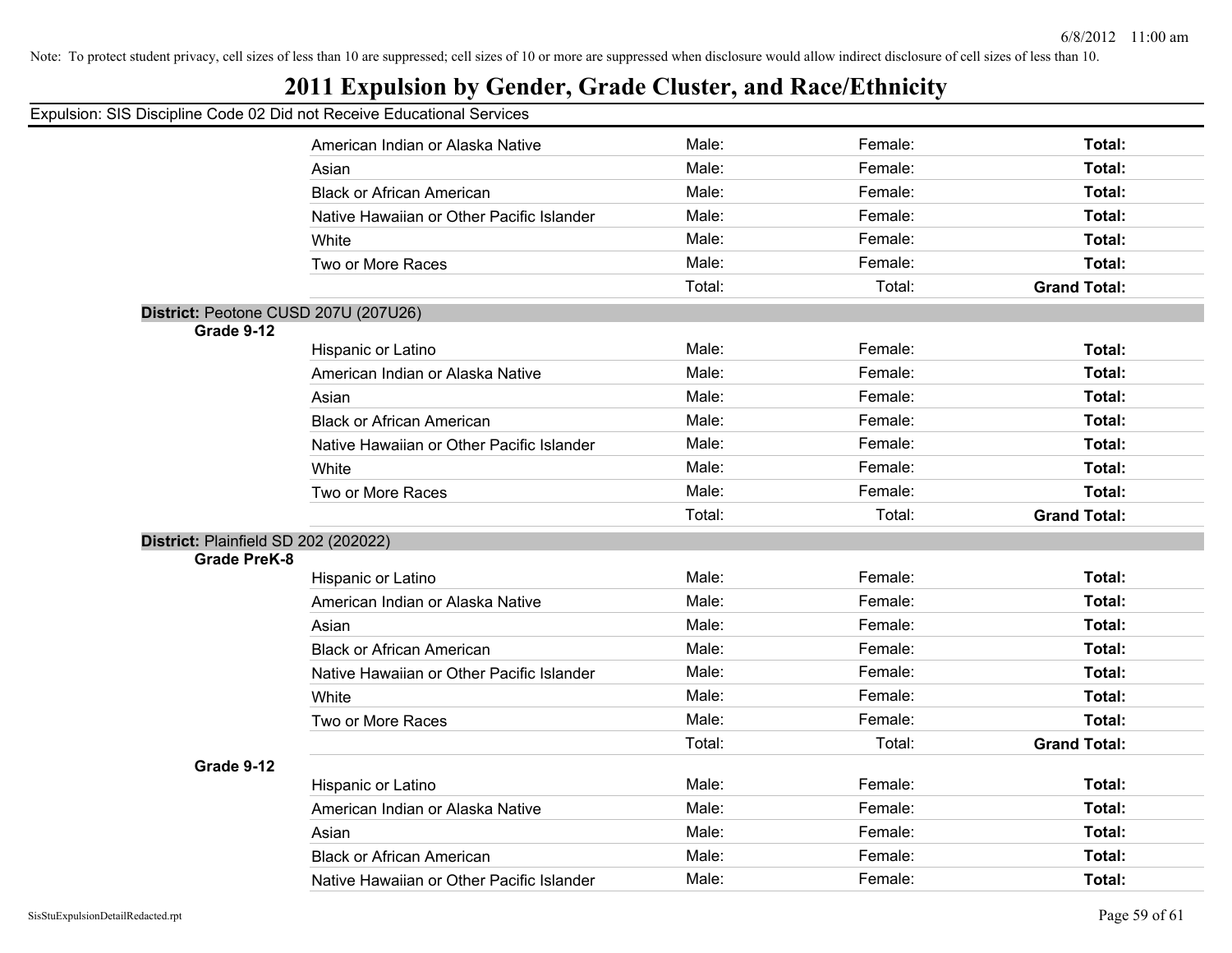## **2011 Expulsion by Gender, Grade Cluster, and Race/Ethnicity**

#### Expulsion: SIS Discipline Code 02 Did not Receive Educational Services

|                                  | White                                     | Male:  | Female: | Total:              |    |
|----------------------------------|-------------------------------------------|--------|---------|---------------------|----|
|                                  | Two or More Races                         | Male:  | Female: | Total:              |    |
|                                  |                                           | Total: | Total:  | <b>Grand Total:</b> | 13 |
| District: Troy CCSD 30C (030C04) |                                           |        |         |                     |    |
| <b>Grade PreK-8</b>              |                                           |        |         |                     |    |
|                                  | Hispanic or Latino                        | Male:  | Female: | Total:              |    |
|                                  | American Indian or Alaska Native          | Male:  | Female: | Total:              |    |
|                                  | Asian                                     | Male:  | Female: | Total:              |    |
|                                  | <b>Black or African American</b>          | Male:  | Female: | Total:              |    |
|                                  | Native Hawaiian or Other Pacific Islander | Male:  | Female: | Total:              |    |
|                                  | White                                     | Male:  | Female: | Total:              |    |
|                                  | Two or More Races                         | Male:  | Female: | Total:              |    |
|                                  |                                           | Total: | Total:  | <b>Grand Total:</b> |    |
| <b>Grade PreK-8</b>              | District: Valley View CUSD 365U (365U26)  |        |         |                     |    |
|                                  | Hispanic or Latino                        | Male:  | Female: | Total:              |    |
|                                  | American Indian or Alaska Native          | Male:  | Female: | Total:              |    |
|                                  | Asian                                     | Male:  | Female: | Total:              |    |
|                                  | <b>Black or African American</b>          | Male:  | Female: | Total:              |    |
|                                  | Native Hawaiian or Other Pacific Islander | Male:  | Female: | Total:              |    |
|                                  | White                                     | Male:  | Female: | Total:              |    |
|                                  | Two or More Races                         | Male:  | Female: | Total:              |    |
|                                  |                                           | Total: | Total:  | <b>Grand Total:</b> |    |
| Grade 9-12                       |                                           |        |         |                     |    |
|                                  | Hispanic or Latino                        | Male:  | Female: | Total:              |    |
|                                  | American Indian or Alaska Native          | Male:  | Female: | Total:              |    |
|                                  | Asian                                     | Male:  | Female: | Total:              |    |
|                                  | <b>Black or African American</b>          | Male:  | Female: | Total:              |    |
|                                  | Native Hawaiian or Other Pacific Islander | Male:  | Female: | Total:              |    |
|                                  | White                                     | Male:  | Female: | Total:              |    |
|                                  | Two or More Races                         | Male:  | Female: | Total:              |    |
|                                  |                                           | Total: | Total:  | <b>Grand Total:</b> |    |
|                                  |                                           |        |         |                     |    |

**District:** Wilmington CUSD 209U (209U26)